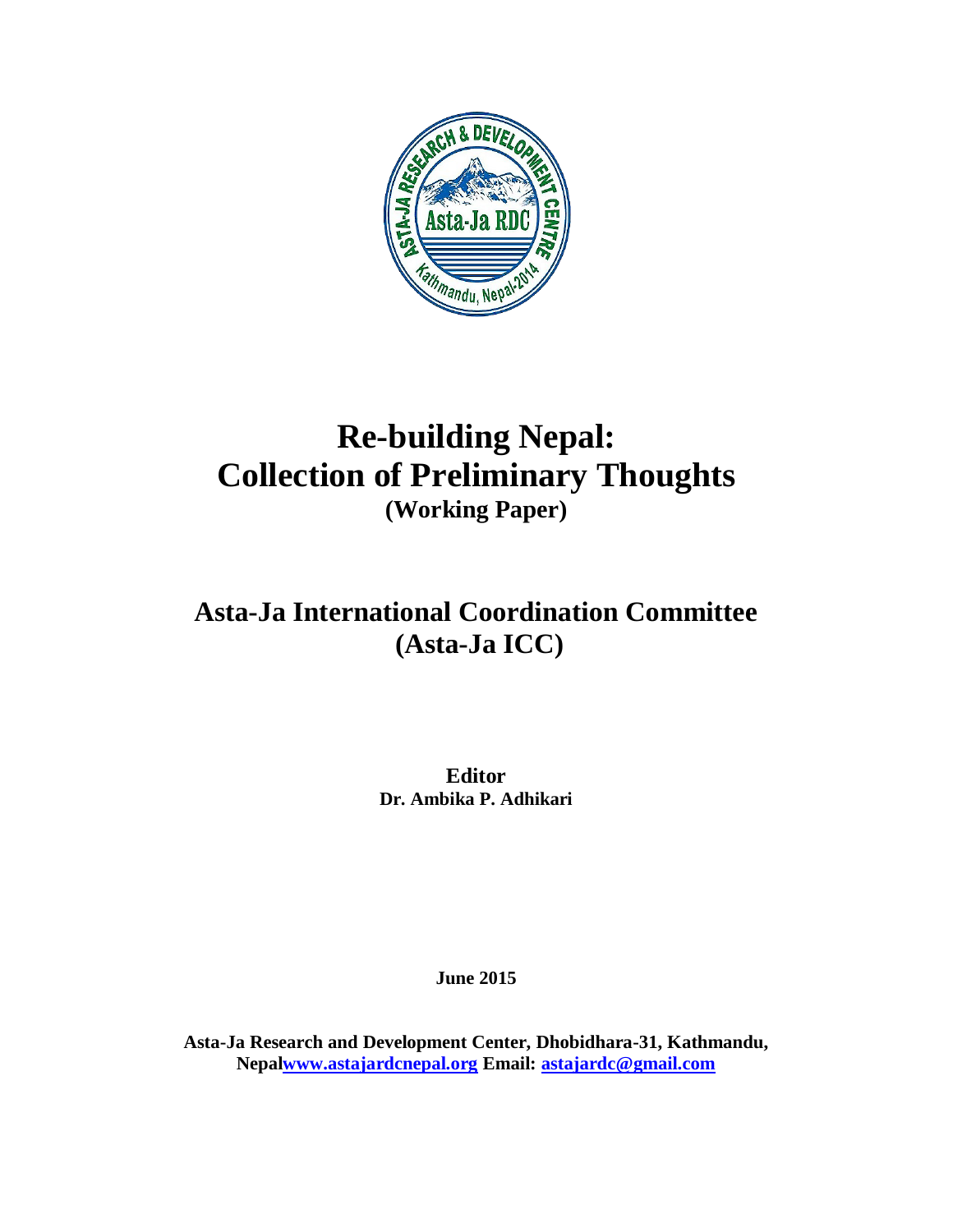## *Foreword and acknowledgement*

This working paper deals with the upcoming redevelopment efforts in Nepal that are necessitated by the damaging earthquake of 7.8 Richter scale that struck Nepal on April 25, 2015.

This working paper is a collection of 13 preliminary thoughts by the Asta-Ja members from across the world providing initial thoughts on various aspects of post-earthquake reconstruction and management in Nepal. These thoughts are from experts in various disciplines: such as, engineering, medicine, agriculture, social sciences and planning. The idea is to put forward a comprehensive list of items that the policy makers and implementers in Nepal need to think of during the long rehabilitation and reconstruction phase which may last more than a decade.

I greatly appreciate the work of all contributors who took time to jot down and share their ideas from their professional perspective in such a short notice. I would also like to acknowledge editor Dr. Ambika P. Adhikari and associate editors, Dr. Shiva Gautam, Dr. Upendra Man Sainju, Mr. Pushpa Lal Moktan, Dr. Dilip Panthee, Mr. Purushottam Sigdel, Ms. Anita Pant, Mr. Nilkantha Tiwari, Dr. Rupak Rauniar, Dr. Narayan P. Dhital, Mr. Sudeep Bhusan Aryal, Dr. Prakash Neupane (MD), Dr. Deergha R. Adhikari, Ms. Sabina Khatri, Dr. Surya Bhattarai, Mr. Jagannath Kafle, and Dr. Jay Krishna Thakur for their invaluable support and help in developing this document. Special thanks to Dr. Shiva Gautam for his idea of developing such a document.

These thoughts are put together in this working paper rather quickly so that it could be of some value to the people in Nepal who are concerned with the redevelopment effort to help in the aftermath of the 2015 April earthquake.

By no means is this an in-depth or highly technical paper dealing with the specifics of the redevelopment process from different professional angles. However, these initial and preliminary thoughts are expected to benefit the individuals in Nepal in making initial plans towards the postearthquake reconstruction.

Thank you.

Dr. Durga D. Poudel Founder, Asta-Ja Framework Founding President, Asta-Ja RDC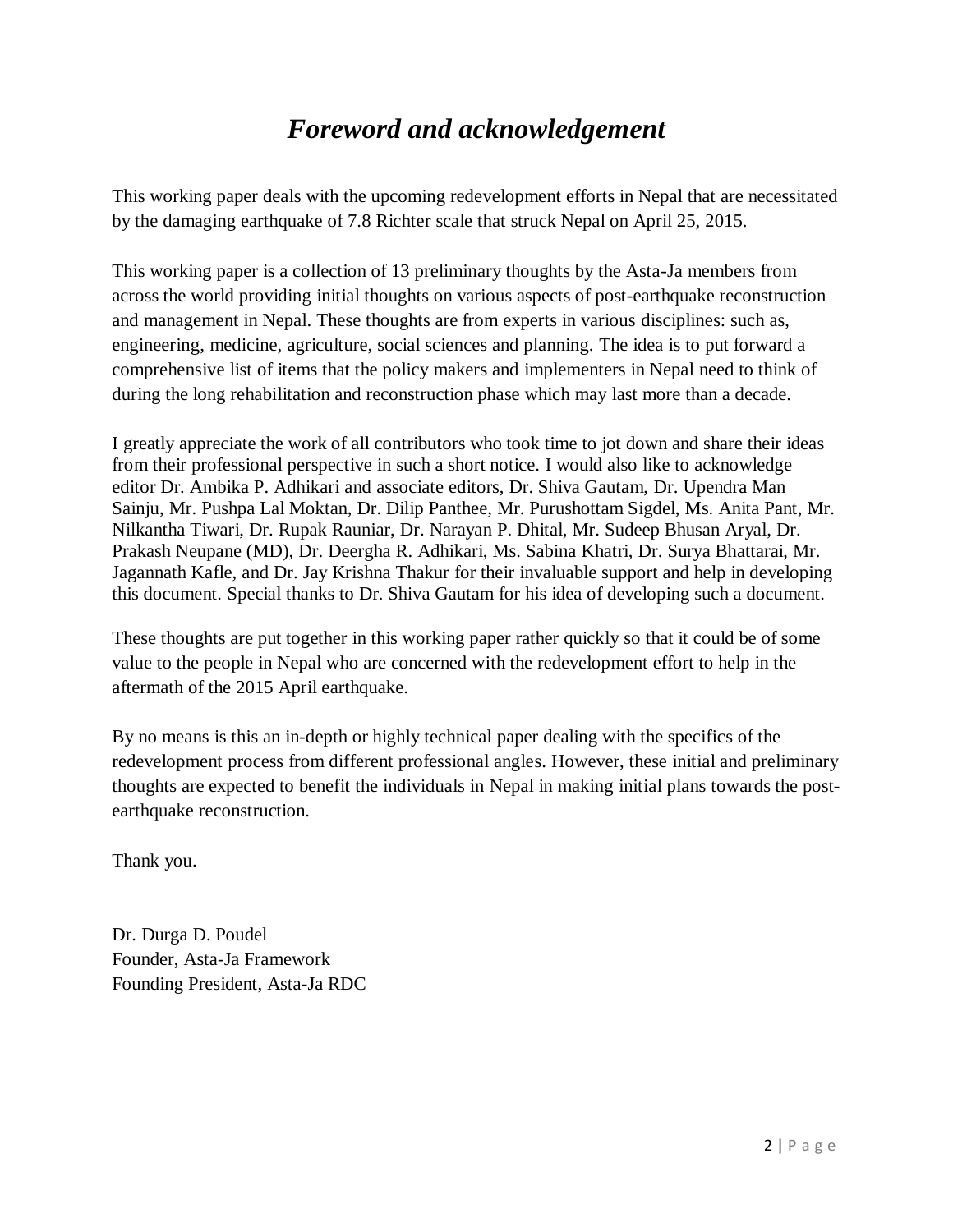#### *Summary*

*On April 25, 2015, Nepal was struck by the devastating 7.8 Magnitude earthquake. The nation experienced hundreds of aftershocks in addition to a second earthquake of 7.3 Magnitude on May 12, 2015. The Great Earthquake 2015 caused almost 9,000 deaths and nearly 25,000 injuries with devastation of thousands of villages across the 15 districts of Nepal. This earthquake also destroyed over 500 temples, many historic palaces and monuments, and damaged roads, bridges, office buildings, and many other infrastructures. Over 8 million people, about one third of Nepal's total population, are affected. While Nepali governmental agencies, security personnel, hospitals, community organizations, local volunteers, and individuals worked untiringly around-the-clock in rescue and relief operations, the immediate help and support provided by our neighboring countries as well as other countries around the globe, international disaster relief agencies, international organizations, international aid agencies, businesses, transport agencies, communication companies, hospitals, volunteer organizations, INGOs, NGOs, nonprofit organizations, universities, student associations, Nepalese Diasporas, NRN, community organizations, religious organizations, medical teams, philanthropists, individuals, media, and many other organizations and groups to Nepal during this difficult time was extraordinary.* 

*Asta-Ja has been working tirelessly for nation-building, economic revolution and socioeconomic transformation of the nation since its inception in December, 2008, and during this process it has been able to develop a strong network of intellectuals, technicians, academicians, businessmen, individuals, farmers, media persons, and other common citizens within and outside the nation. As a result of this network, Asta-Ja has been able to come up with this draft document Re-building Nepal: Collection of Preliminary Thoughts in a very short time to offer some ideas on what to do after the earthquake. This is a document in progress, but we felt that there should be no delay in information sharing and the development of thoughts and ideas across our communities, intellectuals, planners, policy makers, and other stakeholders. Therefore, we have posted our collection of thoughts on Asta-Ja website.*

*The nation building/re-building thoughts are assembled in the pages to follow. Here, we present three main ideas from each article included in this working paper:*

#### *Article 1. Need for paradigm shift in housing in Nepal after the earthquake of 2015 by Dr. Shiva Gautam Page no. 7*

*1. Introduce a completely new system of housing optimizing safety based on stringent coding, purpose of structures (public, private etc.), geology, soil, material and other essential factors.*

*2. Develop fragility index to be updated periodically (10 year or so) for every structure in the country along with a cutoff point below which structures are to be render inhabitable and demolished.*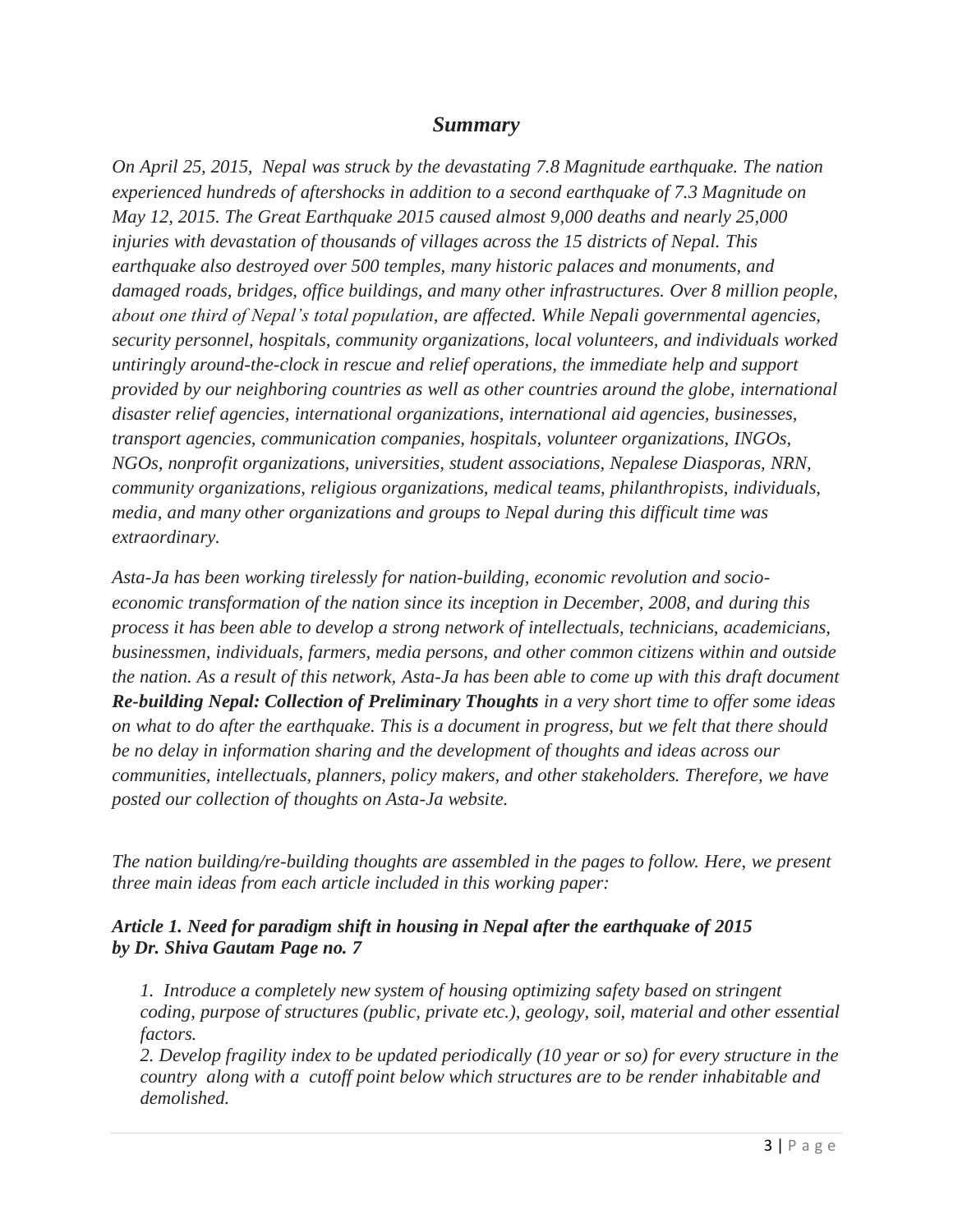*3. Without compromising safety, adopt innovative strategies that optimally create and boost local jobs, and business rather than a patchy solution through foreign help alone.*

#### **Article 2.** *Some Preliminary Ideas on Post-Earthquake Planning and Reconstruction by Dr.* **Ambika P. Adhikari, Des., AICP, Page no.** *12*

- *1. Provide urban open spaces as per recommended standards.*
- *2. Devise and implement (retrofit when needed), appropriate urban right-of-way standards.*
- *3. Devise and implement stringent building codes.*

#### *Article 3. Re-Building Temples, Monuments, Historic Palaces, and Other Items: Historical and Archaeological Preservation and Economic Growth by Dr. Dilip Panthee, Page no. 16*

- *1. Temples, national monuments and palaces should be reconstructed without compromising their originalities.*
- *2. Building codes must be implemented in all structures including religious and traditional buildings.*
- *3. Temples, national monuments and palaces should be re-constructed considering their roles in economic growth as these structures will help enormously in revenue generation through tourism if we maintain them properly while exhibiting their attractiveness and publicizing through various outlets.*

#### *Article 4. Relief, Recovery, Rehabilitation and Rebuilding to Healthy and Prosperous Communities: An Opportunity after Devastating Earthquake in Nepal by Dr. Prakash Neupane, MD, Page no. 19*

- *1. Immediate assistance for rehabilitation and placement of injured and disabled persons as a result of the earthquake.*
- *2. Focus on prevention of preventable infectious disease outbreak before monsoon (water sanitation, vaccines and nutrition).*
- *3. Psychological support immediate and long term for Post-Traumatic Stress Disorder (PTSD).*

#### *Article 5. National Center for Disaster Planning and Management by Dr. Rupak Rauniar, Page no. 22*

*1. A centralized entity responsible for planning, directing and managing disaster.*

*2. Partnership and collaboration with volunteering agencies and individuals to maximize the relief and rescue efforts.*

*3. Development of communication infrastructure for disaster management that connects the central entity to the affected areas.*

#### *Article 6. National and International Volunteers: Helping Others by Mr. Sudeep Bhusan Aryal, Page no. 25*

*1. Selecting and giving authorizations to skilled/experienced volunteers.*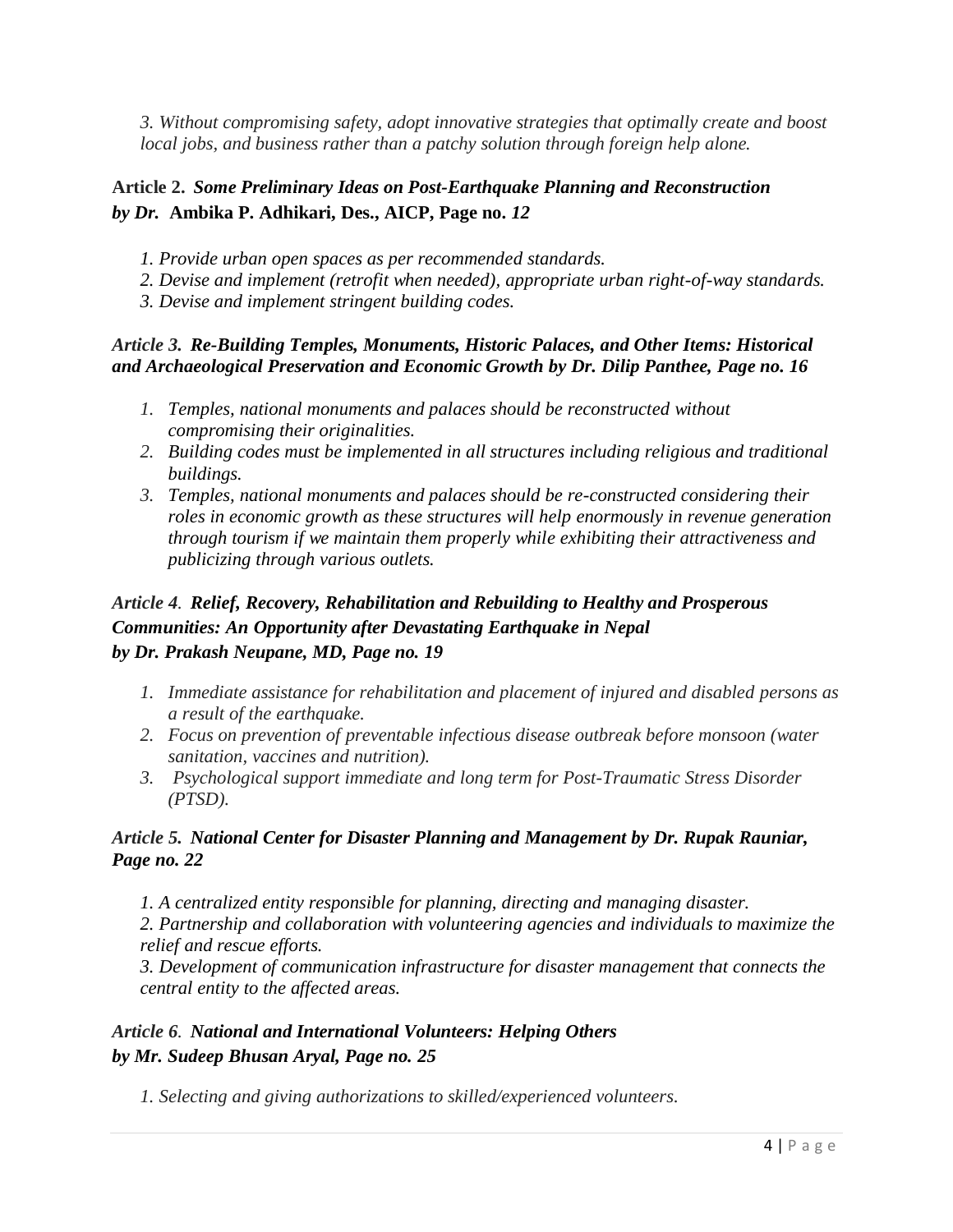*2. Mobilizing the skilled volunteers by forming a group of national and international volunteers.*

*3. Supervising volunteers whether they are doing the right work in right place or not.*

#### *Article 7. Nation-Building Post Great Earthquake 2015: Infrastructures, Tourism, Industries, Businesses, and Science and Technology by Dr. Deergha Raj Adhikari, Page no. 27*

*1. Emphasis on infrastructural development for market competitiveness, lower consumer prices, and improved nation's balance of trade and payments.* 

*2. Emphasize tourism development including religious (Lumbini, the birth place of Buddha; Janakpur, the birth place of Hindu goddess Sita; and Pashupatinath, which is considered as the head of lord Shiva, the god of all Hindu gods) tourism.*

*3. Emphasis on industrial and service sector development such as agriculture, pharmaceuticals, information technology, financial services, and medical and religious tourism.*

#### *Article 8. Re-building Nepal Post Great Earthquake 2015: A Policy Dialogue by Dr. Durga D. Poudel, Page no. 29*

*1. Leveraging agro-business for rural reconstruction and development. 2. Leveraging re-building/restoration of temples, culture, arts, palaces, and monuments, and the establishment of city parks for re-building the capital city of Kathmandu. 3. Community capacity-building for expedited re-building and collective security.*

#### *Article 9. Resettlement of Earthquake Victims by Dr. Upendra M. Sainju, Page no. 33*

*1. Have a clear immediate or short-term plan and a long-term plan for resettlement of earthquake victims.* 

*2. Build earthquake-resilient houses.* 

*3. For generating larger amount of relief funds, remove the one-door policy of government soliciting relief funds to Prime Minister's Relief Funds and respect the donors and allow them to serve at their will with the permission and the coordination of the government.*

#### *Article 10. Rural and Agrarian Transformation through Organic Agriculture: An Engine for Re-building Nepal by Dr. Surya Bhattarai, Page no. 36*

*1. Re-building Nepal through organic agriculture and food production for domestic and export markets.*

*2. National Organic Vision and Action for Nepal (NOVA-Nepal).*

*3. Waste recycled fertilizer/bio fertilizers and bio-pesticides.*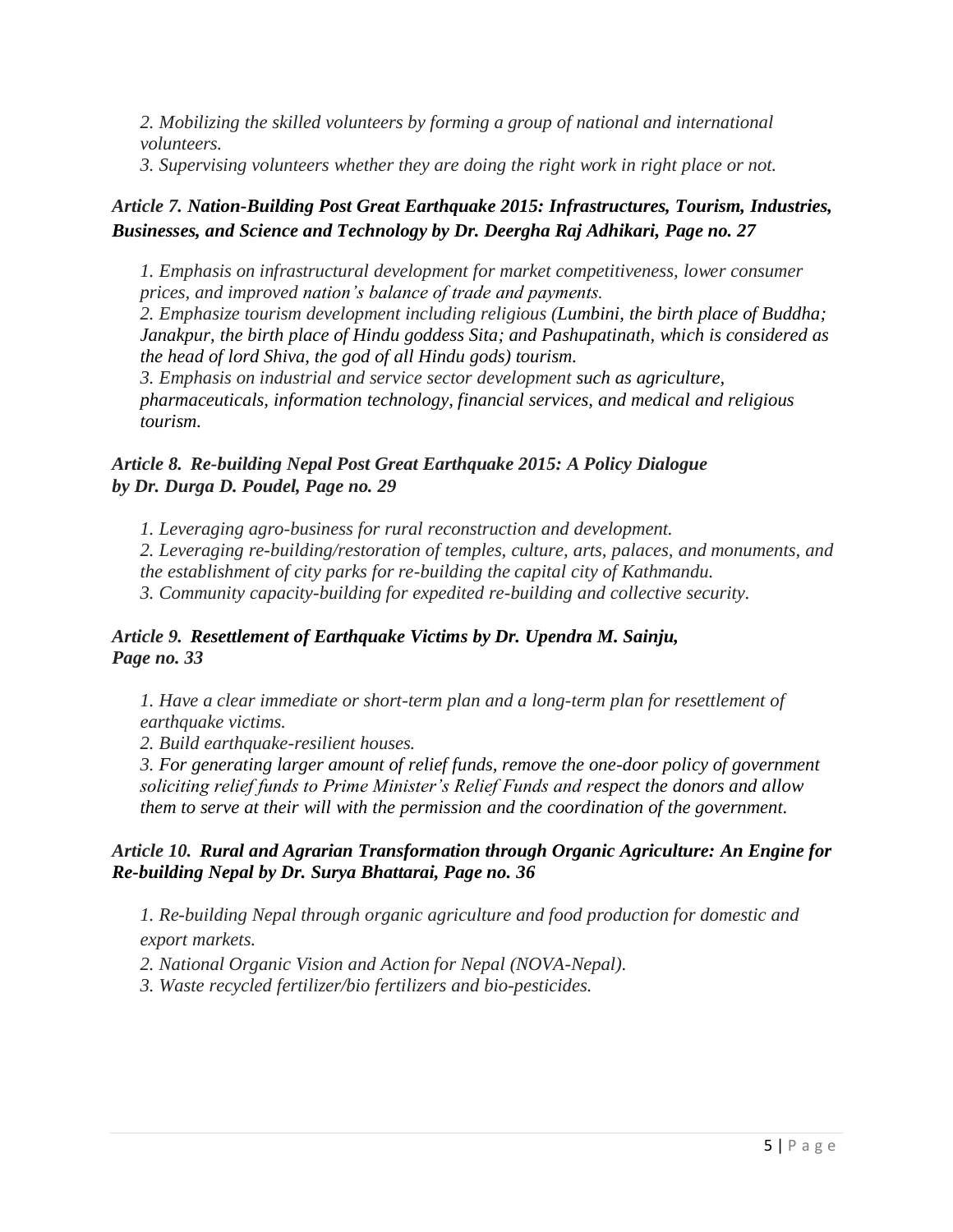#### *Article 11. Community Organizations for Re-building and Developing Disaster Resilient Communities by Ms. Anita Pant, Page no.38*

*1. The primary duty of government in case of disasters is not only to provide relief materials but also to provide mental relief by discouraging rumors and providing timely and accurate information.*

*2. Create community organizations and consulting teams in each village, town and city who will be working together with the government and other agencies to help victims in coping with disaster and re-building.*

*3. A well planned city is always in low risk of damage than a randomly built city. Land use and zoning must be done properly, and the residential areas should be separated from the businesses and industrial areas in the cities, and implement building codes strictly.*

#### *Article 12. The Community Forest User Groups for Re-building Post-earthquake Nepal by Dr. Narayan P. Dhital, Page no.41*

*1. There is a huge potential of using local level organizations such as community forest user groups in emergency response, restoring public services and redevelopment planning and implementation after a major disaster such as recent earthquake in Nepal.*

*2. International aid needs to be channeled to support local capacity-building so that it is utilized at its maximum for the needy people.*

*3. Local level organizations need to be accountable to the community they represent as well as the law of the nation.*

#### *Article 13* **by** *Mr. Nilkantha Tiwari, Page no. 44*

*1. It is important for us to initiate discussion on re-building considering the magnitude of destruction, political stability, and national sovereignty.*

*2. Massive confusion that prevailed in governmental mechanism on how to handle the disaster was evident, and very slow governmental response to the earthquake devastation was obvious.*

*3. This is the time for all Nepalese to contribute to re-building and through appropriate skills, wisdom, and commitment that the Nepalese possess living both inside and abroad should be utilized properly and effectively.* 

*Note: These ideas by no means are exhaustive and we hope that they will initiate policy discussions and eventually will contribute to sound policy decision makings and its implementation for re-building of Nepal.*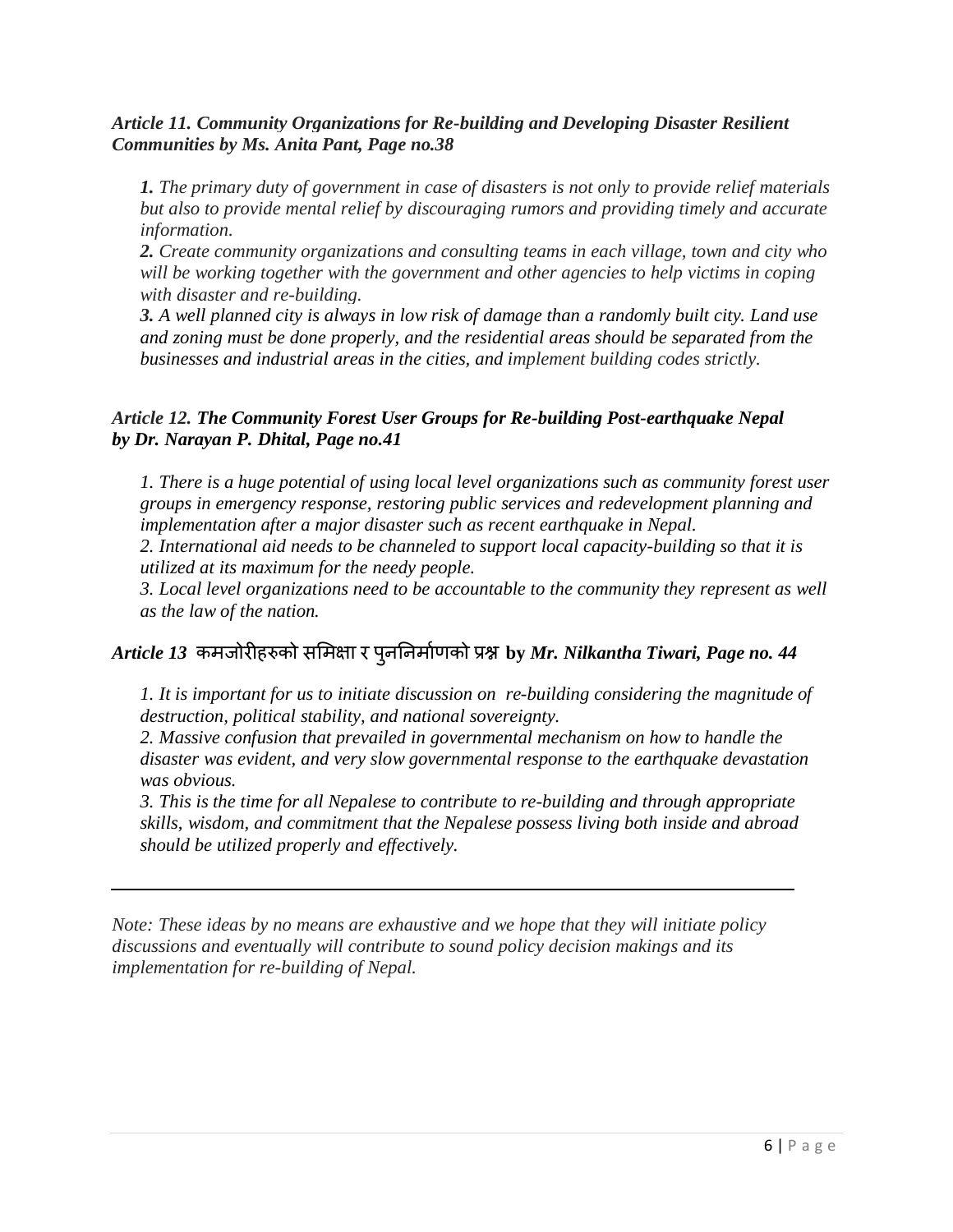# **Need for a Paradigm Shift in housing in Nepal after the Earthquake of 2015**

### *Dr. Shiva Gautam*

#### **1. Housing and loss of lives during an earthquake**

There is quite a popular saying among seismologists, "Earthquakes don't kill people; buildings do."

Recent data on earthquake related deaths from around the world seem to lend support to the above statement. It is said that less than 600 people died during a 9.0 scale earthquake in Japan in 2011. (Most people died due to the tsunami after the quake). But about 70,000 people died from the 8.0 scale earthquake in China in 2008. And more than 220,000 were reported dead during a 7.0 scale earthquake in Haiti in 2010. Relatively smaller number of deaths in Japan is largely attributed to Japan's stringent building codes.

Of course, there are other factors, but buildings undoubtedly seem to be a major factor for high number of casualties during an earthquake.

Those who survive may also suffer from both physical and mental injuries (e.g. depression, and post-traumatic stress disorder (PTSD)). In Nepal's context, especially in rural areas, loss of livestock and stored food grain buried under the collapsed structures may add to the economic and psychological misery for the survivors.

#### **2. Houses/structures and the grounds they stand on**

After the recent earthquake, there was some discussion in social media about the paths and patterns of the destruction of buildings and death toll as a result of the quake. Kathmandu is a highly densely populated area, but both in absolute and relative terms more people were killed in Sindhupalchok. As of May 19, 2015, 1.19 % of Sindupalchok's population was killed while 0.07% of Katmandu population was killed. Can this disproportionate mortality rate in the two communities be explained simply by the proximity of the locations to the epicenter? Or can some of it be explained by other factors including the type of the ground, soil and rock on which the houses stand?

Even within Kathmandu, buildings in certain areas seem to be able to withstand a quake better than houses in other areas. Furthermore, some very old houses withstood the quake while a few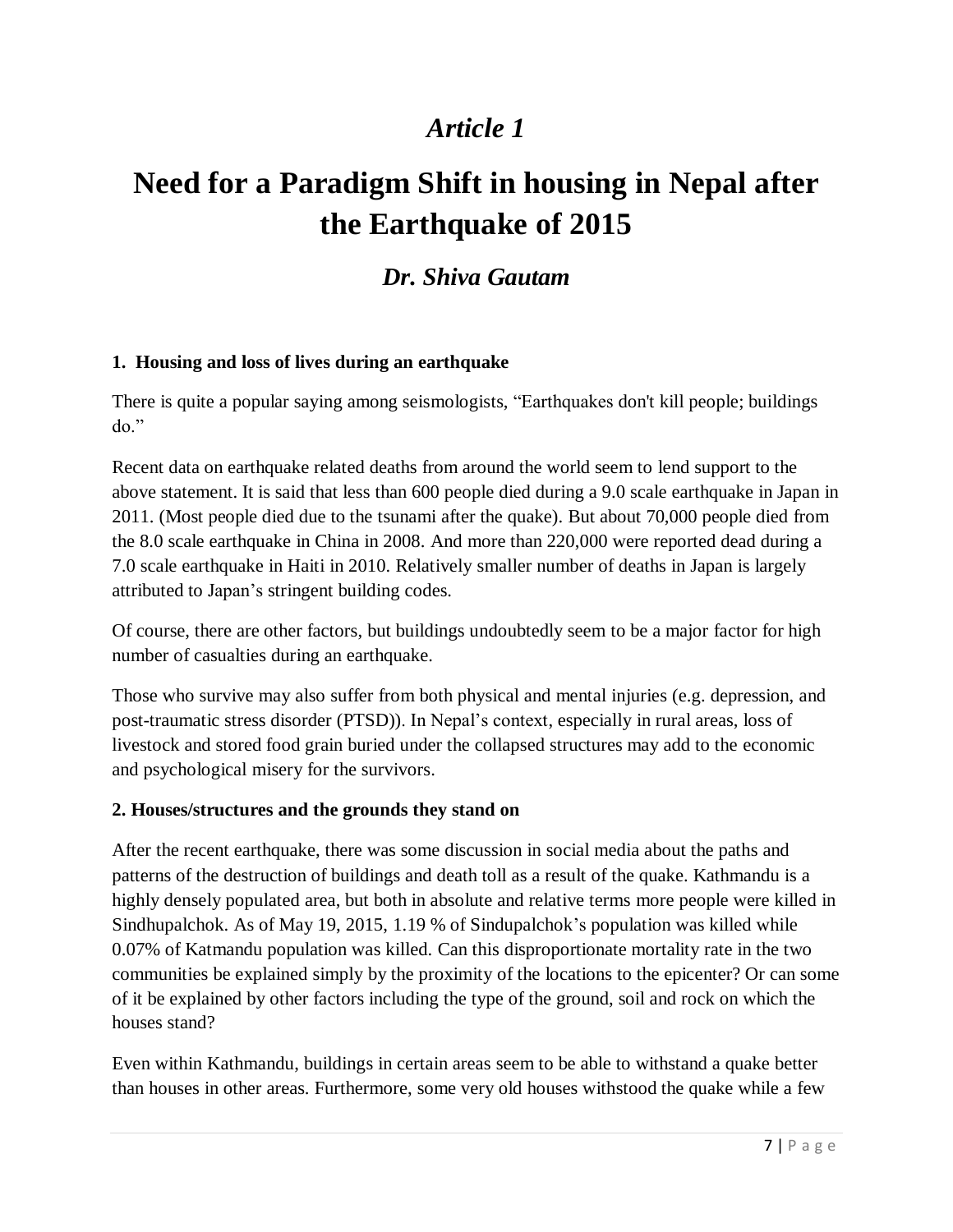modern houses collapsed. Are there any factors beside the random phenomena that helped absorb the jolt of the earthquake in some areas better than the other? If there are, then we need to consider those factors in the construction of future houses.

Some scientists and engineers tell that the type and composition of soil and rock on which a house stands and the inclination (slope) of the ground are very important factors affecting how building react to the movements caused by earthquake.. These factors should be given due considerations and be made part of safety features. The earthquake of 2015 not only brought down so many houses and structures, but also might have created, conjecture, and rumors while supplying good data for the scientists.

Every clue and observation that indicate sturdiness of structures will be followed by building sleuths. This may require experiments in the labs and fields, experiences of others and adaptations and modifications of technologies that best fit Nepal's local situations.

#### **3. Developing a fragility index**

Besides mandatory codes to be implemented, it may be prudent to develop a fragility index (or indices) for all types of buildings. Recalculation of the index periodically (e.g. every 10 years) will keep updating the sense of safety assurance of a house. Each house in the country should be assigned a fragility number (index). A cut off point should be fixed below which a structure should be rendered inhabitable and demolished. People currently living in old houses may benefit immediately from the use of such an index.

Fragility index will give the sense of safety to the occupants. A house with a better fragility index will have a higher market value while selling or renting.

Beside safety, which is the primary concern, it will generate hundreds or even thousands of jobs as we will need for information collector and analysts, fragility index calculators, inspectors and supervisors. This will in return contribute to the country's economy.

#### **4. Types and classification of buildings**

The current devastation has also forced us to rethink from the perspective of type, purpose and location of houses. For example, they could be like urban, rural, public/government building, private/residential houses, commercial building, high rise buildings, historical buildings, temples and places of worship, houses in hills, houses in valleys, and houses in Terai and so on. In some cases, an entire settlement may need to be relocated because of mismatch between types of buildings, purpose of the structures, location and the environment.

Different types of building may require different type of building materials, different types reinforcing material. They will also require different building codes. An one-size-fits-all strategy simply invites additional disaster during an earthquake like that of 2015.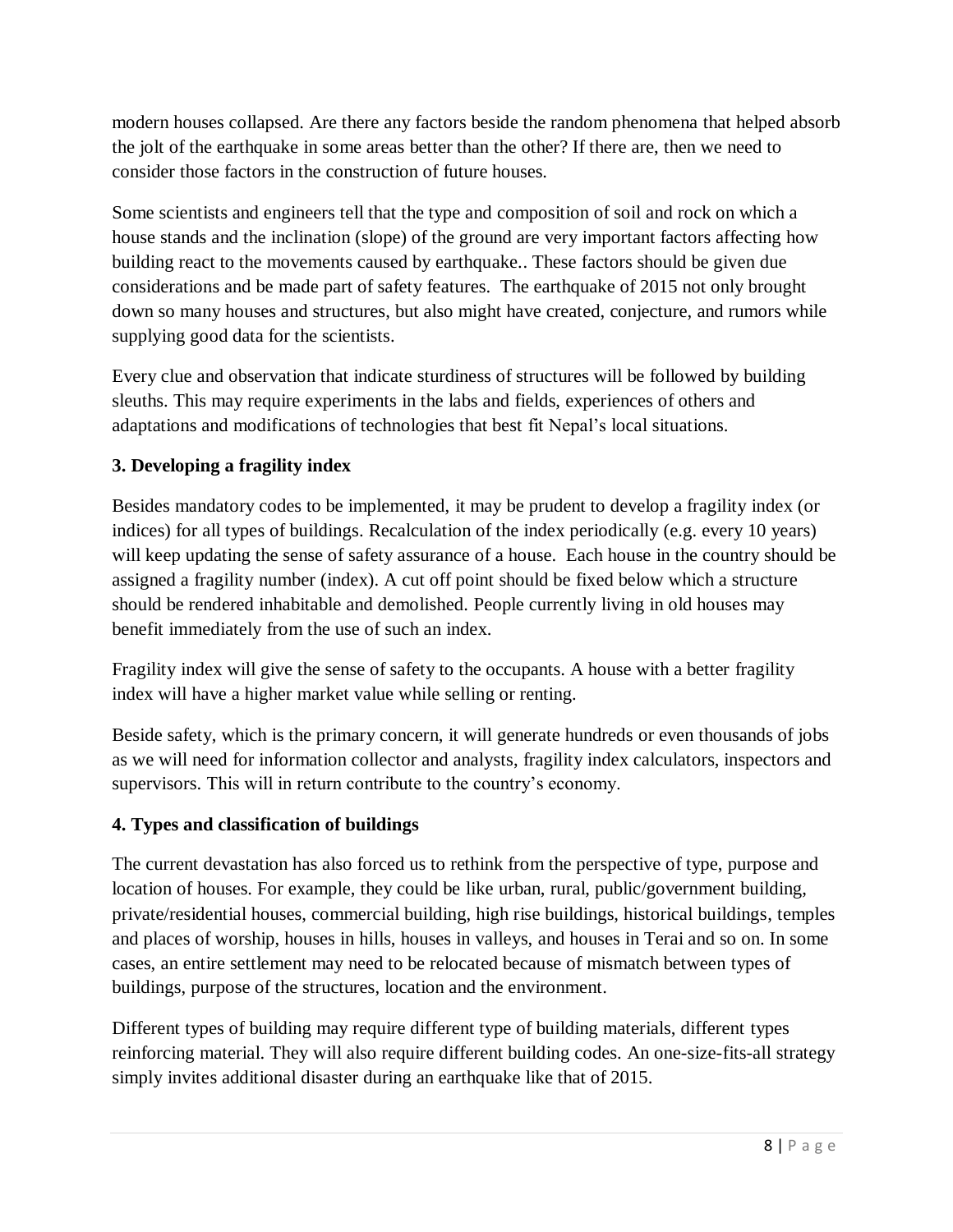Building structures of historical importance perhaps deserve a separate consideration. Earthquakes may have damaged these buildings repeatedly, but new structures have risen time and again from the same rubble and dust. We can again use same ancient and usable material (e.g. bricks), but this time around we also need to use modern earthquake resilience strategy and technology while rebuilding such monuments. It will not take way the essence of antiquity of those buildings.

#### **5. Old habits die hard**

In the context traditional Nepalese thinking, it is not unusual to desire a big house to last for generations to come. In the past, due to lack of roads and means of transportation, people were forced to use only local and readily available building materials like stones and dirt. There was no means or technology to break the stone in regular size like bricks. Also, people did not pay attention to the quality of soil to bind those irregular bulky stones unless the soil was too bad (e.g. too sandy). Furthermore, to make the structure sturdier, it was natural to make the walls relatively thicker resulting in more weight to fall upon people in case the walls cave in during an earthquake. There could have been many other components (e.g. entire engineering) that make those houses relatively unsafe.

However, things have changed. The population is becoming more mobile and people are not staying in the same place and house for generations. Better building material could be transported in most places due to existence of networks of roads. The country has an army of engineers ready to implement modern technology. The only obstacle to better alternatives is the addiction to the old traditions and habits. This attitude of 'no change' must change.

#### **6. Paradigm shift in housing**

The above observations suggest a need for a paradigm shift in housing system in Nepal. The ultimate goal of such a paradigm shift is to save lives and property.

It seems that we almost completely forgot about the 1934 earthquake of 8.1 Richter scale that hit Nepal. Had we remembered that, we would have prepared ourselves better for this time. We need to develop programs and policies so that same mistake is not repeated again. Topics of earthquakes including housing laws should be included in school text books. Similarly, there could be other educational programs on for general public. The housing laws and building codes, fragility index suggested above should be enforced strictly.

On earthquake, Nepal can learn from countries like Japan, as Japan also sits on highly seismic earth crust. However, it may be highly expensive to emulate Japan's technology in its entirety. Also, Nepal does not have that level of housing complexity yet. It may be much cheaper and equally efficient to seek local alternatives as part of innovations.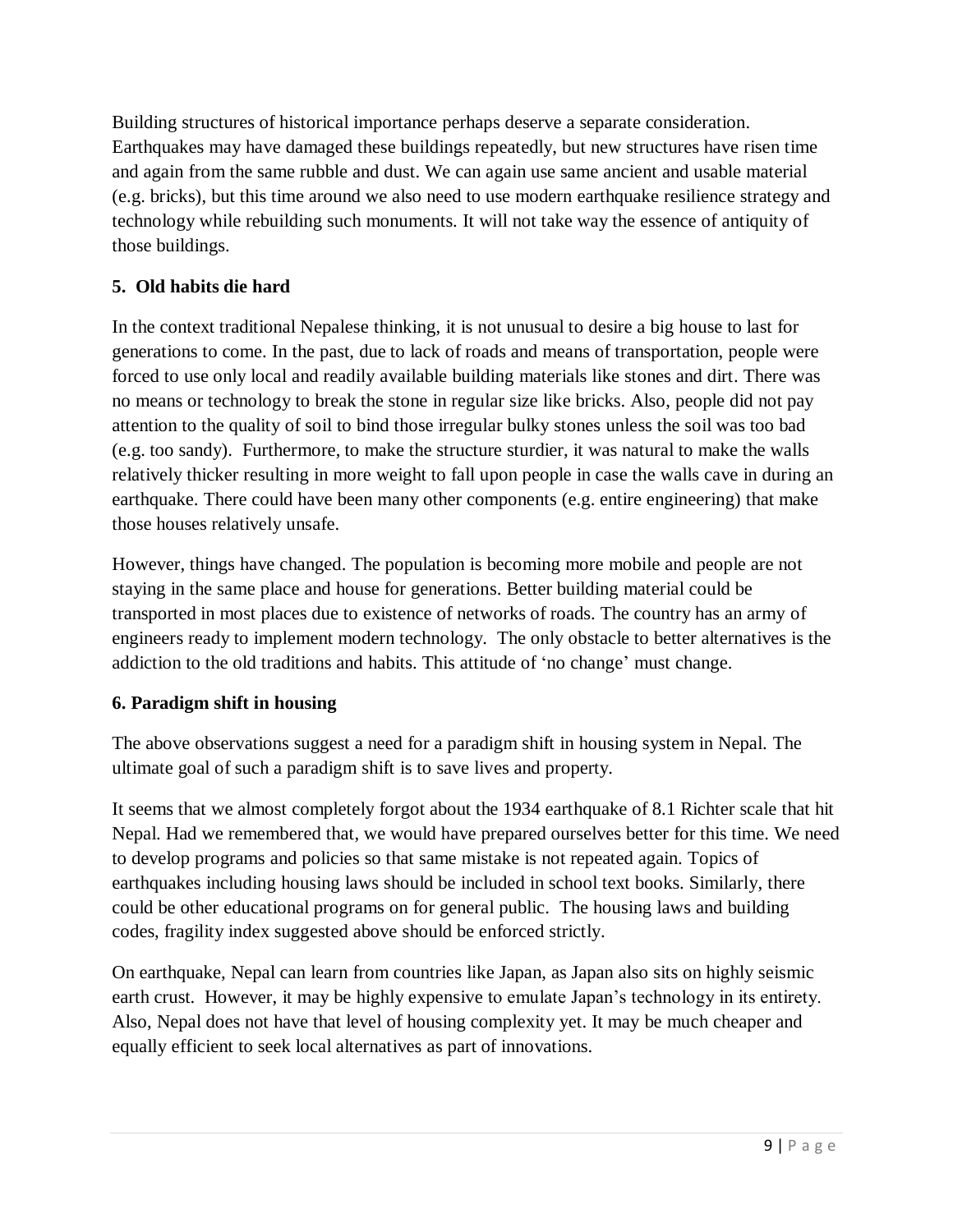Paradigm shift in housing is possible only through multiple pronged approaches, and innovations can play the central role in this. Paradigm shift is now a necessity, and innovation is going to be the mother of the paradigm shift.

For example, the wooden residential houses (Do Mahalla Ghar) found in some Terai districts be emulated in hilly regions and Kathmandu with some modifications (if needed)? These houses basically stand on several big wooden poles and can withstand pretty intense horizontal swings. The 'walls' could be like those found in many northeast United States' residential houses which are very light. These days a lot of places in Nepal are connected by network of roads. So the shipping of material should not be a huge problem like in past. If there is not much timber it can be imported. It will provide another impetus for one of the most successful programs in Nepal like community forest. These forests may help against possible landslides and could provide constant supply for future homes, and will also help pay back the loan incurred during reconstruction. Innovations will not only help solve housing problem but will create employment and boost country's economy.

Many materials that are originally heavy, bulky and are not usable could be first reduced to tiny constituents and then put back together to yield a better and usable product in desired shape and size. Engineered wood known as plywood is an example of this. Ropes of different kinds are another example. Can we explore such technologies in massive scale to make housing materials from woods (including irregular, ugly, bulky, branches and twigs), grass, straw and other locally available materials?

When trying any new such strategies or product we can test them in labs creating artificial jolt or force of quake before adopting the product.

Of course, the point is not that these are the only alternative to existing housing system. Rather, this is an emphasis on not leaving any corner left unturned in search for an alternative, instead of getting stuck in a tradition that is likely to result in huge losses of lives and property when an earthquake strikes again.

#### **7. Optimization of overall social and economic indices**

In the midst of urgency and desperation, chances of making mistakes and then being haunted forever by those mistakes are increased. If after the recovery and reconstruction we find ourselves where we were or even in a worse state than before, then we would have essentially condemned future generations to depravity.

So, before embarking upon the difficult road to recovery it is essential to make plans and strategies to optimize the country's economic and other social indices.

The worst scenario is the case of using foreign readymade houses with all the cost including shipping incurred at a foreign country. This will certainly provide new houses but it will not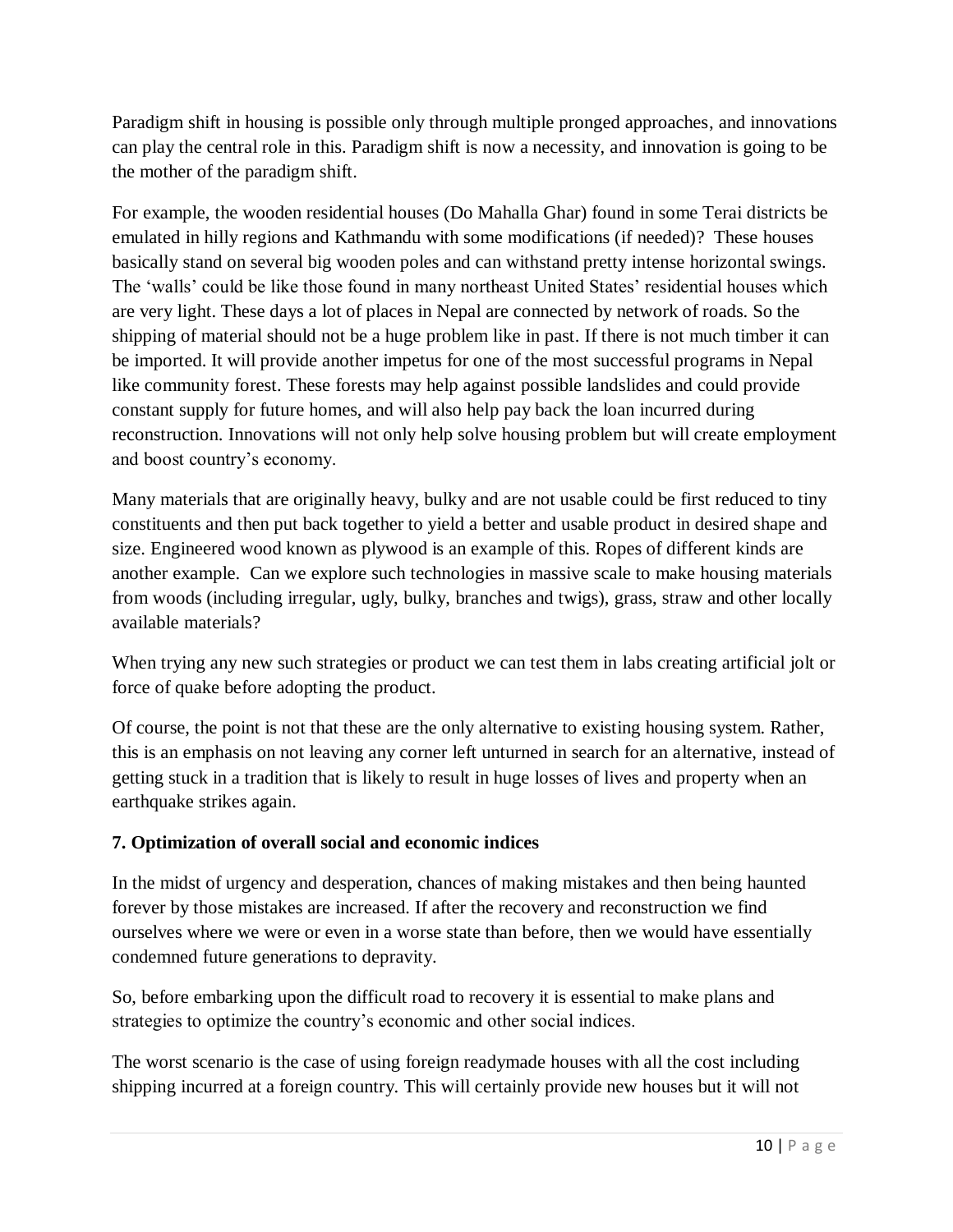make any impact on Nepal's economy. It will make a positive economic impact on the foreign country from which the houses were imported. Another extreme approach would be to provide all the cash people need and let them decide whatever they want without any intervention from the government.

The best and viable strategy would be then somewhere in between such extreme scenarios (there could be other extreme scenarios). The government could provide financial help (low interest rate), technical support (what kinds houses will be suitable given other factors). Even with financial help it could be a lump sum money, or on installment basis (depending on verified progress), or coupons for materials, establishing banking facilities, development of computer applications (apps.) etc. Similarly, the government could provide financial incentive (e.g. tax exemption) to business and industry for production, sale and distribution etc. Similarly, the spending could be encouraged to local, regional, nationally and foreign (in that order).

In the same spirit of maximizing economic impact, all the financial help should be channeled following government plan and policies.

#### **8. Conclusion**

Nepal is fortunate to have so many good friends and well-wishers around the globe at this hour of great tragedy. Nepalese at home and aboard are energized to rebuild Nepal. It will be shame if such an opportunity is not fully utilized, and we take the country right into the trap of another disaster, destruction and misery.

As mentioned, buildings are the main killers during an earthquake. A paradigm shift in housing is argued here. Such paradigm shift and new thinking towards safer housing system is also expected to bring new economic opportunities to the country.

Some of the ideas expressed here might seem farfetched, impossible and impractical from various viewpoints. And they are not exhaustive by any means. However, one paramount thing should be kept in mind while making decisions and that is - nothing is more precious than a human life. One can hope that policy makers and experts will look at all the avenues and come up with an optimal plan for rebuilding and reconstruction. If anything limits us from rising from the ashes and step right into the prosperous future, then it will be only us, nothing else.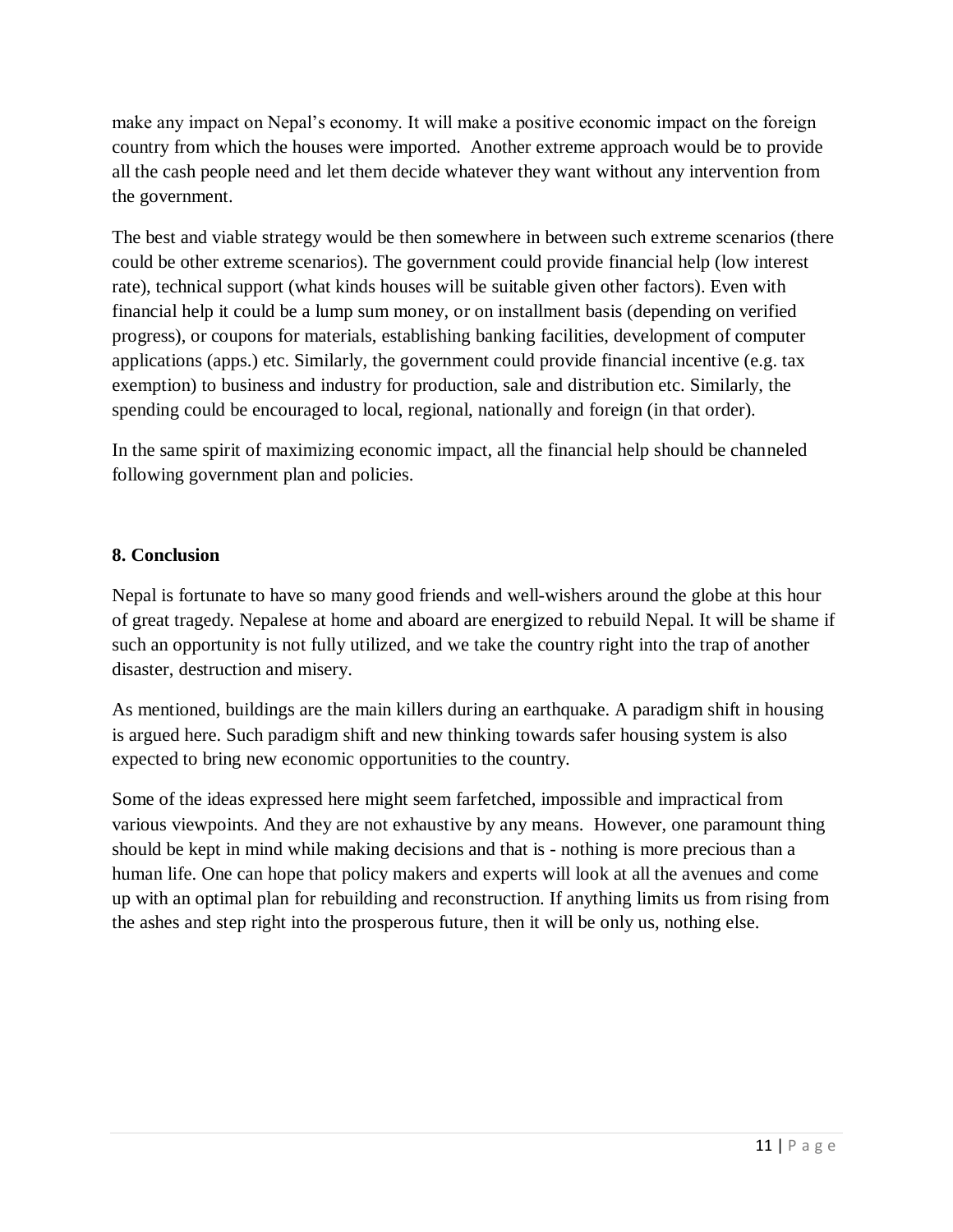# **Some Preliminary Ideas on Post-Earthquake Planning and Reconstruction**

### *Dr. Ambika P. Adhikari, Des., AICP*

Planning helps a Community to realize its vision for an orderly, well managed and sustainable development pattern and ensure that the physical growth follows the prescribed guidelines and policies. According to American Planning Association (APA), "Planning…works to improve the welfare of people and their communities by creating more convenient, equitable, healthful, efficient, and attractive places for present and future generations."

Without robust planning, there would be chaotic and haphazard distribution of land uses, uncertainty, and no unified vision for a physical Community. Nepali cities and towns have long suffered from the lack of coherent modern planning. We saw the implications of weak planning in the aftermath of the April 2015 earthquake in Nepal. For the post-quake reconstruction efforts, adoption of proper planning for urban and township re-development is imperative.

To reduce risks from future earthquakes and other natural hazards Nepal must successfully devise, and enforce stringent building codes and standards and the planning and zoning regulations for urban and town development. It is important that the local governments devise and strictly implement such regulations to help mitigate the impacts of any future earthquake events.

The new urban planning and zoning regulations and guidelines must help in creating urban and town development that can better withstand earthquakes, and facilitate disaster mitigation in the event of earthquake.Although planning and zoning are only two among many factors in creating earthquake resistant towns and buildings, they are important in ensuring earthquake safety in the community scale.

Some planning ideas in the most critical areas for post-earthquake redevelopment in Nepal are proposed below.

#### **Open Space**

Open spaces in urban areas are required for two purposes: (a) in the immediate vicinity to gather in case of earthquake, (b) in strategically distributed areas for short term camping of residents in post-earthquake periods.

An important planning criterion in seismic areas is that adequate open space should be provided and well distributed across urban areas. The American Planning Association (APA) states that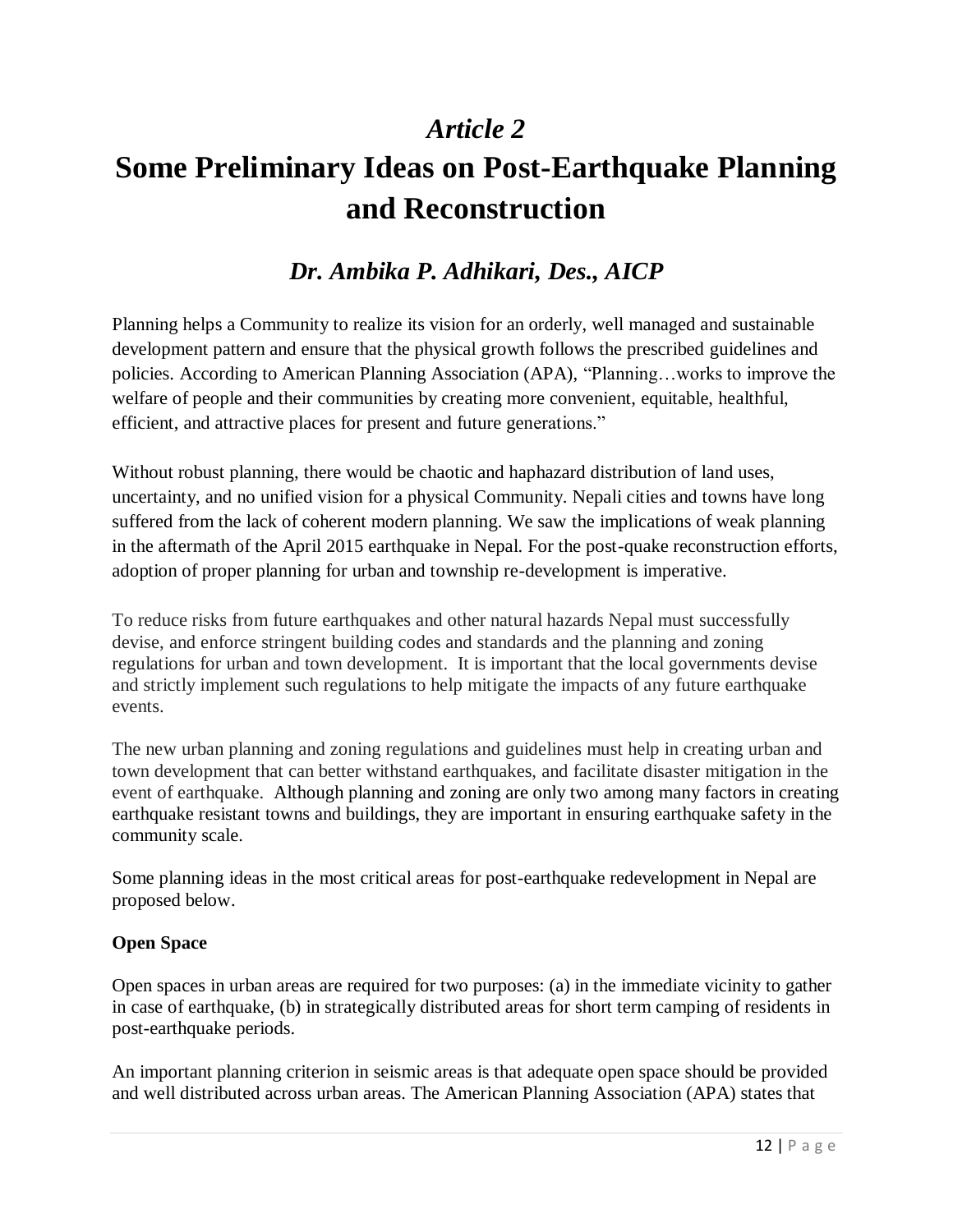many municipalities provide a range of 4–10 acres of total external open space for every 1,000 persons for parks and recreational purposes. This might be unachievable in big Nepali cities like Kathmandu, given the high land values and the already built compact settlements. However, open space standards used in other countries provide good reference points. Closer to Nepal, in Bangladesh a report shows that about one acre for every 1,000 residents would provide a minimal level of open specie amenity. In India, one policy report mandates 0.5 acre of open space for every 1,000 urban residents.

In the Kathmandu valley towns, provision of 1 to 1.5 acres of open space per 1,000 residents strategically distributed across the urban space should be a minimal standard. Whereas, smaller open spaces should be evenly distributed, and a hierarchy of open spaces in the urban space would provide better amenities. This would include pocket parks (play fields) which are evenly distributed, with neighborhood-sized parks in each precinct, and larger parks in more central locations.

The traditional urban centers in Kathmandu did provide open public spaces in the urban centers. These spaces such as Palace squares were designed more for their ceremonial, monumental and symbolic civic pride purposes than for recreation and safety functions.

For the immediate access during earthquake, a good guideline could be to provide some form of open space 1,200 feet from each other distributed across the urban areas. This way, people do not have to walk for more than 2 minutes to get to a safe open space in case of emergency. Much of urban centers in the Kathmandu valley lack such distribution of open spaces, but, there should be a retrofit strategy for old areas and open-space requirements for new constructions. Open space can be contributed by developers or provided by the municipal government.

One opportunity now after the 2015 earthquake is for the municipalities to acquire well distributed opens paces (pocket parks) all cross the city. These could be bought from individual households who are willing to relocate top safer places and build their new homes. In future planning, Nepali towns and cities need to acquire adequate open spaces for the day to day use by the residents and for use in emergencies.

It is important to think of these open spaces as parks and recreation uses in normal times and as public gathering spaces during emergency. It is recommended that urban areas, especially in the Kathmandu valley, must aggressively retrofit the city with open spaces (parks, sport fields, retention areas) which are well distributed across the urban area.

The larger public open spaces and parks can be used for temporary camping by the area residents in post-earthquake periods. Authorities in the Kathmandu valley have identified several of such spaces, but it was found in the aftermath of the 2015 earthquake that only Tundikhel actually served such purpose.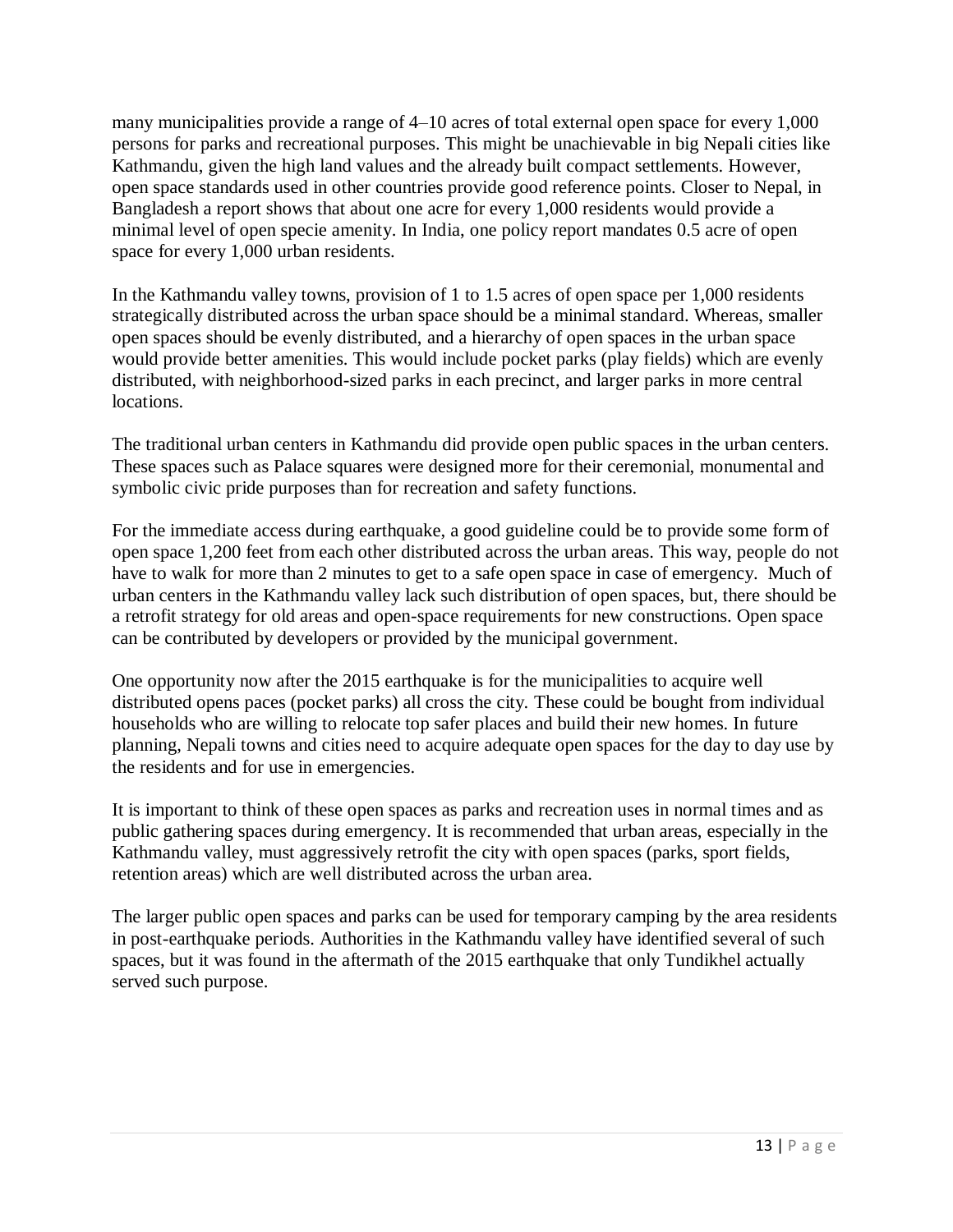#### **Ground Coverage, and Building Setbacks, and Height**

In most American municipalities, the maximum allowable building coverage of the site in singlefamily zoning districts is between 40 and 60 percent of the site area. This standard can be used as a reference point and modified, as needed, for practical and economic considerations.

Adequate building setbacks from the street are required for safety and aesthetic reasons. They typically vary between 10 feet to 25 feet depending on the type of the road, building type and building height. Buildings shall also be adequately setback from hazardous elements, such as retaining walls, old structures, riversides, hillsides with mudslide potential, and other features by a setback length equal to at least the height of the building.

In all new construction, building height of more than two stories should be allowed only with appropriate setbacks, ground coverage, and on-site open-space requirements. All midrise and high-rise buildings must meet rigorous structural and building code requirements, with particular attention to earthquake safety.

#### **Right-of-Way (RoW)**

The current RoWs in Nepali cities, such as Kathmandu are totally inadequate. Virtually all interior roads are too narrow and have unacceptable turning-radius dimensions, making traffic flow difficult and access by emergency vehicles virtually impossible.

Here is an example for the numerical dimensions of the urban roads. For local roads, the minimum RoW should be 35 feet, which allows two car lanes and a 5-foot-wide sidewalk on each side of the road. Preferably the RoW should be even wider to allow for a detached sidewalk. For collector streets, the minimum RoW shall be 55 feet, allowing for two to four car lanes and sidewalks on both sides. For arterial roads, the minimum RoW should be 65 feet, allowing for three or four car lanes and appropriate sidewalks, median and landscaping. Provision of adequate RoW is critical in cities, because, in the event of an earthquake, there must be sufficient access for emergency vehicles and fire trucks.

The RoW width also varies by the maximum vehicle speed allowed on a street and the classification of the street. These numbers will need to be refined and adjusted for Nepali cities and towns for the road classification system, which will specify respective vehicular speeds. Proper Row of the roads would greatly help the passage of emergency vehicles during disasters.

#### **Building Shape and Structural Configurations**

New buildings should have the following features as far as practicable:

- Symmetrical plans and elevations.
- Square or circular floor plans.
- Minimal amount of cantilevered floors, slabs, and projections from walls.
- Low overall height whenever feasible.
- Low height-to-base ratio.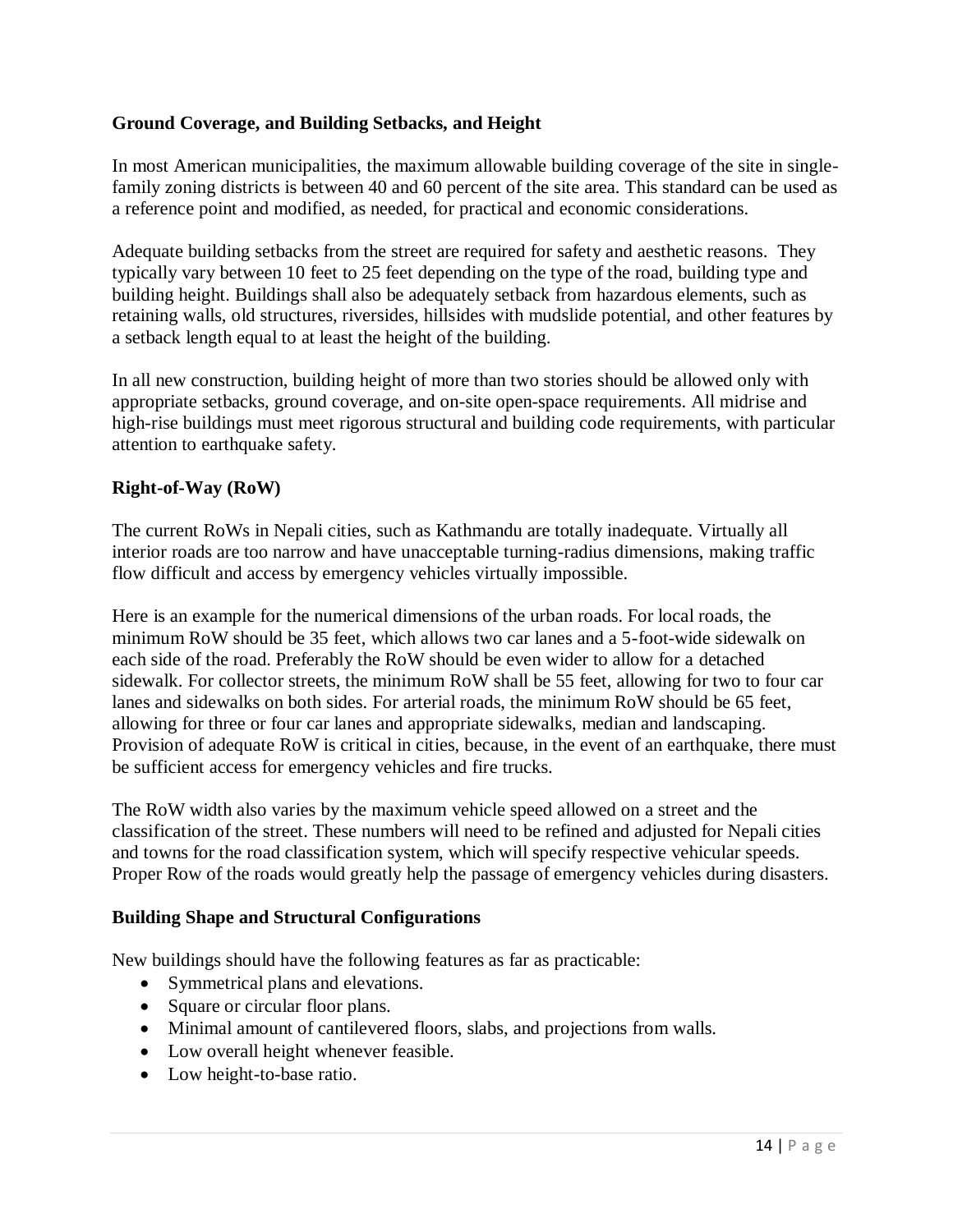- Lower center of gravity by providing larger base and smaller tops.
- Equal floor heights and short room spans.

Note: Some of these ideas have been contributed by the author in the "Earthquake Preparedness and Disaster Relief in Nepal", Ramesh Mall et al (editors), ASNEngr (2015)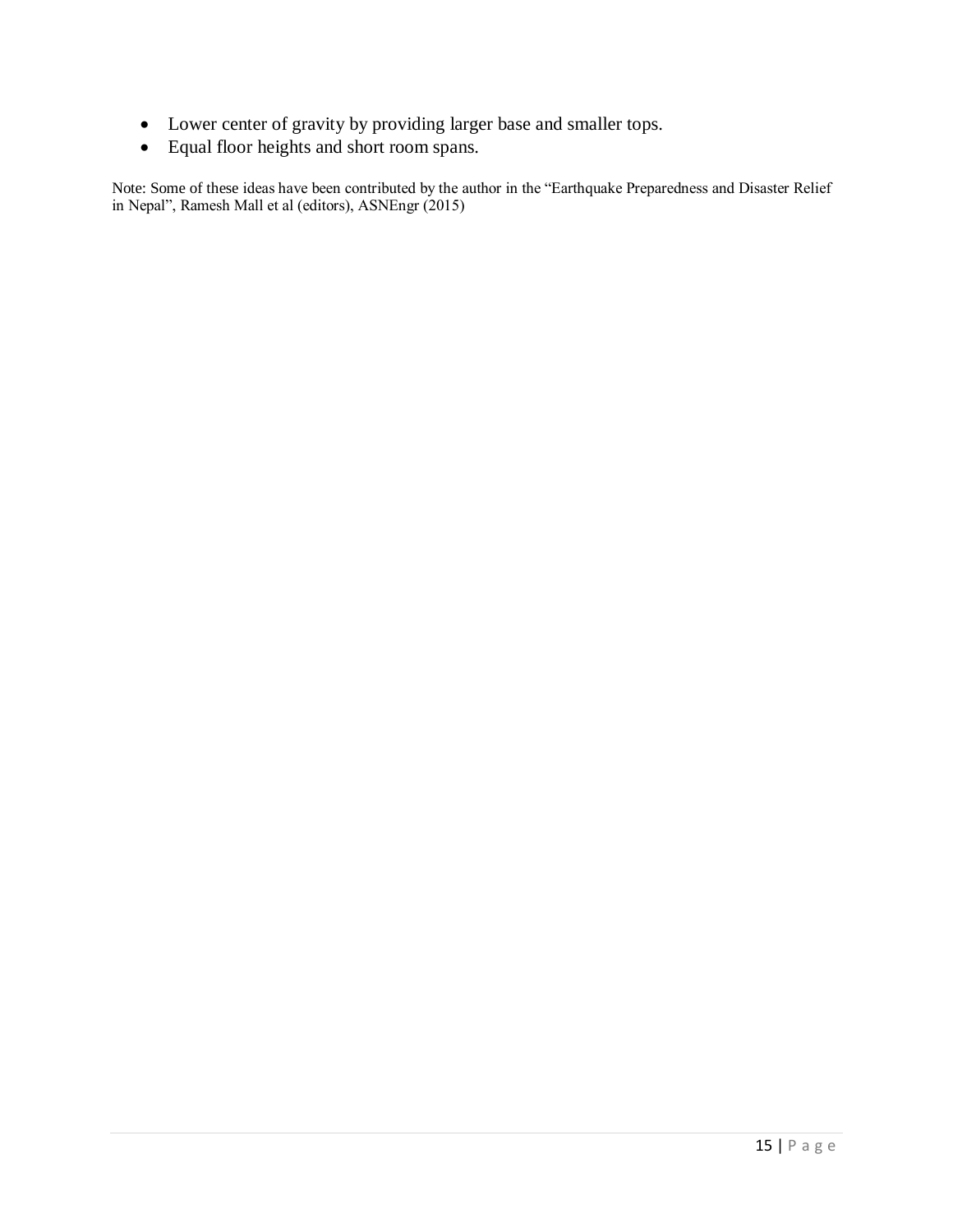# **Re-Building Temples, Monuments, Historic Palaces, and Other Items: Historical and Archaeological Preservation and Economic Growth**

### *Dr. Dilip Panthee*

#### **Temples**

Kathmandu is known as the city of temples. It has Hindu and Buddhist temples throughout the city. Since Hindu religion is one of the oldest religions, some of the temples built here are very old. The construction materials used are often very crude. Despite that, the art and architecture is rich. Considering the richness of art, UNESCO has listed several temples in the Kathmandu valley as world heritage sites. Some of the temples, for example Pashupatinath, which is believed to be 500 years old, were not damaged even with the 7.8 Richter scale earthquake.

Whatever temples were damaged by the devastating quake, we must rebuild them to make them earthquake resilient. For that we present the following plan:

- Retrieve the original plans and elevations of each and every single temple, monument, historic palace and building of importance
- Our pagoda style structure is unique in the world, we want to preserve it
- Temples should be built with exactly the same look but they should be structurally be earthquake resilient
- Inner materials should be supported with steel covered with copper sheet
- Outer wall, roof, and pillars should look very close to what they looked like before
- Entrance and exit door should be disability friendly, separate in each temple
- Provide garden and lawn nearby the temple so that devotees can enjoy their time after visiting temple. It serves as open space in case of emergency
- Provide electricity, telephone and water pipes underground. This will help to beautify the inner and outer stricture of the temple. Automatic lighting at different times will help to glorify the temples.
- Donation box in each temple. Donation should be collected in a more systematic way in a box so that accounting is more clear.
- Place original idol of god and goddess in secured manner
- Develop website for each temple and post worship program in advance online
- Develop online worship program for different levels of donation
- Place reading materials in synopsis in a small metal plates so that visitors can read it quickly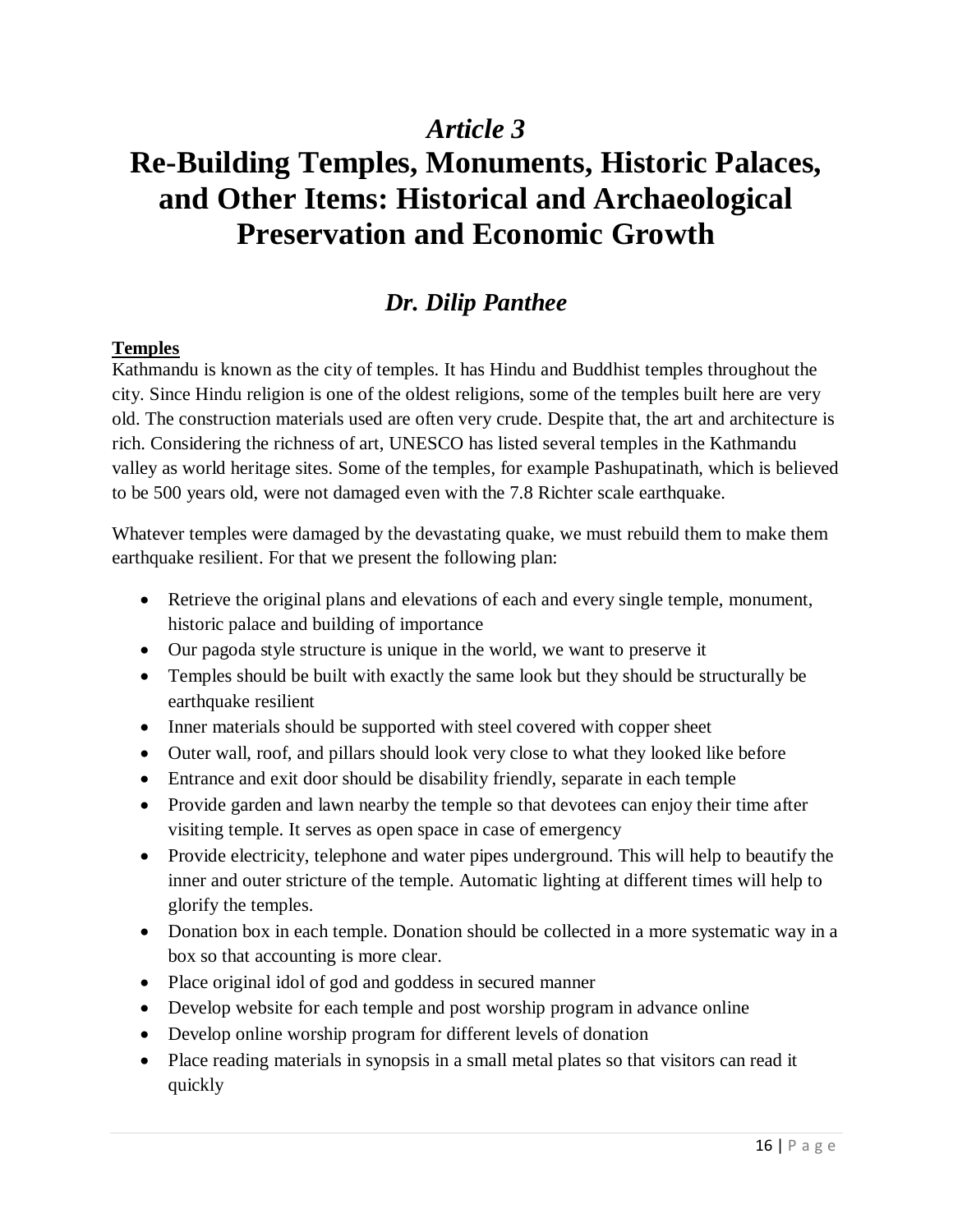- Also develop a small gift shop where books related to the religion, culture, tourism and materials showing Nepalese culture can be sold
- A hall for a regular religious speech in the middle of a couple of temples will be helpful to enhance the regular interaction on religious debate or interaction or meetings
- These halls can also be used as informal school buildings if used properly
- Make sure that all buildings are built in accordance with the prevailing building codes.

#### **Dharahara and Historical Palaces**

History of Dharahara dates back around 200 years ago which was constructed by then Prime Minister Bhimsen Thapa. He built two towers (Dharhara) as national monuments to get an aerial view of Kathmandu. While we lost one of those in 1934 by earthquake, the other was lost this year (2015) by similar devastating quake. Now this is the time to re-building both of those monuments of national interest.

- Construct the Dharahara- the national monument in its original form:
	- Acquire land around Dharahara to reconstruct modern tower.
	- Construct the 17-story twin towers of Dharahara in phase I that will reflect the national pride
	- Steel and concrete should be used in the frame to provide the strength to the tower whereas original bricks and paints should be used to provide its original look
	- There should be a lift as well as staircase system for climbing the tower so that elderly, children as well as youth can enjoy the view from the top.
	- First couple of stories (3-4 can be allotted for commercial use such as communication including telephone, radio and/or television).
	- Top floor can be used by a restaurant or cafeteria.
	- In phase II, we can consider erecting additional two towers making a total of four at the heart of Kathmandu city
	- There should be a garden in between these towers, which will be a tourist hub
	- Entrance and exit should be separate with disable friendly ramps to the base
	- A museum and a gift shop at the base of the tower should be built
- Historical palaces and places of archaeological importance should be rebuilt in their original forms
- Palaces not only represent the history of architecture but also the history of politics, we should preserve it
- Main criteria is earthquake proof and safety in future
- Building code (structural safety) requirements should be implemented effectively while maintaining the original looks
- A small museum should be an integral part of historical palaces
- Portray the pictures of special events of the palace in the past in the chronological order in the museums so that historians can use these facts in their research or school children can use as reading materials itself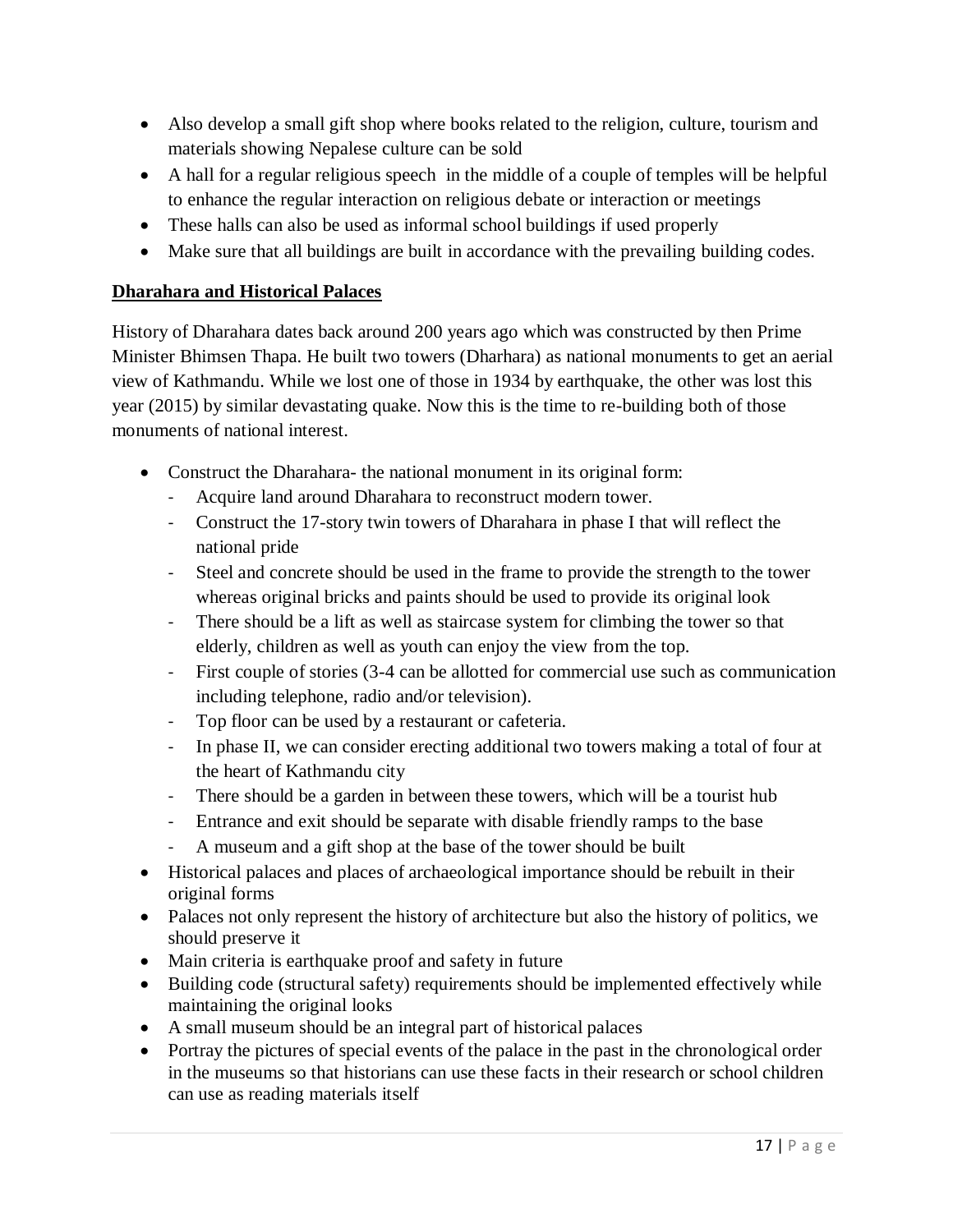- Develop website for Dharahara and palace for information, ticketing and other information
- Develop a local community based committee to run the temples, Dharahara and palaces so that they feel their ownership, it can generate more revenue and the community can provide better security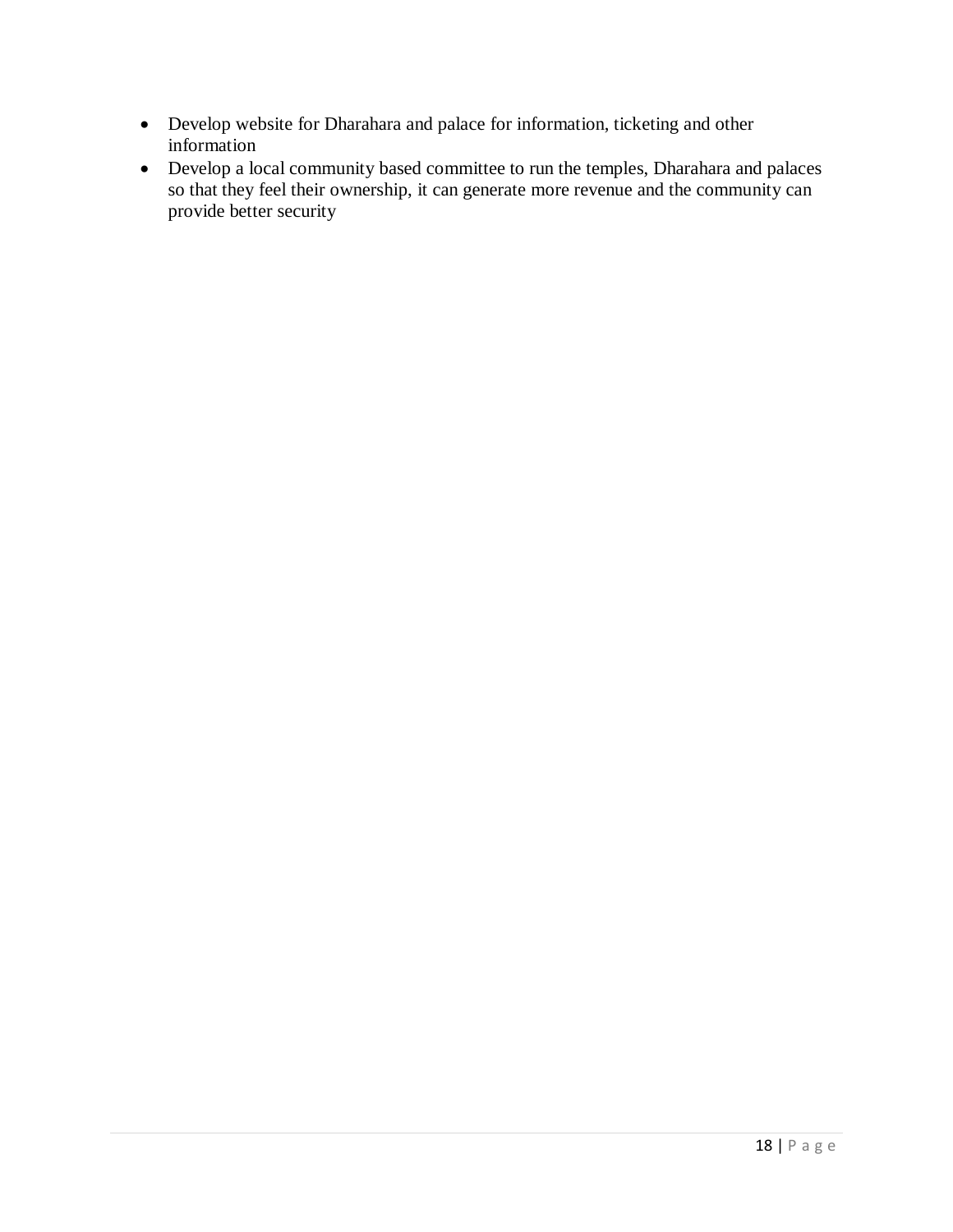# **Relief, Recovery, Rehabilitation and Rebuilding to Healthy and Prosperous Communities: An 0pportunity after Devastating Earthquake in Nepal**

### *Dr. Prakash Neupane, MD*

#### **Background**

Nepali people traditionally built on a mountain slopes with poor health related infrastructure. Urban development was rapid, but with poor planning on most aspects of urbanization including health sector. Kathmandu as large and densely populated valley has fair health care facilities but most facility were not designed to provide cost effective care. Recent earthquake has caused devastating damage to rural communities and significant damage to older structures in Kathmandu Valley. Current reports and private communications indicate most health care facilities' and hospital in Kathmandu Valley are intact with few exceptions.

Now as we work to heal acute physical and psychological damages, there are challenges to go forward. Building new communities, houses and economic opportunities for the communities cannot be separated from health of the individuals who live in the communities. Health care challenges and opportunity in post-earthquake rehabilitation can be described as follows.

#### 1. **Immediate need of physically injured (both rural and urban communities)**

Healing and rehabilitation of injured, care of disabled individuals and training of life skills and skills to those who have lost body parts and are unable to return to the existing community. Injured persons are likely located mostly in urban settings and hospitals as they were picked up from various areas.

a. Current hospital that have orthopedic and rehab focused facilities can expand their capacity temporarily to continue extended rehabilitation of injured.

b. Privately owned gymnasium facilities (intended for exercise) can be utilized for rehabilitation of less severe injuries that are partially functional but need further physical therapy. These facilities unlikely have trained personal for such rehabilitation but help of skilled manpower (local and foreign volunteers) and some equipment to these facilities can improve care without having to build new facilities, probably with less cost.

c. Wheelchairs and devices supply to needy for long term. Some of these individuals can develop new life skills and need appropriate training. For example, a paraplegic individual on wheelchair can learn hand skills and may even generate income if supported well.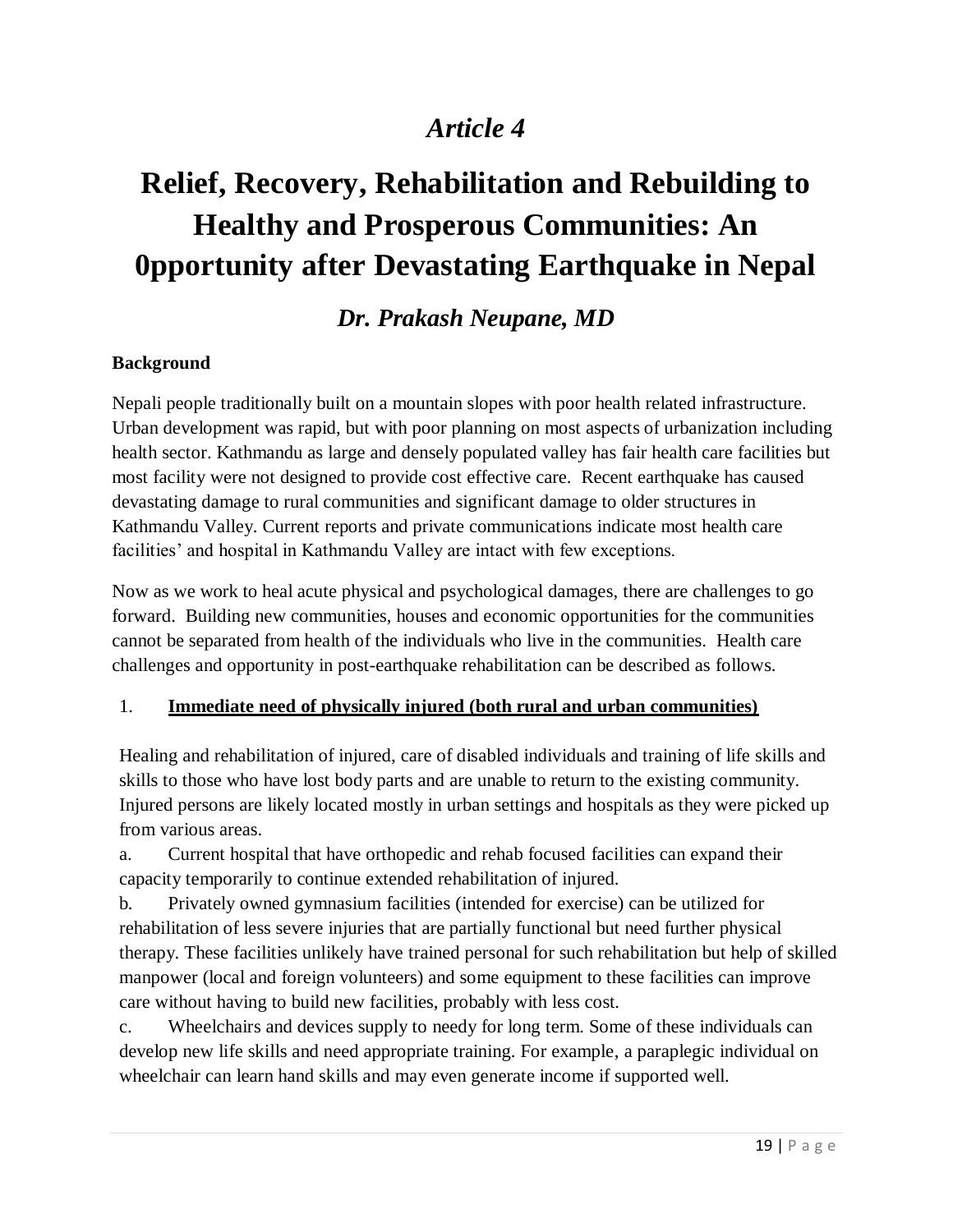d. Long-term placement of severely injured to long term care facility for dignified life ahead. Families are unlikely to afford such care. There is need for long term care facilities, particularly in Kathmandu valley. These facility need to be either Government run (free care) or by charitable organizations. Placement to such facility will lessen the burden to hospitals and reduce the cost of care for chronic management of stable conditions.

#### **2. Immediate need for psychological support**

There is large population facing post-earthquake stress. It is normal to have stress in such difficult situation. Most acute stress and fear gradually will dissipate and people become normal in due course of time. Not everyone will easily from the stage of acute stress to normal state. There will be continued stress, fear and even after long time post-traumatic stress disorder (PTSD) can be seen. Eighteen months after devastating earthquake in Haiti, about 42% of directly affected teens reported symptoms of PTSD (2013- *Journal of Loss and Trauma: International Perspectives on Stress and Coping)*. Psychological counselling in immediate phase as well as longer term is needed along with psychiatry support. Psychological counselling from experts who are not familiar with social structures and cultural aspects of the victims is not effective. It is important to have counselors from the community. (Cannot be imported from western countries). Any data on local availability of such professionals is not available, likely will require training of some of the interest group. There are some NGOs with counsellors for other type of injuries and trauma related PTSDs in Nepal. Local organization already engaged in such counselling needs to be engaged in conjunction with Nepali psychiatrist (Koshish Nepal http**://**www**.**[koshishnepal](http://www.koshishnepal.org/)**.**org, Centre for Victims of Torture, Nepal (CVICT) [http://cvict.org.np](http://cvict.org.np/), Psychiatrists Association of Nepal (PAN) [http://webpan.org](http://webpan.org/))

#### 2. **Community Building – Rural and urban setting**

#### Rural Health in new communities- Emphasis on Preventive Health

• Childhood Vaccination- It is WHO program and covers rural area well. Nepal has fairly good basic vaccine coverage. Rebuilding of clustered community likely will improve vaccine coverage and reduce vaccine preventable diseases. Recent WHO (2013) facts showed smaller but definitely present vaccine preventable disease in Nepal , Polio- 0, diphtheria-103, Pertussis-3,431 , Neonatal tetanus -87, measles- 1,861, rubella- 755, mumps- 29,134 Japanese encephalitis- 18. Continued education, expansion of other vaccine particularly HPV will save many more lives in new era.

 Maternity / midwifery services in small communities and encourage trained personal's service for prenatal care and labor and delivery process as well as immediate post-partum care.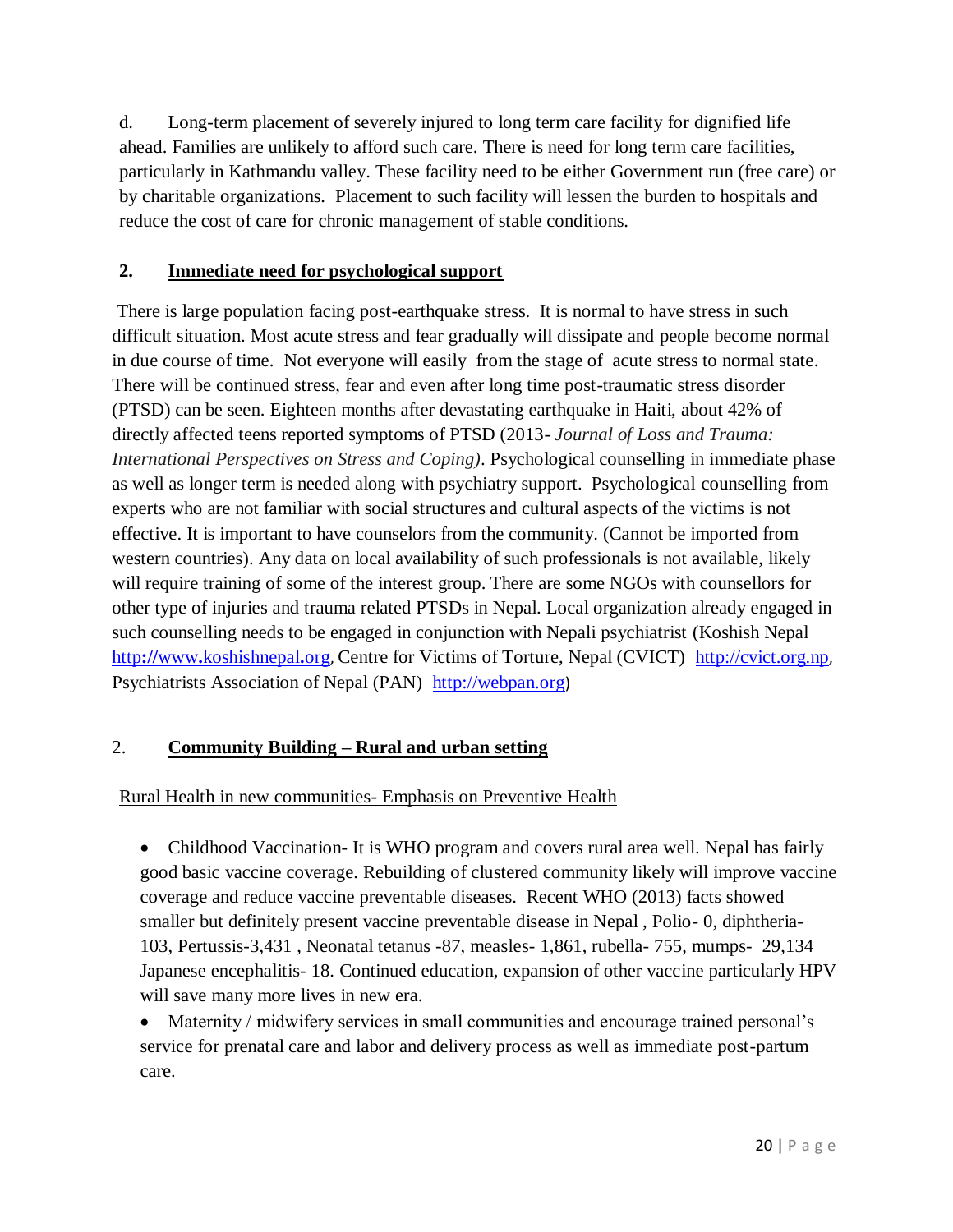• Nutrition-Diseases related to nutrition and overall reduced productivity is common in poor community. Earthquake has exacerbated this problem. In the short-term, external food supply is essential but sustainable nutritional program needs local source, and affordable nutrition for sustainability. Local activity, a commercialized farming for grains and vegetables, poultry and goat farming in large scales in any rural community is possible. Improved cows with commercial dairy farm will also support local economy as well and nutrition of local population. Large and commercial production will make many currently considered luxury foods affordable. Overweight and related disease is future problem for such transformation but can be planned as we achieve adequate Caloric intake first [\(http://www.globalcow.com](http://www.globalcow.com/) (Global Cow), [http://www.agricultureinnepal.com](http://www.agricultureinnepal.com/) (Farming)).

• Sanitation-There needs to be planned development of safe drinking water and sanitary toilets for all in new, redeveloped residential areas.

 Disease prevention and regular health checkup- Most Nepalis do not go for regular health checkup and prevention. People seek medical care only when they are sick. Clustered community with accessible primary care centers with mid-level providers can examine and treat minor elements, provide preventive exams and refer for further evaluation when necessary. Based on the size of the community or between few smaller communities a larger facility with trained medical doctor can serve as an intermediate level care. It was appropriately designed in Nepal as health posts, health centers, district hospital, zonal and regional hospitals in past. A similar concept, in a modified model for currently available manpower likely will work. There has to be a clear and consistent, evidence based guidelines / manual for lower level personnel. Community education and encouragement to have scheduled exam (annual exam for healthy individuals?) with positive incentives will improve quality and health.

#### **Strengthening Urban Health System and tertiary care centers**

Kathmandu already has multiple public and private tertiary care centers. Public centers are less expensive but quality of care and available facility are limited. Private for-profit centers have large variation on quality, few centers have acceptable quality but cost is prohibitive for common people. Kathmandu Model Hospital, a nonprofit, NGO managed hospital has attempted to balance cost and quality of care.

There is a great opportunity to institutionalize tertiary care center with high quality of care in affordable cost. Other viable option is to develop medical tourism with high quality of care in an institution with subsidized care for Nepali population. A true data and outcome driven quality care rather than an expensive, shiny building, facility is a needed facility in Nepal and possible with the help of Nepali experts around the world.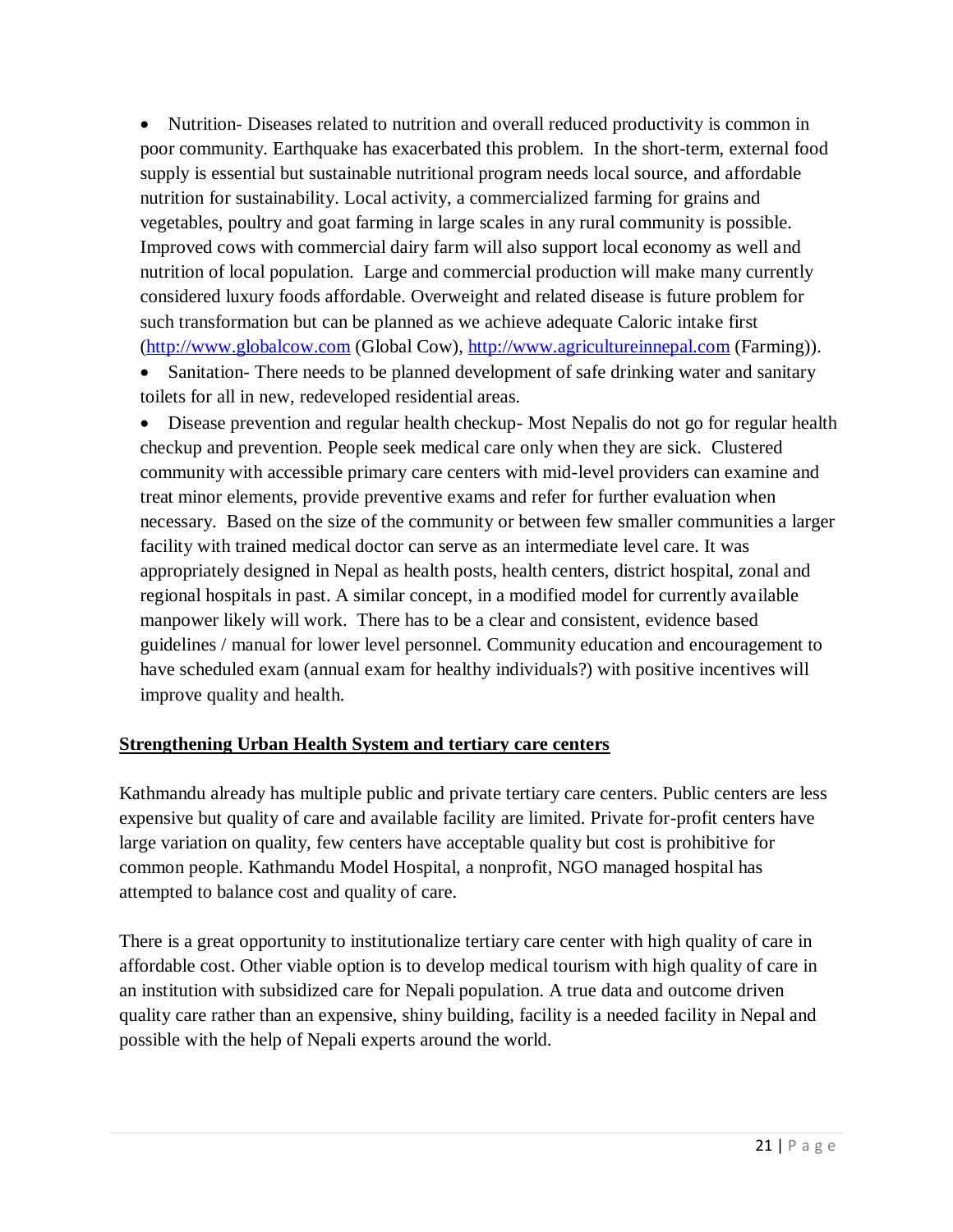# **National Center for Disaster Planning and Management**

### *Dr. Rupak Rauniar*

This paper proposes that instead of a reactive approach, the country needs a more pro-active and integrative approach for planning and management of relief efforts during disasters and emergencies.

*Pro-active* effort requires that at a national level there is a strategic entity and leaderships to plan, direct, control and overall manage issues and effort surrounding disasters and emergencies. Similarly, *integrative approach* means that such entity and leadership is formed through crossorganizational and cross-agency memberships. Based on the engagement of various agencies and members of civil society during rescue and relief effort during 2015 Earthquake in Nepal, that most efforts were initiated independently and with little or no coordination and direction from governing authority among:

- 1. National Security Organizations (Army, Police, and Armed Police Force)
- 2. Non-governmental Organization (NGOs)
- 3. Individual and self-organized group of volunteers, both Nepalese and non-Nepalese

4. UN agencies and INGOs (both that had presence in Nepal prior to the earthquake, and those that did not)

5. Foreign governments (supplies, volunteers etc. coordinated primarily through the respective embassy staffs)

6. Local and private businesses

Thus, the central theme in this paper is to address - how should we design and operate a national level central disaster planning and management agency that partners and coordinates with other entities with similar mission of "help, rescue, and provide relief" to the victims? What could be the best practices, major policies and guidelines, structure and division, that address the issues related to prior to the event (disaster), during the event (actual disaster when it strikes), and postevent (assessment, future improvements, lessons learned, etc) ?

An integrated inter-agency and proactive management for disaster should ensure that there is a rapid response and mobilization of relief and rescue operation that is timely, effective, and efficient. This should ensure that waste is reduced and the impact for the disaster area people, property, and environment is such that it facilitates the re-building process.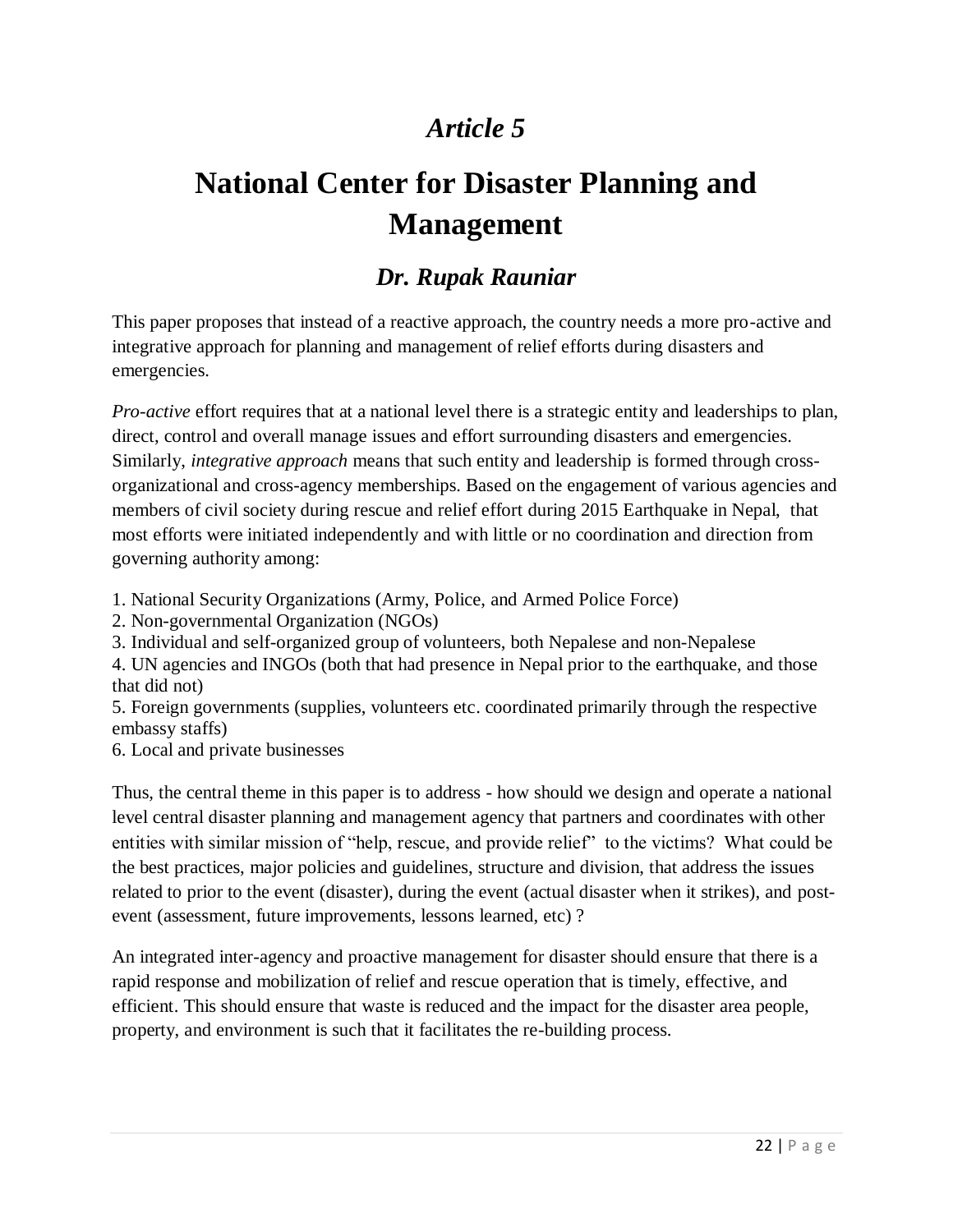To do so, the starting point should be to understand how the relief and rescue effort were handled, coordinated, and communicated and the overall outcome of such effort during the 2015 earthquake in Nepal.

Few anecdotal observations from 2015 Earthquake in Nepal

- Lack of Central Command Center (or emergency operations center- Off site for establishing and implementing emergency management)
- Lack of local Field Response or Incident Command Center (on site, entity that is tactical and adopts to ground reality where disaster strikes)
- Independent and un-coordinated efforts by the volunteers (organization, groups, individuations)
- Temporary Volunteers and Lack of Integrated Effort, Lack of leadership (Expertise based)
- Inadequate existing emergency management systems to cope with disasters
- Limited capability at the national and local levels in terms of equipment, supplies, and distribution system
- Inadequately trained, staffed, and equipped volunteers
- Leadership and emergency managers with little or no emergency management training or experience with limited and confused decision-making skills in time of crisis
- Inadequate financial management and allocation

#### **Inter-agency Partnership, Co-operation, and Collaboration:**

#### **Partnership and Collaboration**

"National Center for Disaster Planning and Management" - lead organization for "effective use of expertise and technical knowhow of mandated organizations", which will facilitate clustering at different levels (NGOs, INGOs, Departments, etc) to increase efficiency in the use of resources during emergency planning, training, and management.

- o What should be the structure- functions, role, and responsibilities?
- o Who should provide leadership?
- o Defining common terms, flexibility, and managing by objectives
- o Resources (Volunteer, Medical, Food, Water, Shelter, Equipment, Transportation, Facilities)
- o Technologies (GIS and GPS, Cellular, Radio, etc. ) and Communication (Internal, and External) Capabilities and regular public briefing and News Release

#### **Co-ordination and Communication**

Coordination among and between central command center (that collaborates with all other agencies and volunteers) and field-based incident command center: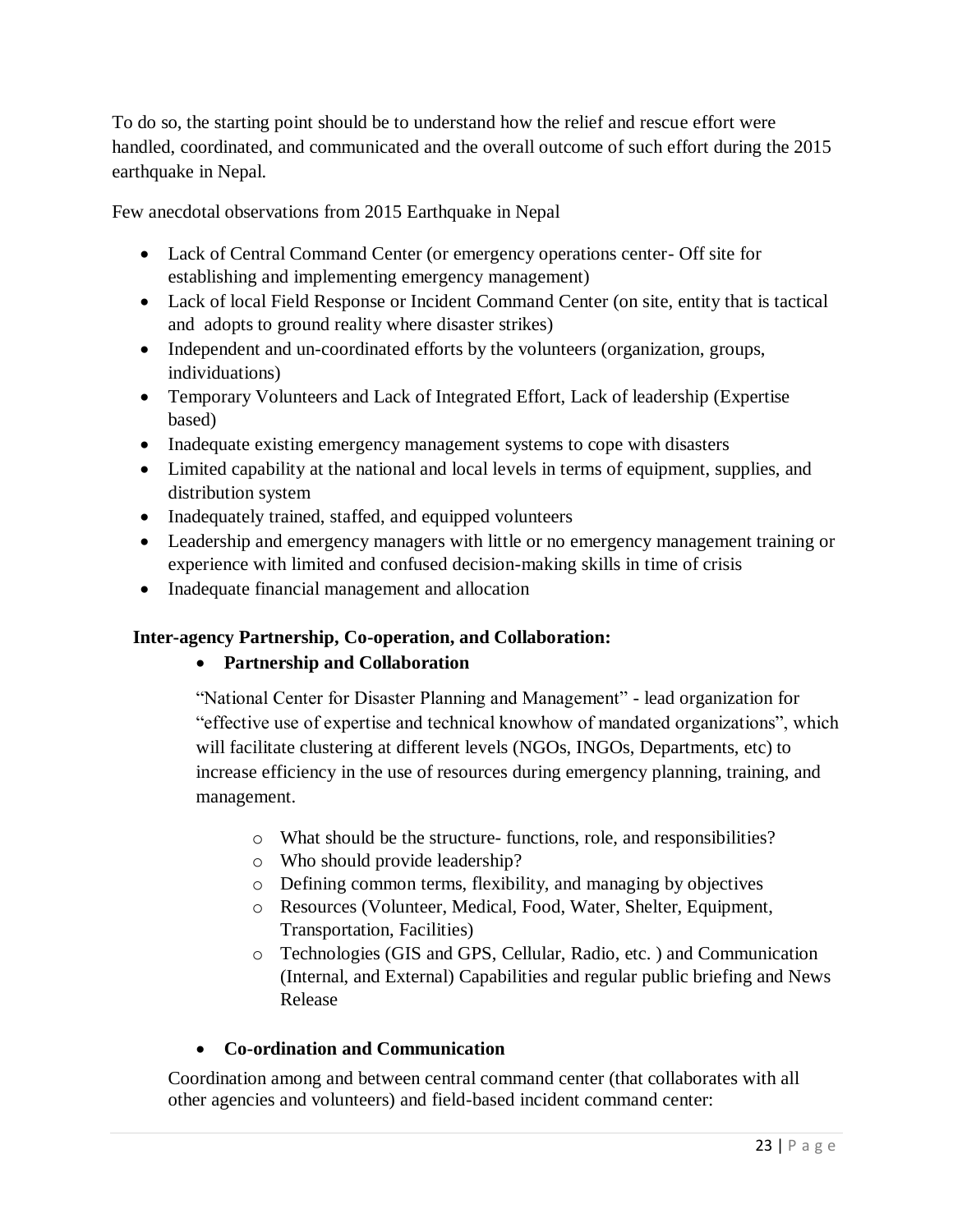1. Field response (Village District Center level): Responders carry out activities in direct response to the emergency.

2. District Level: Local jurisdictions manage the overall response activities.

3. Regional or Zonal Level: Geographical regions manage information and resources among District and Field.

4. National Level. The national office, central office of Disaster Planning and Management is responsible for coordinating the above 3 level.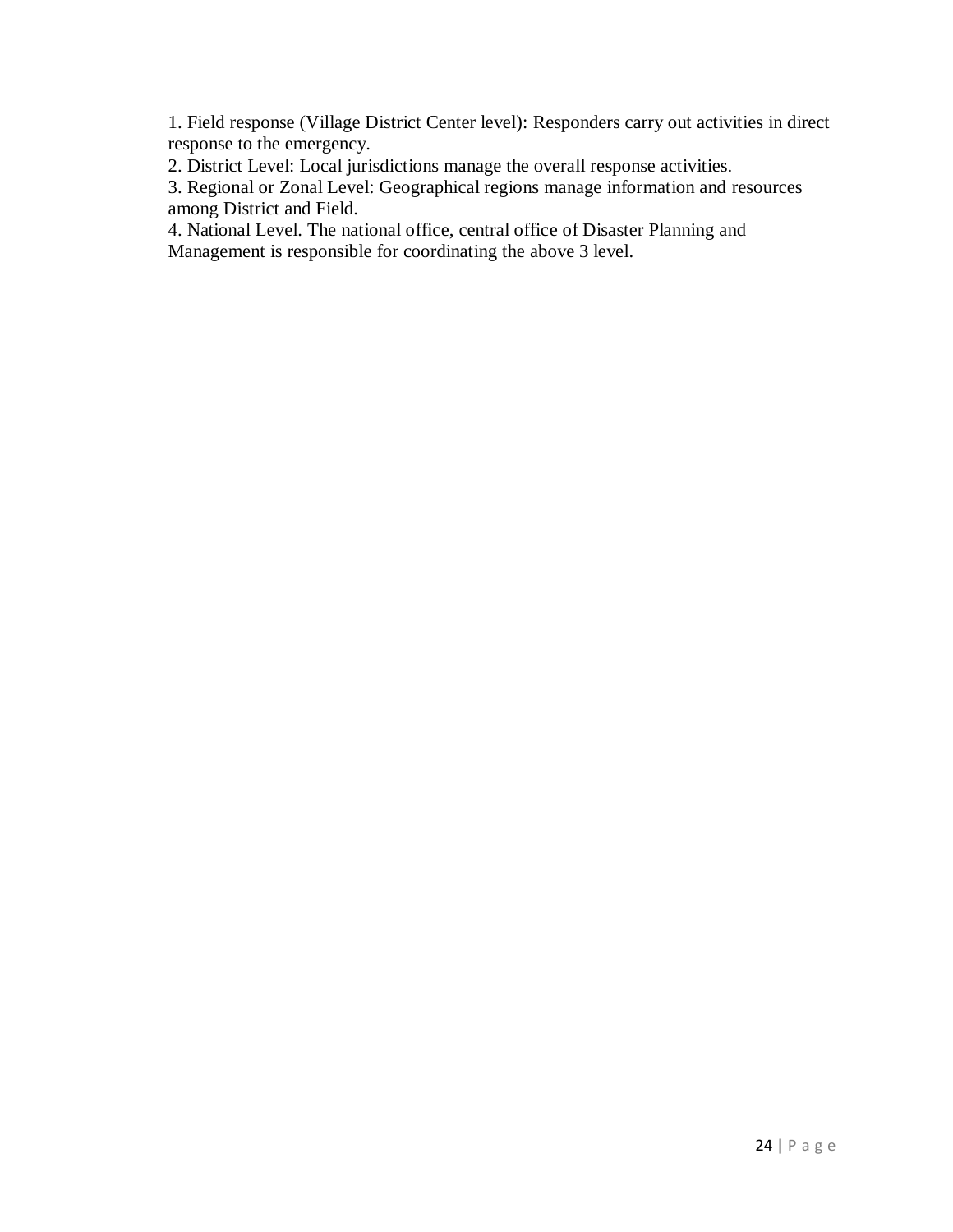# **National and International Volunteers: Helping Others**

### *Mr. Sudeep Bhusan Aryal*

The occurrence of natural disasters is a normal phenomenon in any part of the world. Therefore, every society needs to be prepared to face natural disasters and get ready to tackle it after it happens. Mobilization of volunteers is an important activity for rescue, relief and even for rebuilding after the disaster. People are always eager to help others but they do not know how and where they can help. Therefore, government or community groups should make a plan how to select and mobilize volunteers. Following the earthquake 2015, we saw a massive number of volunteers on the grounds, but the results are not very satisfactory. Coordination of volunteers was very poor. There are two types of volunteers: National and International volunteers.

#### **National Volunteers**

National volunteers are the citizens of the country that has been affected by the disaster. In Nepal, national volunteers include: individual people and the members local organizations, clubs, units of political parties, and other similar organizations. These individuals can make a huge impact as they are locally based and they can be mobilized in a large numbers. National volunteers can help international volunteers in accomplishing the task as national volunteers are familiar with the legal systems, geography, culture and weather. Government role is to encourage and utilize them in planned way so that every affected area gets the involvement of some national volunteers. Volunteers from several organizations, such as Local Red Cross units, Help Nepal, Maiti Nepal, NRNA, and Asta-Ja can be put together and form a national volunteer force for disaster response.

#### **International Volunteers**

International volunteers play valuable role in rescue and relief works following the disaster. International volunteers especially from the neighboring countries become more useful as they are often familiar to local people, language, culture and values. Many volunteers that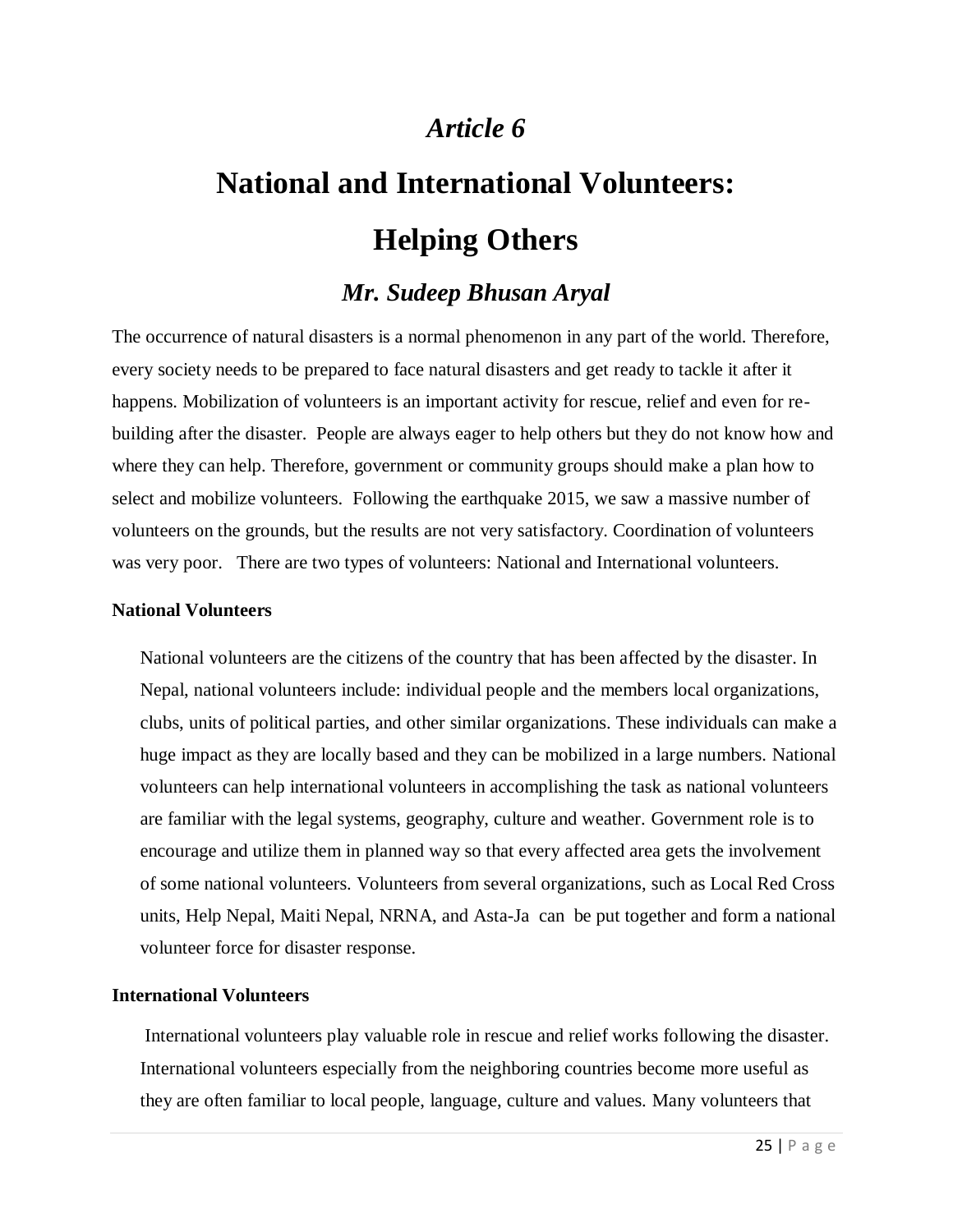take part on such rescue work are trained in the areas such as medicine, education, or emergency rescue. Others serve as needed. Because country's resources during the disaster time are quite limited, services from international volunteer become very important. Government can ask help from well- known voluntary organizations like Red Cross, USAID, UN units, JICA, Lions clubs and so many other volunteering organizations from different part of the world.

One of the major challenges while mobilizing volunteers is fully utilization of volunteers' skills and knowledge in rescue and relief operations. Therefore, it is important to identify the most affected areas first where volunteers are needed badly. Then, the selection, mobilization and the supervision of volunteers begins. Firstly, selecting right kind of volunteers is critical as we need to identify those volunteers who possess sufficient skills, experience and knowledge in handling the challenges such as response to medical cases, rescue operations, or safe entering into collapsing buildings. Government should be fully aware of unskilled volunteers as they do not have any role in rescue operation, and by their presence in rescue areas the situation becomes even worse. Once we made good selection of the volunteers, deployment of the volunteers in the needy area is important. While mobilizing International volunteers, it is important to accompany them by national volunteers. International volunteers might need some assistance for their temporary shelters, foods, water, etc. and national volunteers can help them effectively. Lastly, a close supervision of the volunteers is needed in order to know whether volunteers are working effectively as expected or not. For this whole process, government should setup one government level volunteer unit which can handle all the necessary works related to selection, mobilization and supervision of volunteers.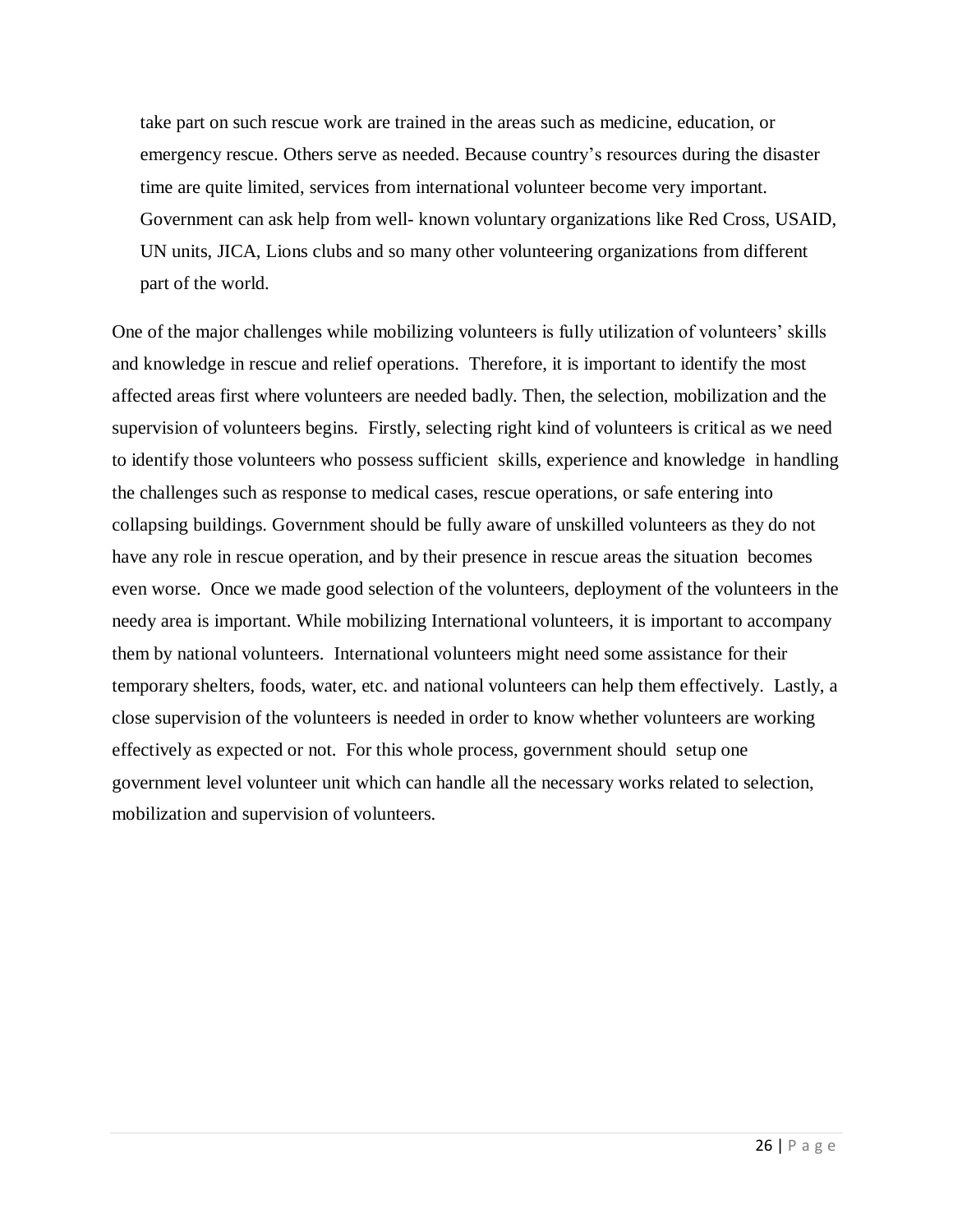# **Nation-Building Post Great Earthquake 2015: Infrastructures, Tourism, Industries, Businesses, and Science and Technology**

### *Dr. Deergha Raj Adhikari*

The Great Earthquake of April 25 and its aftershocks have caused massive losses of lives and damages to the nation's infrastructure, but the natural disaster has also provided the people in Nepal with the opportunity to reshape the nation's vision, development plans and strategies, economic and commercial policies, and the way of running nation's business. In order to utilize this opportunity and to put the nation on the path of accelerated economic development, it is recommended that the policymakers focus on the following key areas:

**1. Infrastructure:** It includes roads and bridges, mass-transit systems, airports and air control towers, telephone lines and cell phone towers, dams, reservoirs, and sewers, levees and pumping stations, electrical lines, fire stations and equipment, hospitals, clinics, and emergency response systems, schools, law enforcement and prisons, sanitation and waste removal, post offices and mail delivery. Infrastructures lowers the cost of production and distribution, thereby lowering the price to the consumers and creating and enhancing comparative advantages for a nation in global trade, which in turn improves nation's balance of trade and payments. Infrastructure is also important for conserving fuels and natural resources, promoting economic efficiency, and enhancing tourists inflow and thereby the inflow of foreign currencies. **Tourism:** Nepal has enormous and unique potential for tourism, which none of rest of the countries have. For example, Nepal is the home of the highest mountain in the world (the Mount Everest) and eight of the 10 highest peaks in the world. For those, who are interested in mountaineering expedition, there is no better country than Nepal to go. Also, one Mecca (the birth place of Islam prophet Muhammad) alone generates the second largest revenues for Saudi Arabia, as more than 4 million people visited Mecca in 2014 religious purpose. Nepal is blessed with at least three important pilgrimage destinations, Lumbini (the birth place of Buddha), Janakpur (the birth place of Hindu goddess Sita), and Pashupatinath (which is considered as the head of lord Shiva – the god of all Hindu gods). Buddhism in the world is practiced by about 488 million people who have a lifetime ambition to visit the birthplace of Buddha. Hinduism in the world is practiced by about 1 billion people, many of whom wish to visit Janakpur and Pashupatinath once in their lifetime. If these places are developed with needed infrastructure, hotel accommodation, and other facilities, Nepal can potentially generate more than three times the revenues that Mecca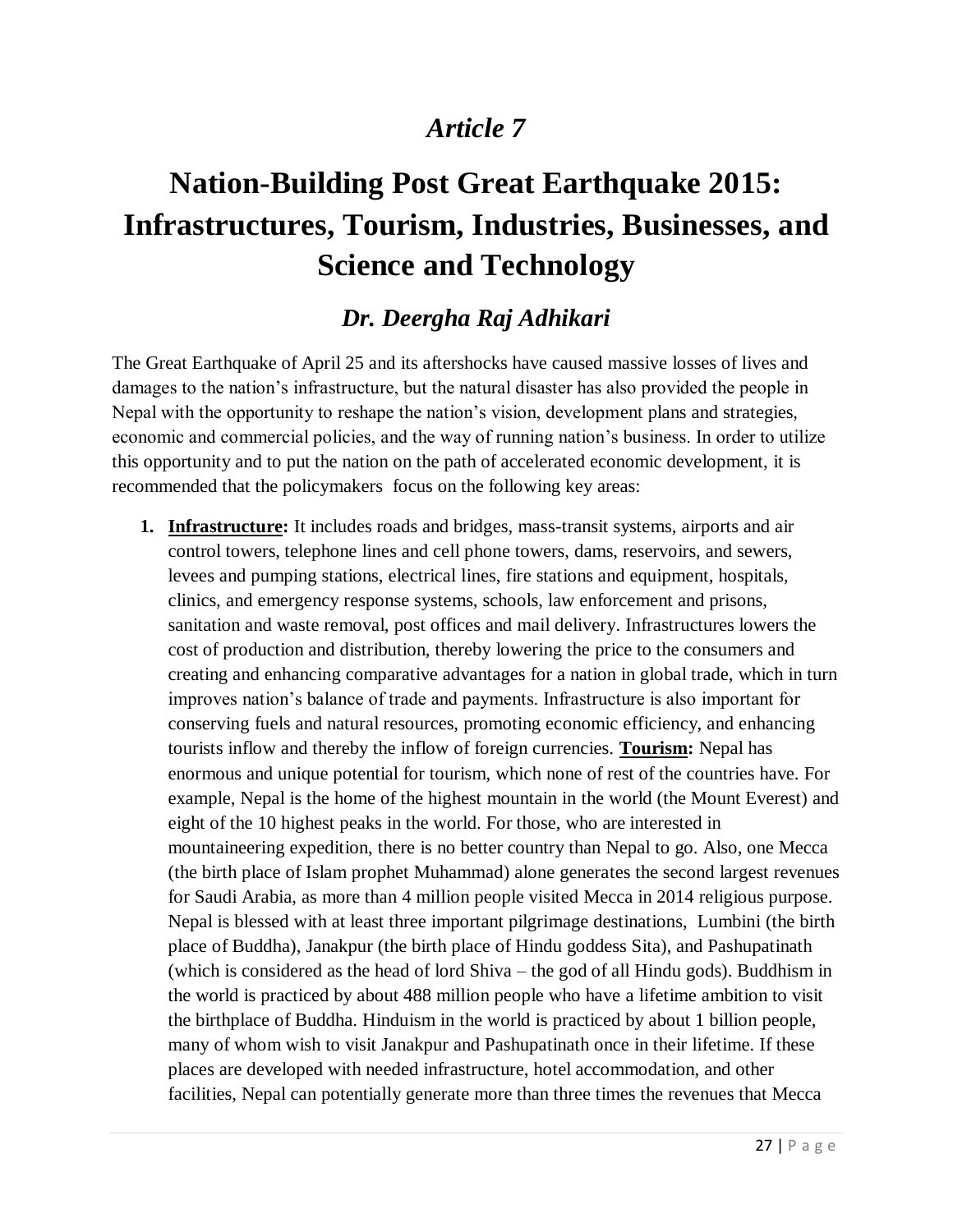generates for Saudi Arabia. Further, for those visiting a country for recreational purpose, Nepal has beautiful mountains, lakes, rivers, and terrains to offer for hiking, trekking, gliding, rafting, and other recreational activities. If they are properly developed and promoted, Nepal can generate enormous amount of revenues and foreign exchange from tourism.

- **2. Industries:** Since the world is getting more and more connected through trade, finance, and communications, it is imperative for a country to remain competitive in the global market. Therefore, a country must choose the types of industries it want to initiate and promote that the country has the highest comparative advantage or lowest comparative disadvantage in. Considering its geophysical situation of and its endowment of resources (Asta Jas – land, manpower, water, forests, climate, animals, crops plants, medicinal and aromatic plants), Nepal is most suited for industries, such as agriculture, pharmaceuticals, information technology, financial services, and medical tourism. These industries will not only generate significant amounts of revenues for the government, significant amount of real output (gross domestic product) for the country, and tremendous employment opportunities for the people of Nepal, but also help the nation conserve its foreign currency reserves, as a significant portion of Nepal's foreign currency earnings mostly coming from foreign employment, outflows to pay for the country's ever-increasing trade deficit with India, China, and other countries.
- **3. Business:** The function of product markets is to channel resources from their owners to their users and finished products from their producers to the consumers. The financial markets, on the other hand, function to channel funds from savers to investors. It is therefore, imperative for a country, for an accelerated economic growth, that it make its product and financial markets function smoothly and efficiently, which requires the formulation and implementation of appropriate monetary, fiscal, and commercial policies.
- 4. **Science and Technologies:** The use of science and technologies has enabled many resource-deprived countries achieve comparative advantage in the production and distribution of goods and services. While research in science and technologies has helped countries like the United States develop new products and, thereby, a comparative advantage in their production and acquire domination in the world market, the use of advanced technologies has helped countries like the United States, Japan, South Korea, and China significantly increase the productivity of their economic resources – labor and capital – and lower the per-unit cost of production, and thereby acquire a comparative advantage in existing products in the world markets.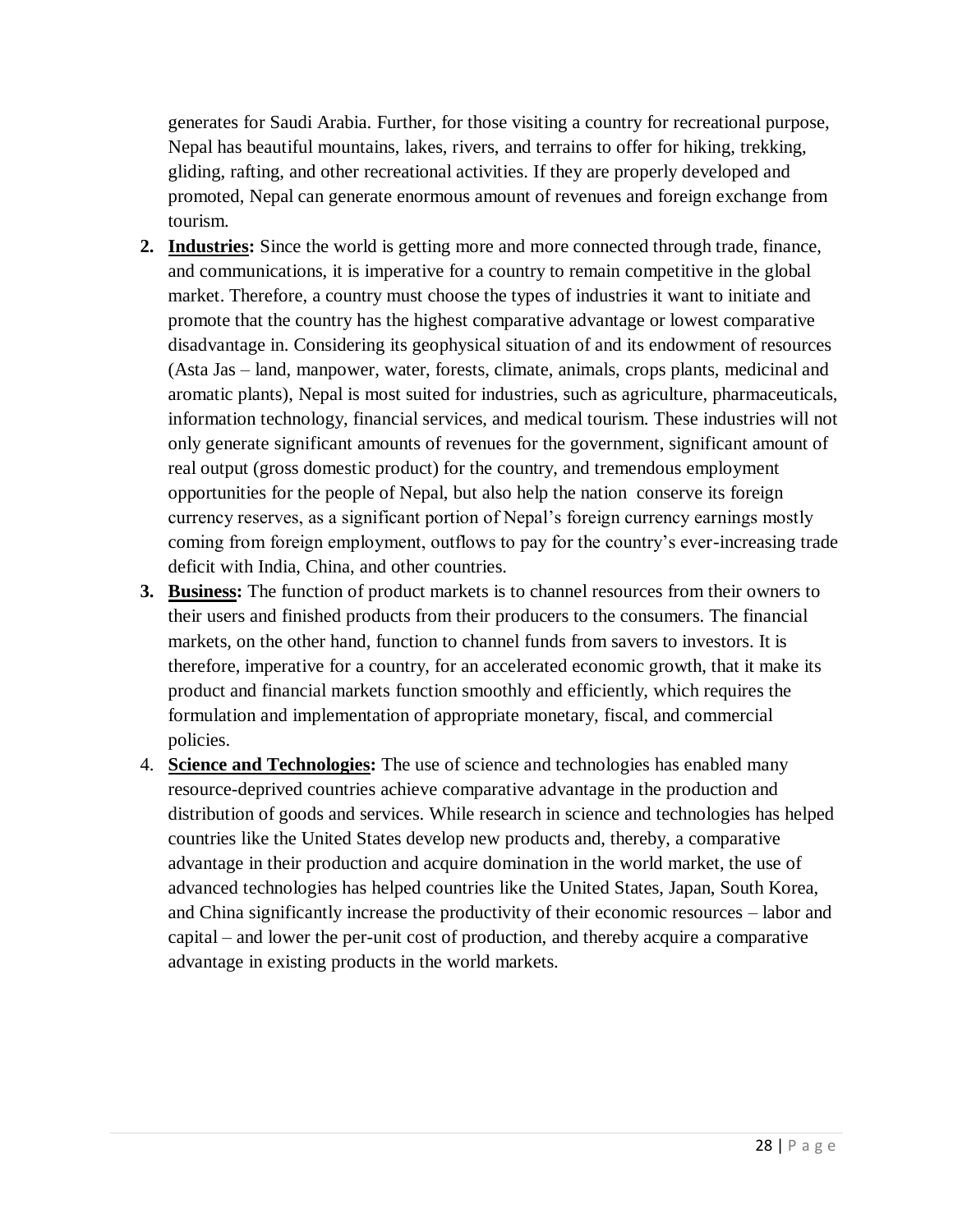# **Re-building Nepal Post Great Earthquake 2015: A Policy Dialogue**

### *Dr. Durga D. Poudel*

Nepal is facing a historic challenge of re-building the nation following the devastating 7.8 Magnitude earthquake on April 25, 2015, and a second 7.3 Magnitude earthquake on May 12, 2015. With a death toll of almost 9,000 and total injuries of more than 19,000 by May 23, 2015, complete loss of a total of more than half a million building structures in Kathmandu Valley and 15 districts across the nation, and the destruction of over 500 temples, Nepal is overwhelmed by this catastrophic incident. The victims are in panic, grief, and sorrow. More than 8 million people, a third of Nepal's population, are affected by these earthquakes. This historic challenge requires a well-thought out and comprehensive re-building plan and strategies for Nepal. In this regard, it is critical that we initiate a policy dialogue among policy makers, government agencies, and other stakeholders for re-building.

#### **Re-building rural Nepal through agro-industrialization**

As most of the villages in earthquake affected districts have completely collapsed rendering almost all village population without shelters, food, and water, a pragmatic approach to rebuilding rural communities is warranted. Since agriculture is the main occupation of rural communities, it is quite logical to have our major emphasis on agriculture and agroindustrialization for rural re-construction and development. In order to re-build rural Nepal through agro-industrialization, it is important to identify and invest on appropriate agroindustries and related agricultural production activities, which will provide employment as well as income generation for the rural communities while contributing to national foreign reserves.

Because most earthquake affected districts border China, it is important to develop agroindustries in these areas considering the possibility of Chinese agricultural markets. Apparently, a large population of China in Tibet and Xinjian province depend on outside sources for their agricultural commodities, especially pork, fresh vegetables and fruits. In addition, our southern markets are also not very far from these affected areas. Thus, it is necessary for us to think about and act accordingly in linking rural economy with urban centers in Nepal and eventually to international markets. Depending on our agro-ecology and global market conditions, emphasis for agricultural production can be given on the production of high value exportable agricultural commodities such as organic produce (fruits and vegetables, organic seeds, livestock produce, spices and condiments, fish), medicinal and aromatic plants, and flowers. Each village must be brought under some agri-business activities such as vegetable seed production, honey production, livestock production, poultry, fruit orchards, aquaculture, etc. This will generate several agribusiness jobs in the society.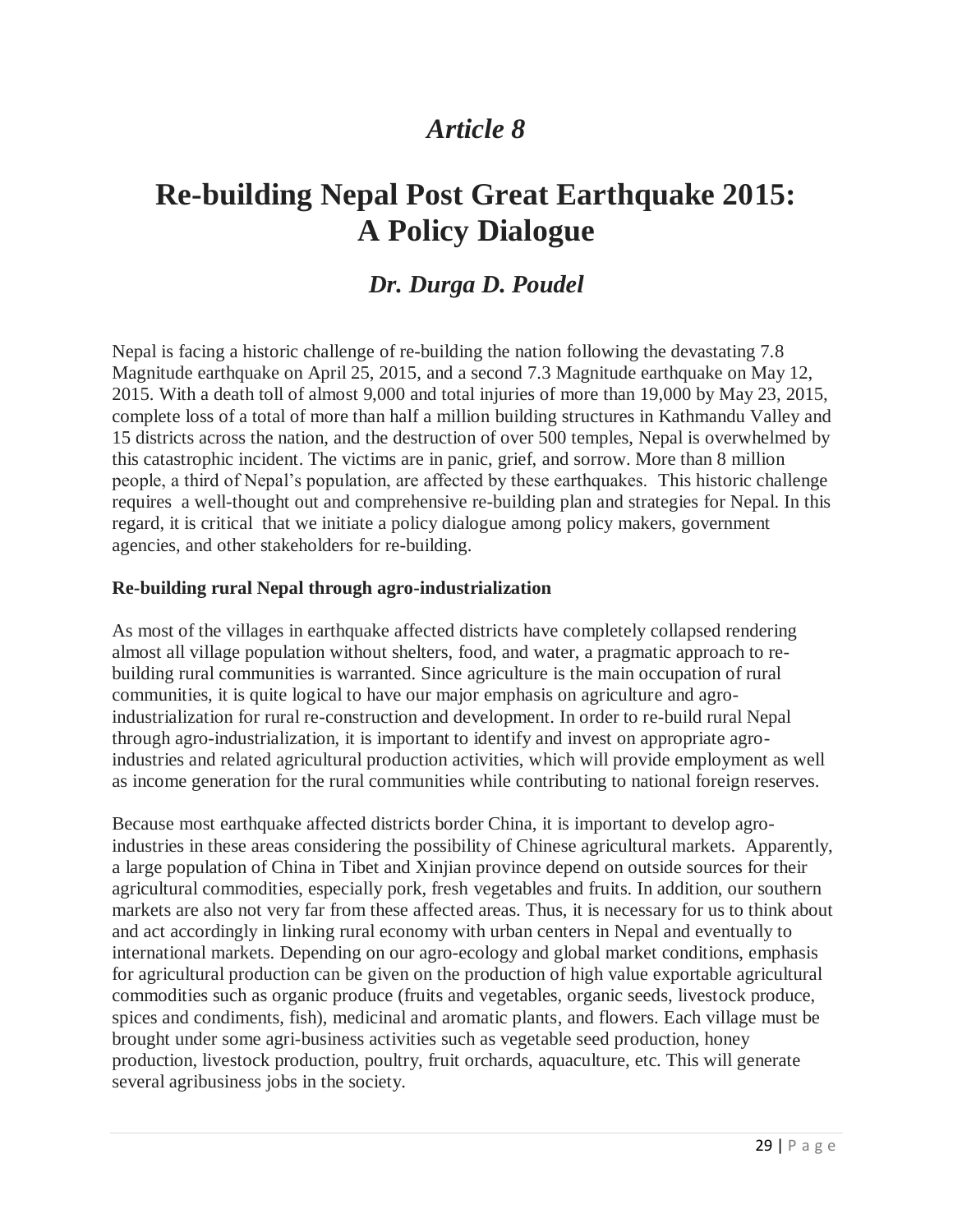Due to unstable slopes and associated geo-hazards, it is desirable to relocate many rural communities to safer areas. While relocating these communities, we need to ensure that the communities are intact and their identities are fully maintained. Emphasis should be given for resettlement within the district. These relocation areas must be geologically stable and have relatively easy access to drinking water supply, and have less risk associated with natural hazards such as floods, landslides, and earthquake. New houses must be constructed by strictly following the building codes and with locally available materials as much as possible. It is important to pay attention to the risk of the failure of resettlement programs because people may start going back to their villages for whatever reasons, or people may feel that they turned into new *sukumbasi* (landless individuals or refugees) due to poor resettlement programs.

#### **Re-building the city of Kathmandu through arts, cultures, monuments and parks**

Along with the loss of lives and private properties, the capital city of Kathmandu has also suffered severely through the loss of temples, monuments and palaces of very high historic values. Through the collapse of these historic structures and world heritage sites, our Pagoda civilization, Vedic heritage, and unique Nepalese arts and cultures are severely affected, which will impact negatively to our future tourism industry, if not corrected. The re-building of the city of Kathmandu (Patan and Bhaktapur included) while fully restoring arts, culture and heritages is a daunting task for Nepal. We should start building workforce for temples and other reconstruction activities immediately.

The capital city of Kathmandu is known for narrow roads, lack of open space, congested housing and poor infrastructures. We need to explore all the possibilities of giving more space near and around temples, historic palaces, monuments, and other similar structures while re-constructing them. For example, *Daharahara* definitely needs more space around it for enhanced tourism and businesses, and people around *Dharahara* will probably be more willing to sell their broken buildings and lands to the government this time. Every re-construction activity should be viewed from economic/tourism perspective. In other words, we must have a clear plan for developing businesses around them. A convergence of our traditional arts, architect and originality must be ensured with the implementation of the latest technologies and safety codes while re-constructing these structures.

We know that many parts of Kathmandu have turned into a concrete jungles in recent years, severely lacking green spaces, and having very poor environmental quality. Many businesses consider environmental quality of a city while setting up their headquarters and businesses. For example, business executives and concerned authorities from software industries, banks, insurance companies, and international sports organizers give very high consideration to the environmental quality of a city while deciding locations for their businesses or events. One of the major limitations of Kathmandu city has been the lack of public parks. Parks provide opportunities for public to improve their physical fitness, health, and well-being, and they also enhance air and water quality of the city. In addition, city parks enable the public to be in contact with the nature. Therefore, while re-building the city of Kathmandu, it is important to pay attention to the establishment of new city parks. Governmental lands along the river networks of Kathmandu city and other public areas offer opportunities for setting up new public parks and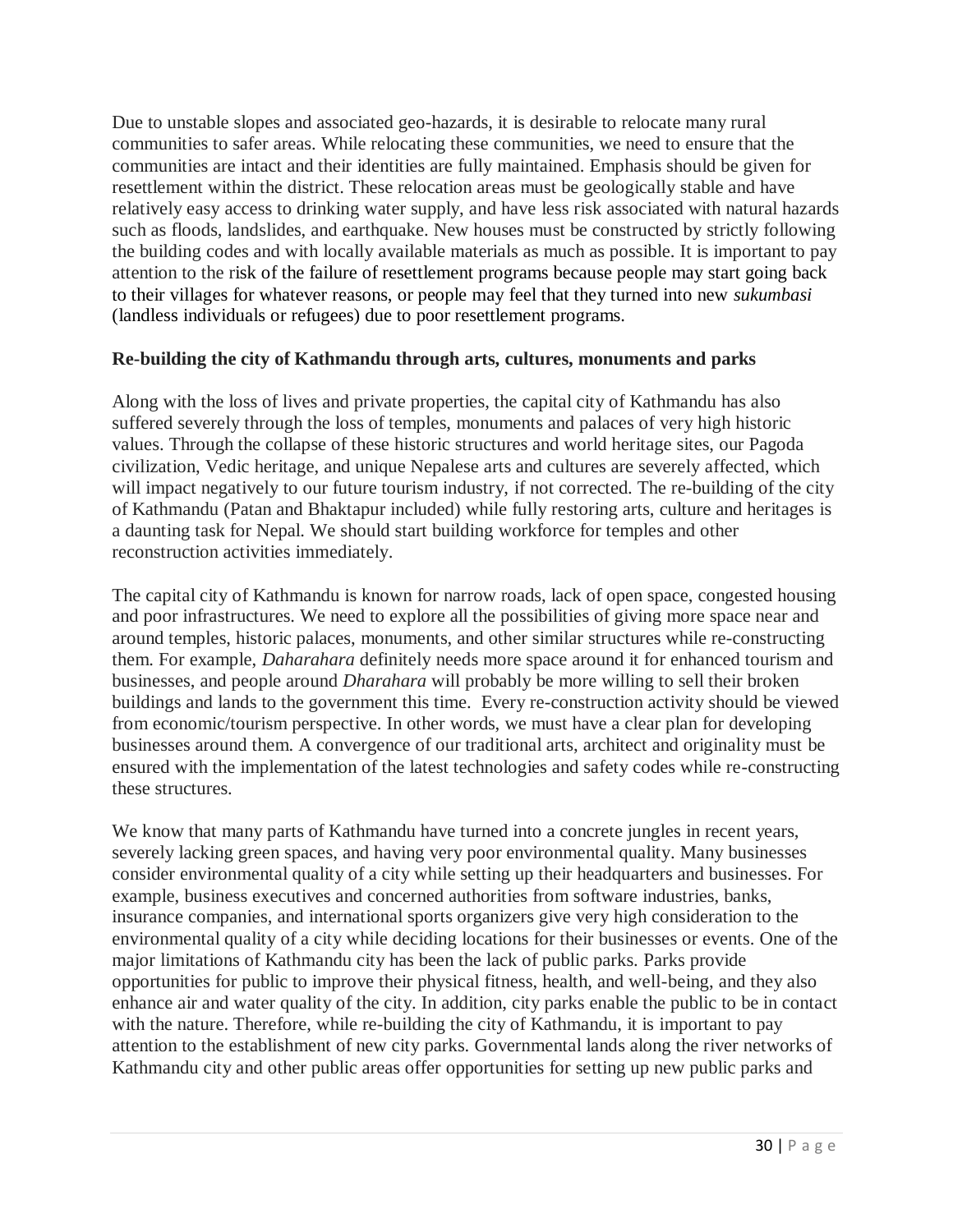enhance greeneries in the city. Rubble from the ruins of buildings and edifice can be utilized in constructing walls, dikes, levees, and other structures in these parks.

Accessibility to public buildings, temples, city parks, and other public areas for handicapped individuals is another concern. While paying attention to the safety codes in private and public buildings, businesses, schools, entertainment centers, hospitals, hotels and restaurants, and other areas, it is important to have a provision of handicap access. Pedestrians and bike lanes are other features that we need to pay close attention to while re-building the city of Kathmandu.

#### **Local governance for re-building**

It is unfortunate that the elections for local governments in Nepal have not been held for past 18 years, and during these years the delivery of services, planning for local development, resource conservation, and even accountability and transparency of funds allocated for local development have become a major concern. Local communities are suffering through poverty, lack of sense of security, out-migration, and degradation of natural resources. This absence of local bodies and the lack of proper service delivery mechanism in the rural areas have seriously affected the rescue and relief operations, and will cause serious bottlenecks for re-building efforts. Therefore, it is important to have local elections without further delay. Along with having presence of local government bodies, a serious capacity-building initiative at the community level is urgently needed for expediting our re-building efforts.

#### **Community capacity-building for re-building**

As Community Based Organizations (CBOs) form the nucleus for community capacity-building, it is important for us to identify such organizations in each of the affected communities and form a coalition of these organizations for service delivery and re-building. Various organizations of this nature in the local communities include: local self-help groups, community forest user's groups, mother groups, and NGOs. Community capacity-building requires community awareness, motivation, and a great deal of solidarity among community members for community works and development. Therefore, we need to strive for developing a coalition of CBOs immediately and start raising awareness as well as begin training local communities for rebuilding. Community capacity-building in the long-run will also help us in safeguarding our collective securities including human security, food security, health security, energy security, water security, soil security, environmental security, and national security.

#### **Future preparedness to natural disasters – lessons learned**

As a nation, we are pre-exposed to natural disasters such as inundation, earthquakes, forest fires, and glacial outbursts. We have to accept the fact that 77% of our nation consists of hills and mountains with steep slopes, unstable land masses, rugged terrain, and heavy landslide areas. The Main Central Thrust (MCT) passes through somewhere between Lesser Himalaya and Higher Himalaya. Similarly, our Chure region is very young and fragile, which is separated by Himalayan Frontal Thrust (HFT) in south and Main Boundary Thrust (MBT) in north. These fault lines exacerbate earthquakes' intensity in Nepal. Glacial lake outbursts and flooding are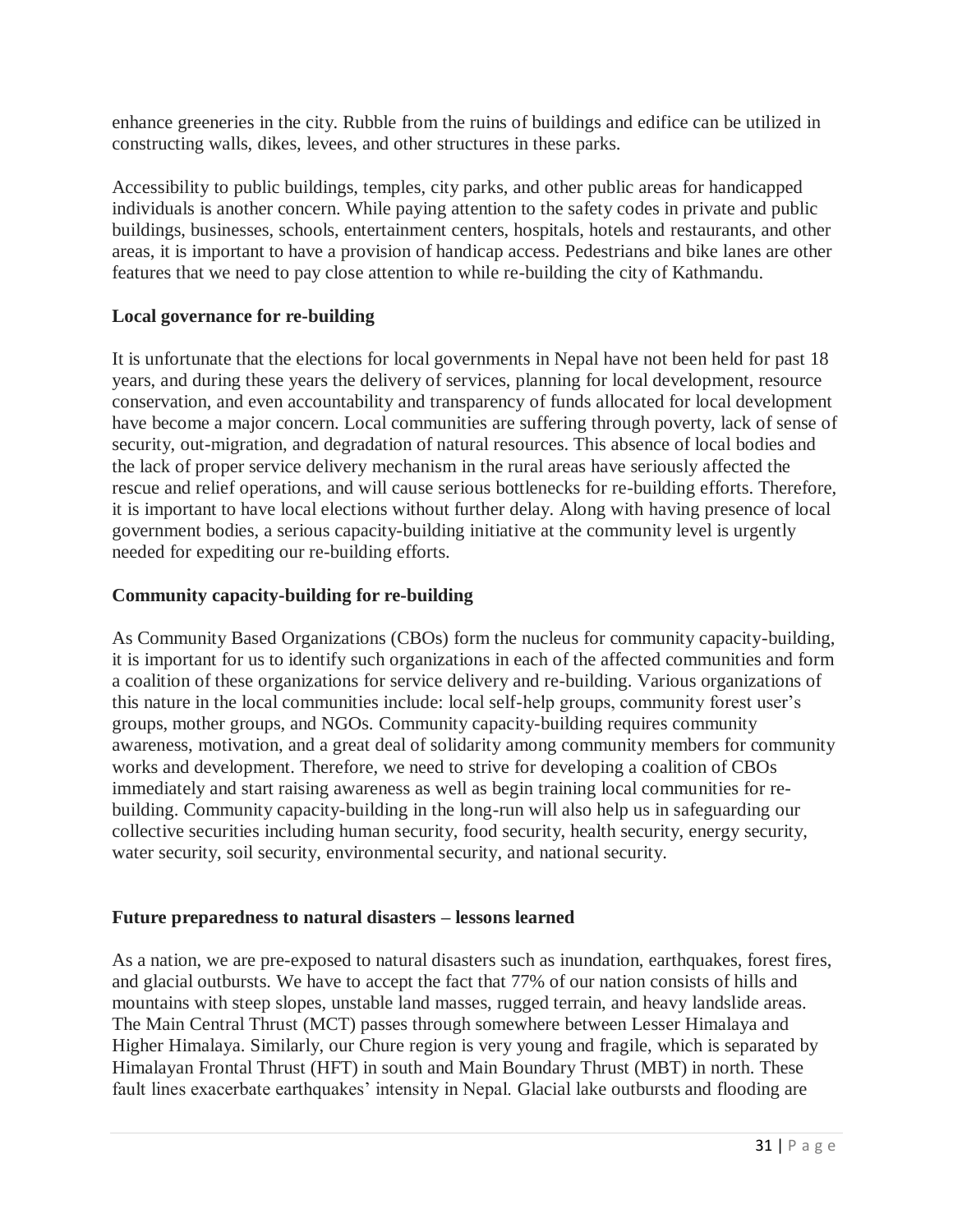other geohazards that we need to think seriously about. We have to recognize our unique geology and associated natural calamities, accept our vulnerabilities, and work towards developing resilient communities.

The Great Earthquake of 2015 unfortunately taught a valuable lesson for us. Now, we know that our whole society should be prepared more for effective response to natural disasters. Government should have a clear institutional mechanism for disaster response and recovery. Since our terrains are very challenging for operation, it is important to have clarity in our minds in requesting the types of help that are needed and are possible from other nations. To make outside assistance easier and effective, it is necessary for timely issuance of clear directives and guidelines for help. Various media such as online newspapers, emails, discussion forums, Twitter, Viber, and Facebook served very effectively in updating global communities. How about emergency handling of our pets and livestock (rescue, feed, water, care)?

#### **Conclusion**

The Great Earthquake 2015 has significantly damaged Nepal's society, economy, and environment. We will be mourning the loss of lives and loved ones for many years to come, and the surviving victims will have hard time to get rid of their bad memories they have gained and the injuries they have sustained. Nepal's fragile economy will need much more thoughts and initiatives for recovery and progress. Similarly, re-building efforts including public health, social problems, law and order, office spaces, environmental quality, landslides, damaged infrastructures, food security, finance, and many others are very challenging issues, which need to be handled intelligently and diligently. We are in an era of historic challenge. Through our perseverance, dedication, wisdom, and support from our friends we will prevail. We Nepalese will stand again, and we will smile together with our smiling Himalayas!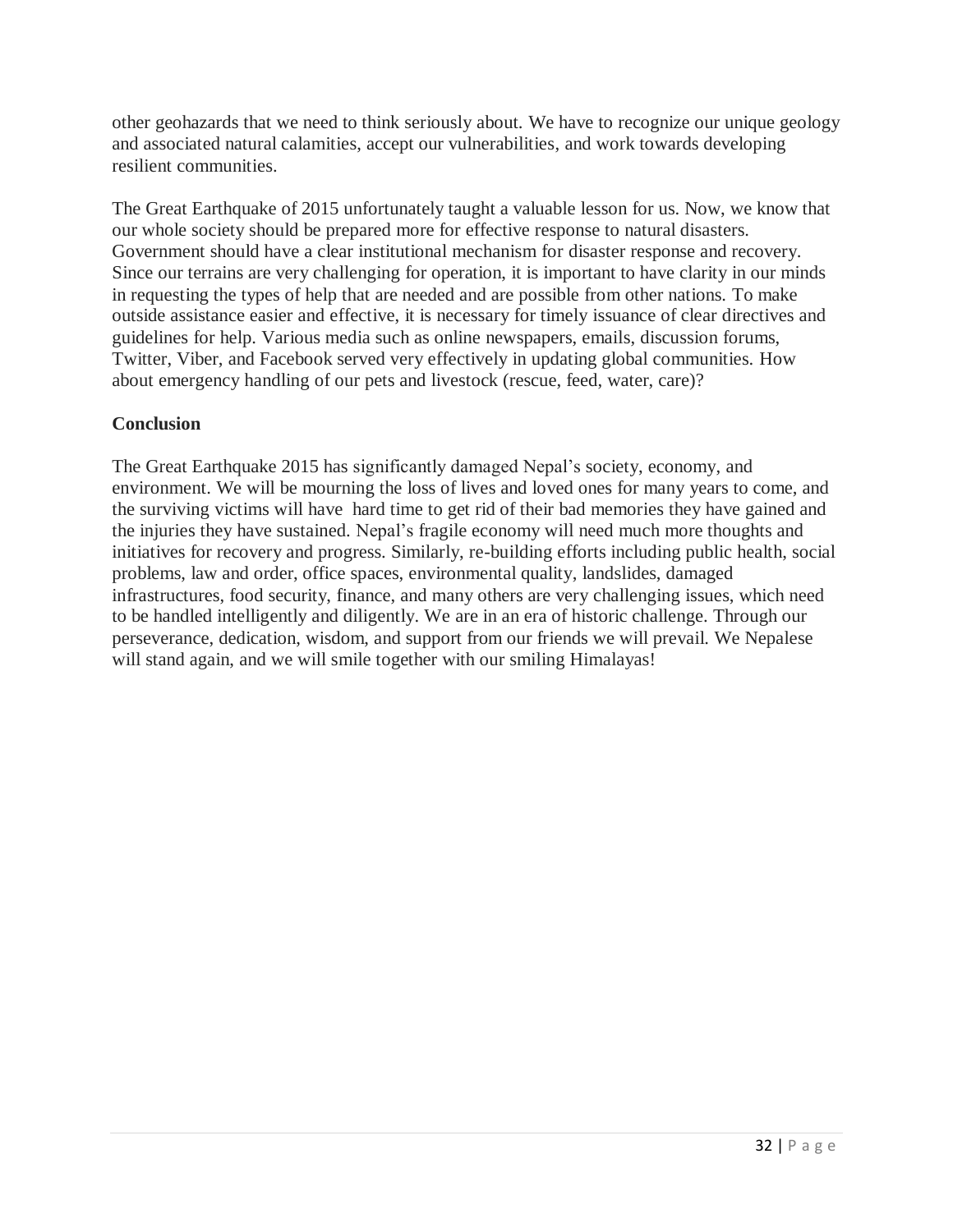# **Resettlement of Earthquake Victims**

### *Dr. Upendra M. Sainju*

Continuous collision of two tectonic plates (Eurasian and Indian plates) in south Asia, where Nepal is located, geologically makes Nepal as one of the most earthquake-prone countries in the world. As one plate pushes the other, the earth above it at the boundary layer starts to move, resulting in earthquakes and the resulting death and destruction of lives and properties. Unfortunately, Nepal lies in the border areas of the plates, with Himalayan Mountain range as one of the youngest mountain systems in the world. The area where the maximum collision occurs becomes the epicenter, with severe impact felt in terms of waves in the surrounding areas, similar to water waves in the stream, lakes, and sea. As a result, maximum damage occurs in the epicenter and damages start to lessen as one goes farther away from the center. Damages, however, can be severe in soft spots, such as weathered and loose rocks, steep slopes, geologically unstable areas (e.g. fault lines), and soft soil where excessive amount of groundwater has been pumped out for drinking water, irrigation, and industrial purposes. Because of the continuous collision, it was known that Mt. Everest was rising in height at 1 cm per year. It was reported that the Great Earthquakes of April 25 and May 12, 2015 has resulted in a height increase of Kathmandu Valley by as much as 1 m. Although hot spot areas with frequent earthquake occurrence in the world had been known, nobody can predict the exact time and intensity of earthquakes so that preventive measures can be taken.

#### **The aftershocks**

As has been reported, more than 250 aftershocks have already occurred after the Big Earthquake on April 25, 2015, and it is expected that more aftershocks will still be occurring in coming days. The sad thing about the Big Earthquake is the occurrence of a large numbers of aftershocks that terrify people with subsequent loss of lives and properties. Unstable places and buildings with cracks and faults after the Big Earthquake are highly vulnerable to destruction even with mild aftershocks (light Richter scale magnitude). As a result, people prefer to stay in open areas instead of living in their homes. As stated above, nobody can predict how long and of what magnitude will be the aftershocks. It is not possible to spend long time in outdoor tents because of climate, health, and security problems. One has to wait to enter the home after the situation calms down and the ground becomes stable.

#### **Resettlement of earthquake victims**

Resettlement of a large number of population after natural calamities always poses a big challenge for the country. With proper planning and strict enforcement of laws, it would not be impossible to tackle the problem. The government should come up with a high-powered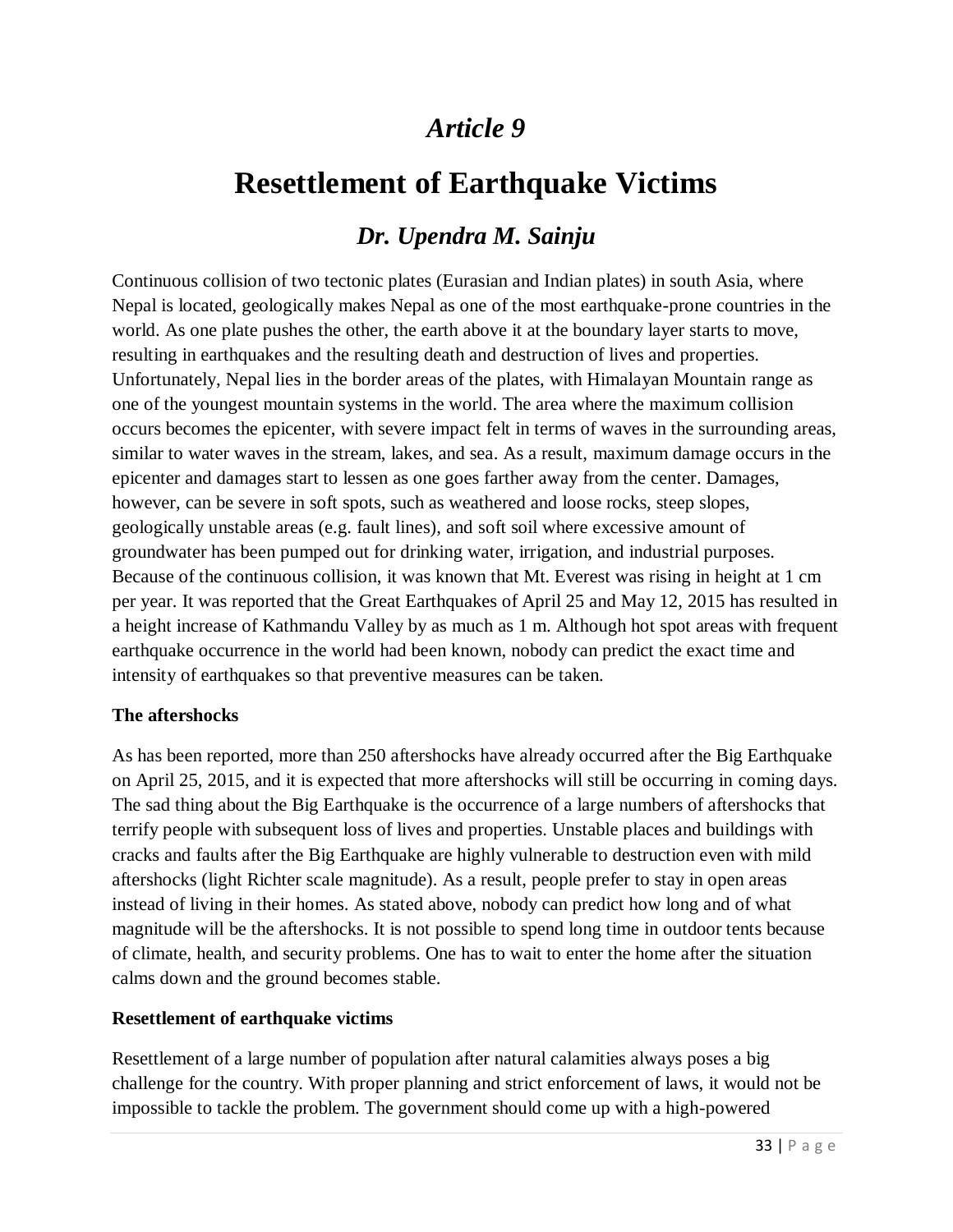resettlement authority that issue housing permit for the newly-built houses that can resist earthquake, enforce building codes, and punish those that do not follow the regulations. The government should also be ready to tear down those houses that do not follow the building codes. All actions taken by the authority should be transparent, free of corruption, and responsible towards the public.

For a quick and smooth resettlement of post-earthquake urban victims, I suggest an immediate or a short-term and a long-term plan in the order of priority as follows:

#### Immediate or a short-term plan

- 1. Provide food and temporary housing arrangement in the form of tents, cottage etc. until a permanent housing is built.
- 2. Provide free medical care to all who are sick and wounded and arrange for long-term care if needed.
- 3. Give free education to the affected children until they are able to stand on their own.
- 4. Arrange temporary jobs for disabled and unemployed to take care of their family.

#### Long-term plan

- 1. Pass legislation to build earthquake-resilient houses.
- 2. Reduce government bureaucratic red tapes to pass the housing map and construction permits.
- 3. Enforce strict building code laws and regulations.
- 4. Provide no or low interest loans to the earthquake victims with long-term repayment plan.
- 5. Make sure that the newly-built houses are fully insured.
- 6. Provide opportunities for employment.
- 7. Provide adequate infrastructure and utilities.

#### **Building earthquake-proof houses**

It is critical for us to build earthquake-resilient houses without any delay. Although the initial cost of construction will be slightly higher, it is worth the cost in terms of human lives we protect and money and time we save when such a disaster strikes again. We can borrow ideas about earthquake-proof housing from other earthquake-prone countries, such as Japan, Indonesia, USA, etc. Although century old houses in urban and rural areas are vulnerable to damage even with a mild earthquake, the modern houses and high-rise buildings in the cities must be earthquake resistant. Sadly, this is not the case in Kathmandu Valley, and even the modern houses and high-rise buildings are not following the housing codes strictly. The problem lies in the negligence of the government to pass the legislation about the construction of earthquakeresilient homes and its strict enforcement. A proper planning of houses for residential, commercial, and official uses that can resist likely intensities of earthquake with adequate infrastructure is needed for the long-term resettlement of post-earthquake survivors.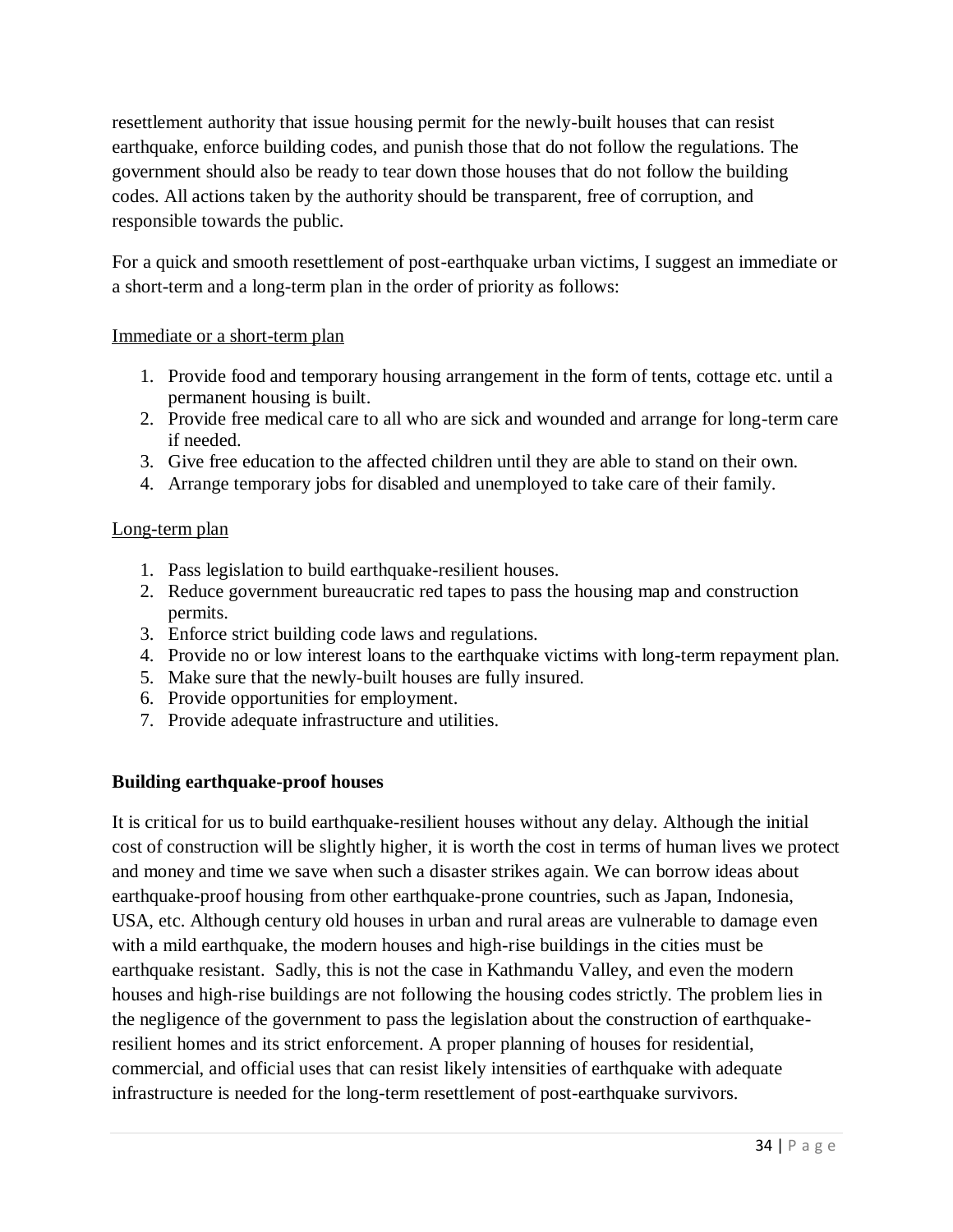#### **Helping Nepal**

After seeing the great devastation and suffering of people due to the earthquake of April 25, 2015 in Nepal, disaster relief both in kind and cash are pouring in Nepal through the governmental channels, non-government organizations, and private funds. The Government of Nepal has been calling for all funding agencies to donate cash through the Prime Minister Relief Fund to provide relief and resettlement to earthquake victims. However, is that history tells us that the credibility of the Nepal Government has not been very good in providing relief to victims of such natural disasters. Lack of transparency, disappearance of funds without even providing relief to the victims, and corruption had been the major problems. As a result, major donors including domestic and foreign agencies have been hesitating to contribute cash in the Prime Minister's Relief Fund. Loosening or removing this one-door policy, respecting the donors, and allowing the agencies to serve at their will with the permission of the government might attract more donor agencies with greater fund needed to provide relief and resettlement to the victims.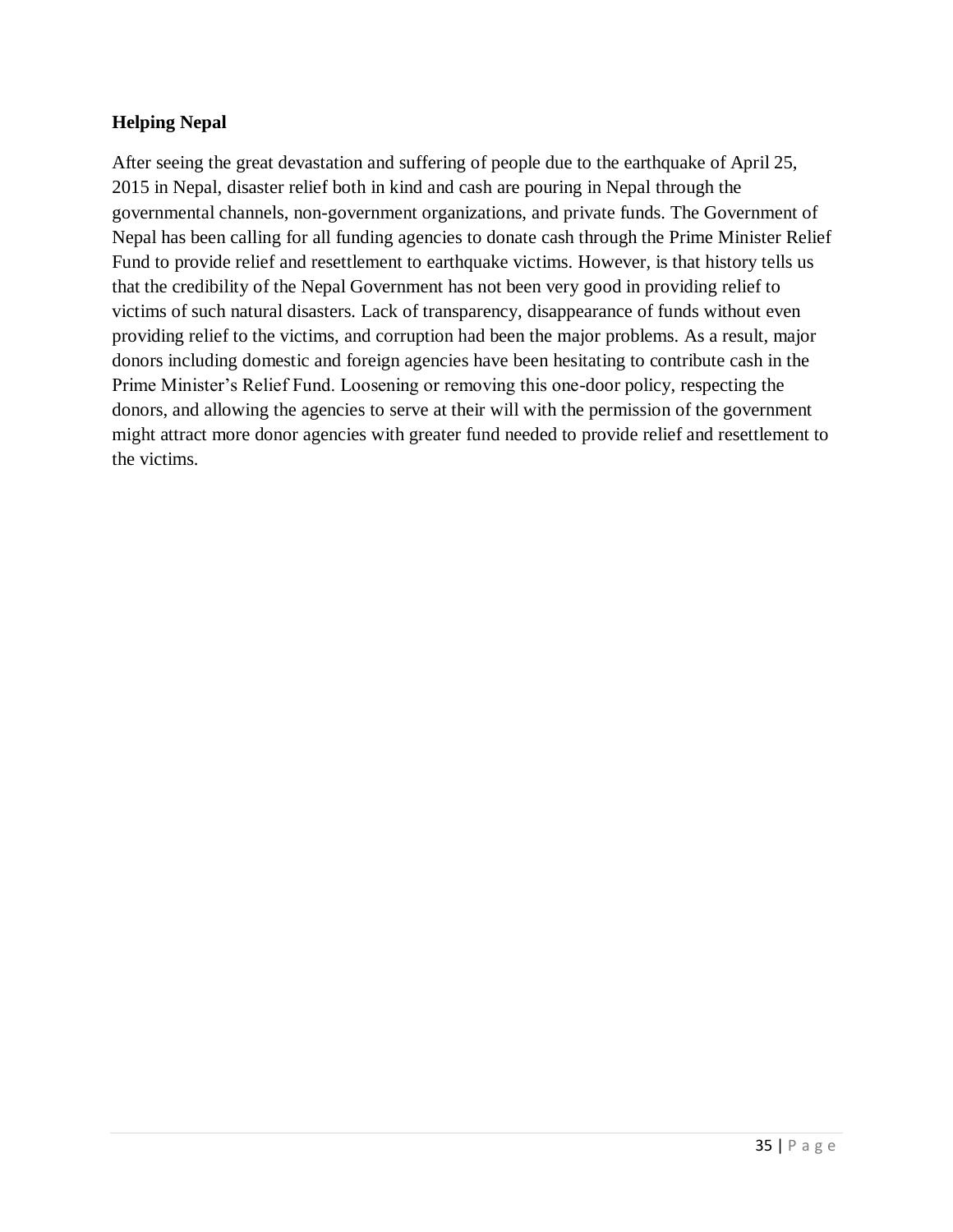# **Rural and Agrarian Transformation through Organic Agriculture: An Engine for Re-building Nepal**

### *Dr. Surya Bhattarai*

Nepal has experienced significant loss of lives and properties due to multiple episodes of devastating earthquakes in April-May 2015. The post-earthquake damages are still being assessed. It will cost Nepal multi-billion dollars for investment in rebuilding. It is important to have a wise investment of this significant amount of money in rebuilding so that the sustainability of national economy can be enhanced.

There are a lot of discussions going on how and where to start such rebuilding process. Rescuing of the lives in the debris, treatment of the injured and those who have suffered with trauma, settling people who have lost properties into some temporary shelters and organizing the basic health and food needs to suffering individuals and families are definitely consist some starting points without any delay.

The nation has major challenges on managing the rescue operation and rehabilitation. But, at the same time the country should also develop solid plan for re-building the nation through the strategic action on infrastructure, business and industries to track back the nation into economic drive. Nepal is still an agrarian society with a large dependency of the population in land and agriculture. Any economic plan for the country should be based on agriculture.

Rapidly growing organic food markets in China and India offer Nepal great opportunities to tap into these markets. Therefore, this is the time for Nepal to develop agricultural transformation strategies that are based on organic food production system. We have proposed a framework called the **National Organic Vision and Action for Nepal (NOVA-Nepal)** for bringing such rural transformation in agricultural that underpin the agricultural industries in Nepal

#### **Justification for the National Organic Vision and Action for Nepal (NOVA-Nepal)**

We propose that the activities in NOVA-Nepal support the sustainable development and execution of a commercial organic food industry in Nepal. This is built up on a number of interlinked premises:

- $\triangleright$  Markets for organic products are growing, notably within the burgeoning middle classes of neighboring China and India, but also internally within Nepal
- $\triangleright$  Traditional production systems in Nepal are fundamentally organic by default, they do not receive inorganic inputs, so the basic practices are well understood, and need to be trialed, improved upon, and extended to larger commercial ventures. These practices include bio-pesticides, bio-fertilizers and organic nutrient sources.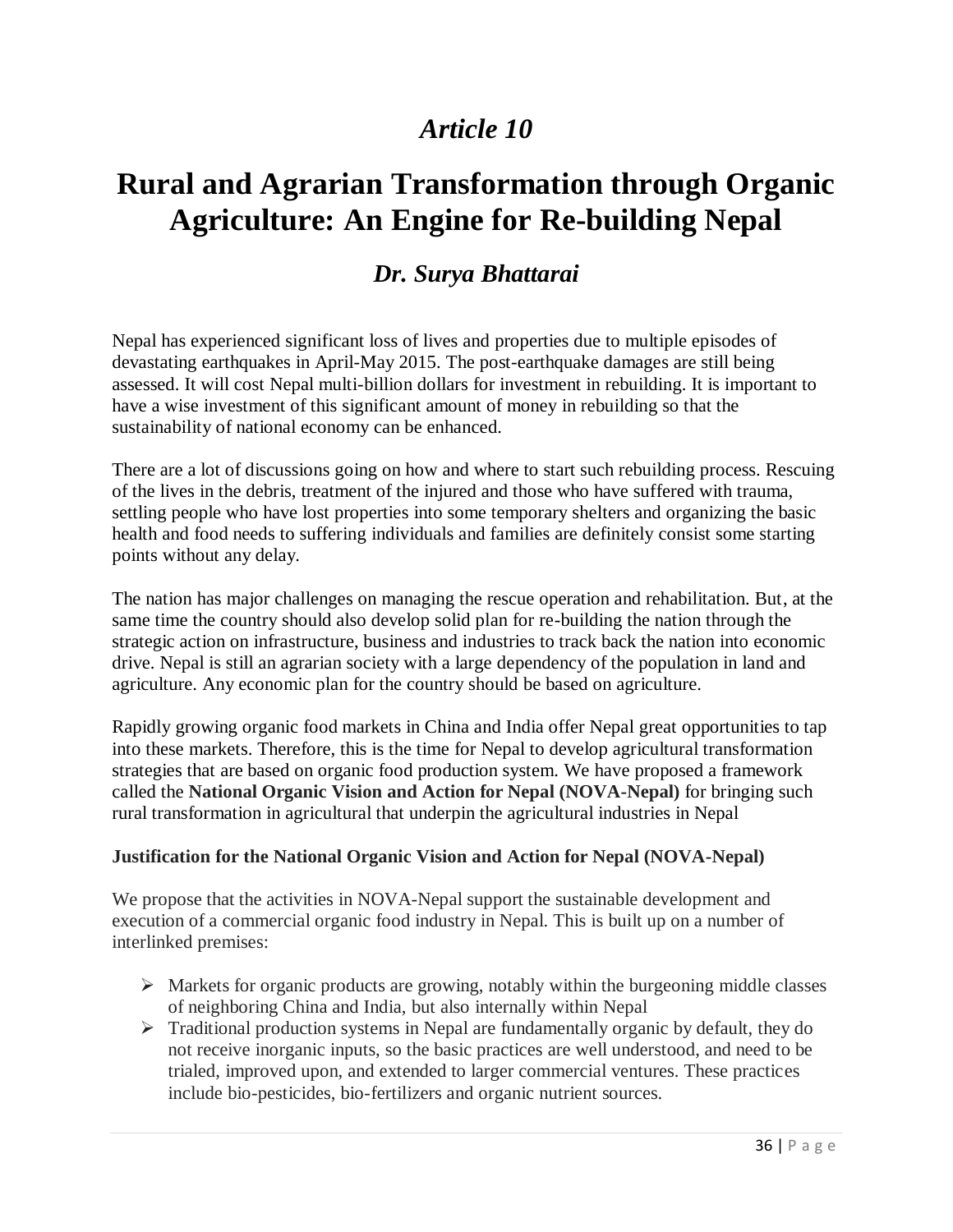- $\triangleright$  Nepal imports all of its inorganic fertilizer, yet options exist that allow for the recycling of nutrients between urban and rural regions, between rural producers of organic wastes (e.g. poultry operations) and rural users of organic inputs, and within individual farms between animal wastes and crop production.
- $\triangleright$  Larger scale management of organic wastes will be amenable to granulation technologies that will obviate odors, kill pathogens and allow for ease of transport and field application.
- $\triangleright$  Smaller-scale operations will be more suited to the production and distribution of vermiproducts, these are less amenable to longer distance transport.
- $\triangleright$  Biogas production units can supply resides to be incorporated into bio-fertilizer products
- $\triangleright$  Synergies between Ministries of Agriculture, Health, and Water and Sewerage will capitalize upon the needs of each [Agriculture – reduce dependency on imports of fertilizers; Health – reduce risks of public disease outbreak due to lack of suitable solid and liquid waste management, and promotions of safe healthy food produce from organic production systems; Water and Sewerage – converting unwanted wastes into saleable items].
- $\triangleright$  Technologies have been developed by ourselves and others in Nepal to address most of these issues, and should be interlinked in order to make sizeable impact country-wide.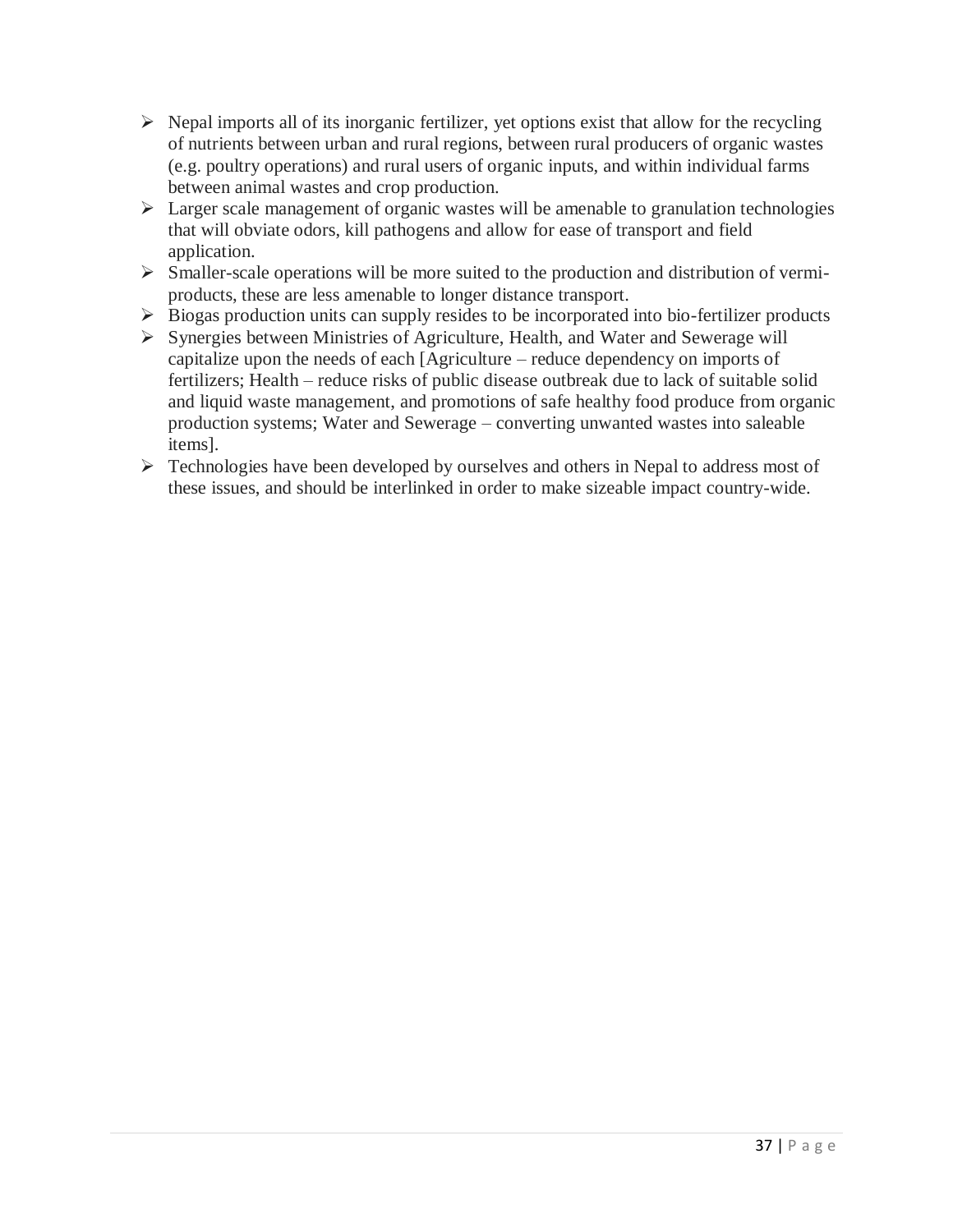# **Community Organizations for Re-building and Developing Disaster Resilient Communities**

### *Ms. Anita Pant*

Earthquake on April 25, 2015 and its continuous aftershocks have caused over eight thousands deaths and several thousand injuries, have destroyed large amount of physical structures, and have left a larger number of Nepalese in affected areas with fear, grieves and panic. Not only the victims of affected areas, but also all the Nepalese residing in Nepal are worried about their loved ones and further destructions that might arise due to one after another earthquakes. Along with rubble, landslides, and aftershocks, the earthquake has brought numerous challenges to the government and citizens of Nepal. There is no doubt that we learnt some lessons from this natural disaster. Now, we are aware of possible damages of buildings built without proper housing codes, risk of living in congested areas, but most importantly we have learned to live in unity again. Those who lost their houses and are living outside in tents are not getting proper food, clean water, and other essential facilities to run their daily lives smoothly but they are sharing what they have.

#### **Community Organizations**

Rebuilding villages, cities, and historic monuments is a great challenge to the government and the community. In order to reconstruct buildings and to psychologically calm down the terrified victims, there should be community organizations which will be working together with the government and other organizations in re-building as well as in developing disaster-resilient communities. These organizations should be created in each village and town, and through these organizations we can train local communities effectively on how to cope with natural disasters. Consulting teams should be formed in the affected areas so that victims can share their mental and physical problems. Together with the government, these groups will be able to help in returning citizens' normal life and reopening businesses and schools by providing relief funds or loan with low interest rate.

Government of any country should plan for possible disasters. The primary duty of government in case of disasters is not only to provide relief materials but also to provide mental relief by suppressing rumors and visiting affected areas. Since there is a chance of black market in such time, government should have control on market price. Instead of blaming each other, government and opposition parties need to unite. To show that the foreign aid is utilized in a right way, government should disclose the details where, when and how the money and other aids were operated.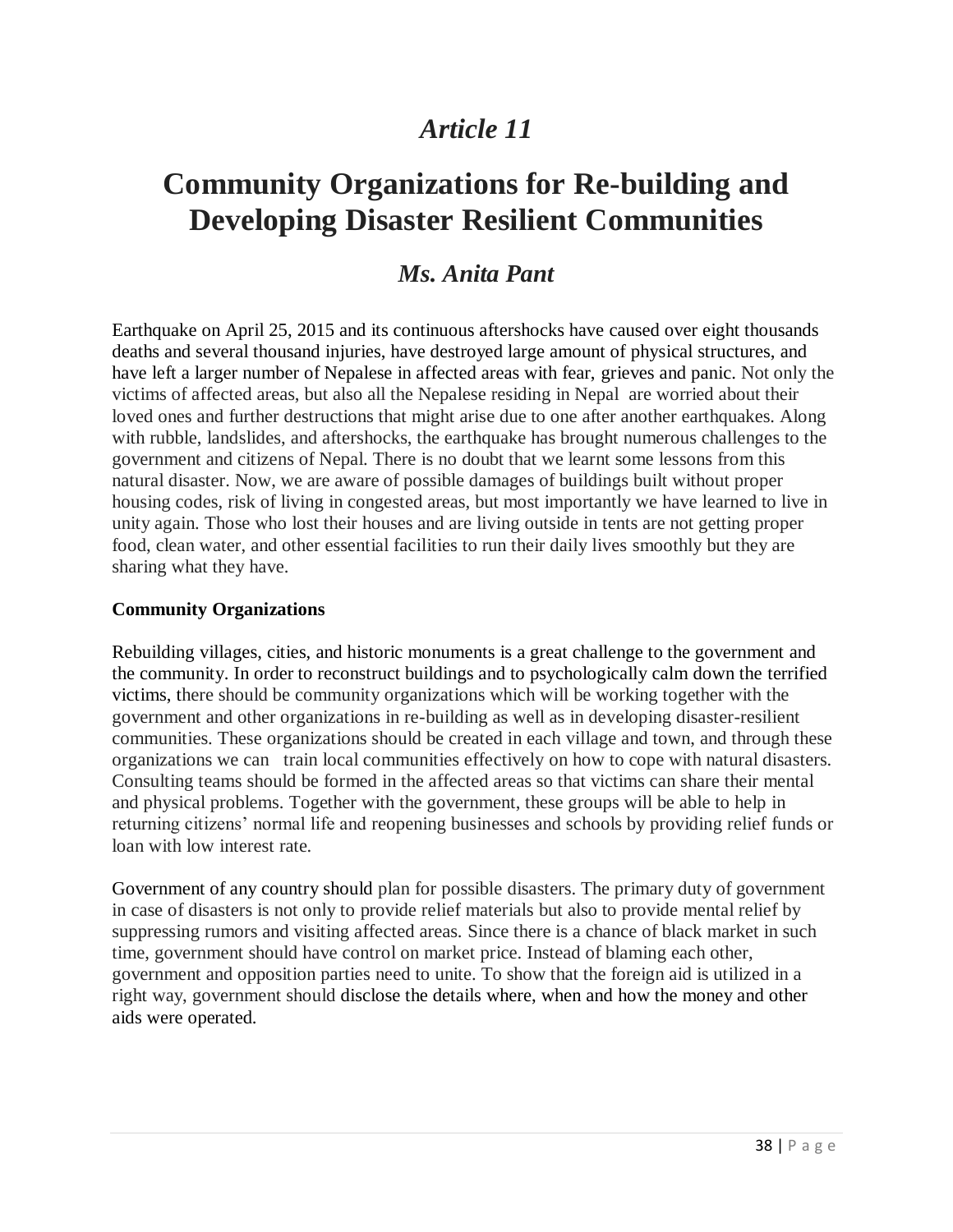#### **Re-building of Villages**

Villages, mostly in mountainous regions, are difficult to resettle because of steep and ruptured slopes. Poor access to villages is hindering the supplies of building materials and other essentials. Before re-building, old and cracked houses should be evaluated by professionals. Houses that are in bad condition to refurbish should be rebuilt following proper engineer guidelines strictly. The future of any buildings can be predicted by its foundation and its structures. Making a strong house foundation can cost a little extra money and time but its long-term benefits make it worthy. The earthquake 2015 has taught all Nepalese a lesson that disaster preparedness is necessary to respond correctly to such a situation.

While resettling villages, too much distance between the houses should be avoided so that it won't cost much in providing electricity and other facilities such as clean drinking water, solar power, health-posts to each and every house. The foremost thing to consider in rebuilding villages is economy. Giving priorities to the local manpower makes rebuilding villages economical, feasible, and creates employment opportunities to them.

Earthquake increases the risk of landslides and flooding, thus, human settlement near or on the mountains and too close to river should be closely watched, and if too risky they should be relocated in safer areas. Finding suitable areas for landfill sites is another challenge. Since open dumping can be a source of many communicable diseases and can pollute water as well, sanitary landfill is always a best choice. Later on, such landfills can be transformed into recreational sites, which can be a source of ecotourism. To reduce further erosion of mountains and river banks, afforestation with appropriate plant species considering the climatic conditions and soils is suggested.

#### **Cities at Risk**

Biggest flaws we found so far are the haphazard building of houses followed by unawareness among people about such disaster in the city areas. Nepal was and is always at risk of such seismic activities but we never took it seriously until it was too late. Blame cannot be given to the government only; we citizens are equally responsible for ignoring the risks of earthquakes. It has been found that people, mostly in cities, build many stories houses for rent purposes without proper evaluation of the soil types. Also, houses in the cities are so congested that even the well built houses are in risk from the adjoining houses. Government should check the status of the houses at regular intervals which may discourage people from building uncertified houses. A well planned city is always in low risk of damage than a randomly built city. Land use zoning must be done and the residential areas should be separated from the businesses and industrial areas in the cities.

#### **Impact on Environment and Tourism**

Besides human, the major effect of earthquake 2015 is on environment. The dust all around has caused severe air pollution, which may not only cause problem in respiration, but also reduce visibility that may cause traffic accidents. We already have heard about the ongoing problems due to quake such as landslides, floods, and damages roads. There is possibility of water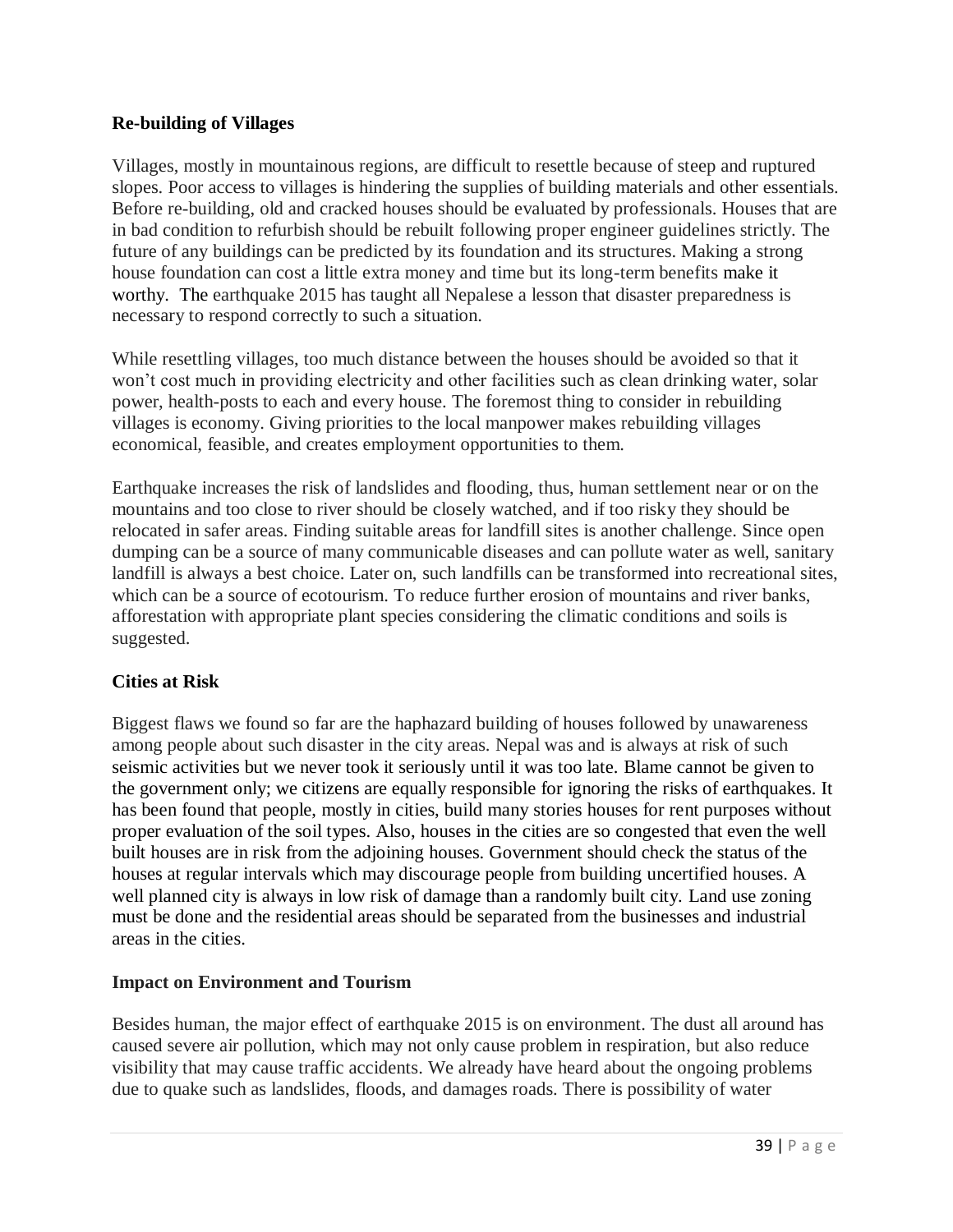pollution both due to broken septic systems, landslides, and uncontrolled human wastes. It is not possible to restore all those instantly, but at least there should be some awareness campaign explaining about possible harm from such pollution.

Natural calamities have negative impacts on Nation's tourism. Despite the situation, government should promote tourism by bringing into light the tourist attraction sites that are not affected by disasters. People have sentimental attachment with the historic temples, palaces, and other monuments. Similarly, tourists visit such places because of their unique features. Thus, while rebuilding such monuments government should focus its historical values and should try to retain its resemblance as old ones.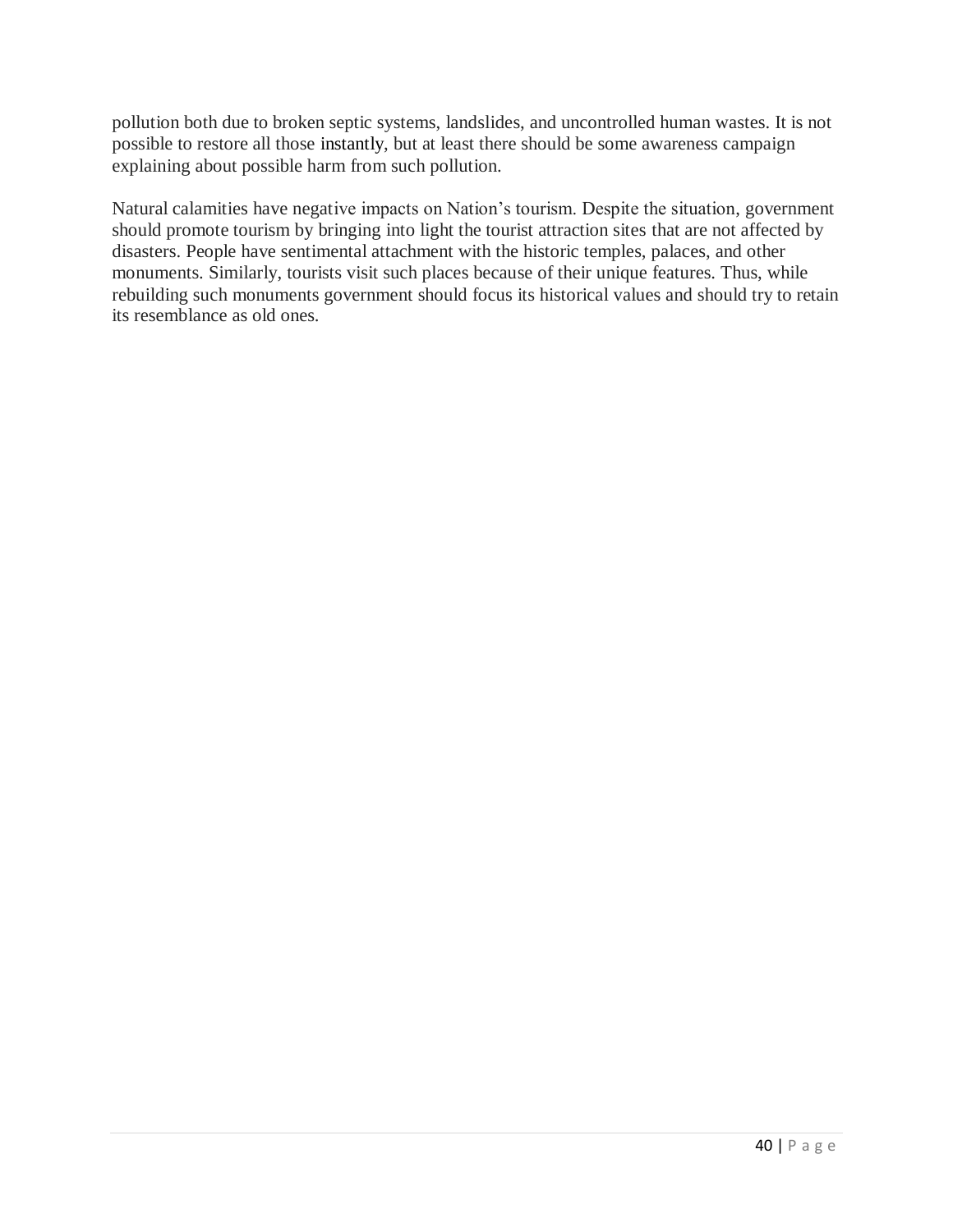# **The Community Forest User Groups for Re-building Post-earthquake Nepal**

### *Dr. Narayan P. Dhital*

Three main essences of a dynamic society are severely disrupted after disasters such as earthquake: housing, public services such as health, water, sewer, power, communication, transportation, schools etc., and businesses. Local officials face monumental challenges to restore these essences following the aftermath of a disaster, and Nepali officials are facing the same today after the devastating 7.8 Richter scale earthquake of April 25, 2015 compounded by the second jolt of 7.3 Magnitude on May 12, 2015.

#### **Community Forest User Groups**

At the time when the government has been criticized for not meeting the expectations of general public to the level of service delivery that was required by the earthquake of this scale, there is an opportunity to strengthen and use of local organizations such as Community Forest User Groups (CFUGs), different water resource user groups and other similar organizations in economic, social and infrastructure development not only for immediate use but also for long after the disaster. Using organized community based organizations in rebuilding process may have multiple benefits such as reducing the cost and increasing the efficiency of each dollar spent in the recovery process. If provided the opportunity, organized community organizations can assume the role of active participants in this recovery process rather than a helpless victim of the disaster. They can define their development goals, control the resources and direct redevelopment initiatives with long-term economic and social benefits.

At this time of crisis, organized and legitimate grassroot organizations such as community forest user groups need to be reenergized and used as a platform to define local development goals, control the available resources, and direct development initiatives with long term economic and social benefits. The CFUGs are rooted to the areas hit the hardest by the earthquakes and, in many instances, capable of mobilizing significant amount of local resources in the rebuilding process. In the Sindhupalchowk and Kavre Palanchowk districts alone, there are more than 450 CFUGs. These CFUGs can leverage their resources in the form of construction material such as wood or money to support the reconstruction of infrastructure including houses of the community members.

The CFUGs have the capacity and experiences to lead the rebuilding initiatives as they have been doing it over the last several decades. Government and donor organizations have spent significant amount of money in building the capacity of these organizations. The CFUGs are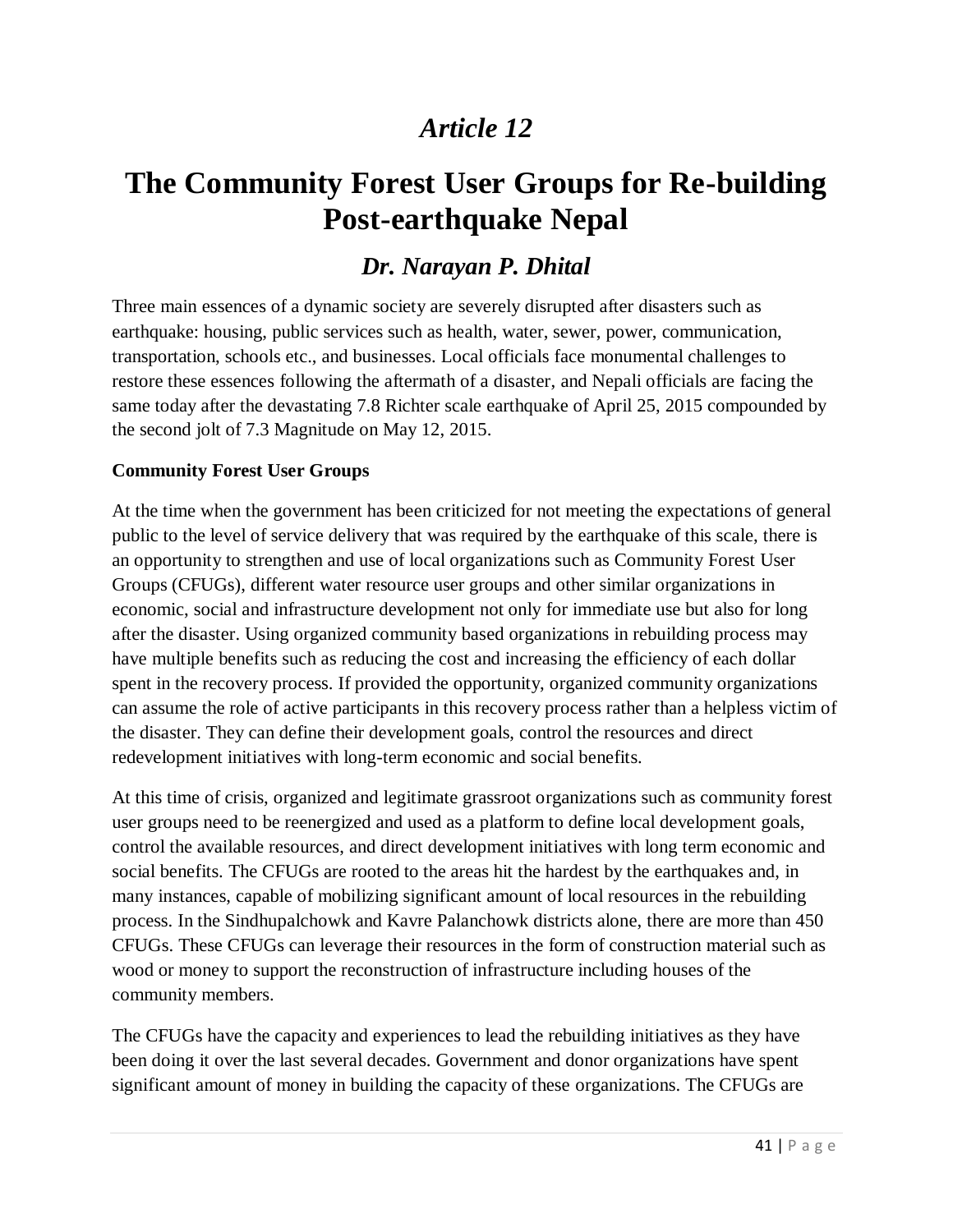relatively neutral organizations and using them as an entry point in the rebuilding process may address the issue of bias in providing relief and rebuilding resources raised by some section of the society.

#### **Recommendation**

Following is the recommended initiatives that need to be taken with the CFUG as the leading local level institutions:

#### **(1) Relief distribution**

Distribution of relief materials from a relatively neutral organization such as CFUG increases the likelihood of distributing the aid to all the victims equitably. Since CFUG is represented by every section of the community including significant number of women, issue of equitable distribution of aid material is addressed to a greater extent. This is particularly true in the case where there is no elected official at local level. It will also address the issue of coordination at local level as these are the institutions that know the best of their community.

#### **(2) Local redevelopment planning**

Community forest user groups can lead this initiative. Their leadership in this planning process will create a positive influence on cost of redevelopment process as well as on pace, location, density, design and long-term sustainability of the development initiatives. Indeed, current relief and redevelopment efforts are destined toward short-term relief without any linkage to long term development, local roles and capacities, and diverse social, economic and cultural situations in the affected areas. However, significant resources are already spent. Current relief initiatives by the government and other aid organizations seem to presume that local communities and citizens are helpless without aid and do not have any capacity to cope with the earthquake induced disaster and participate in redevelopment process. Similar assumptions made elsewhere in the past have clearly failed. Latest example is Haiti. Therefore, greater understanding of community need and capacity is needed to initiate the redevelopment.

#### **(3) Implementation of the redevelopment plan**

Plan produced in section 2 will reflect the development needs at local level, resource requirements and the capacity of the local institutions such CFUG. It will also identify the support needed from the different level of governments and donor organizations. This support could be in the form of finance, technical and capacity-building. Accountability is key to the successful implementation of such plan. Officials of the local institutions who lead the redevelopment initiatives shall be made accountable to the communities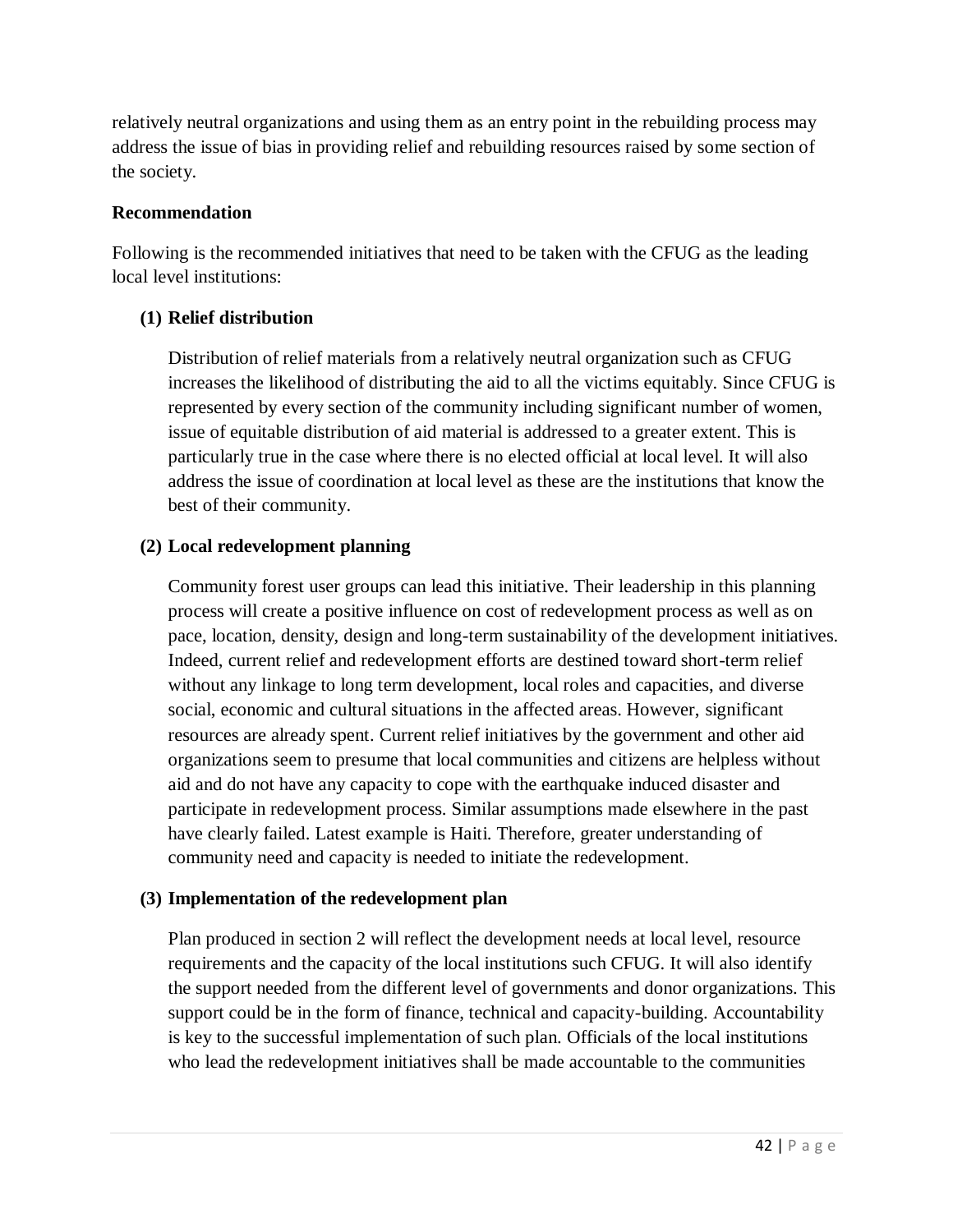they represent as well as the law of the country. A mechanism of the public audit or participatory monitoring of the development projects will address this issue.

There seems to be three distinct phases that a community faces after a disaster: 1. Phase of emergency response which includes search and rescue, debris removal and temporary housing 2. Restoration of public services such as electricity, water supply, transportation etc., and 3. Redevelopment planning and implementation.

We have already missed the opportunities to use the local community organizations in an organized way in emergency response phase. Let's use these organizations in the remaining phases of recovery and redevelopment initiatives.

#### **Conclusion**

There is no better opportunity than this to mend the development errors committed in the past that has resulted in traffic congestion and reduced open space in the cities for park and recreation. Mobilizing community organizations can solve the long standing issues such as land use standards and hazard-free building code. Recovery efforts that are planned carefully and sought after the community engagement in whole process can modernize the public facilities and stimulate local economy. External aids, therefore, needs to be directed towards strengthening these community organizations and enriching their resource bases so that they are capable leading self-directed sustainable development initiatives.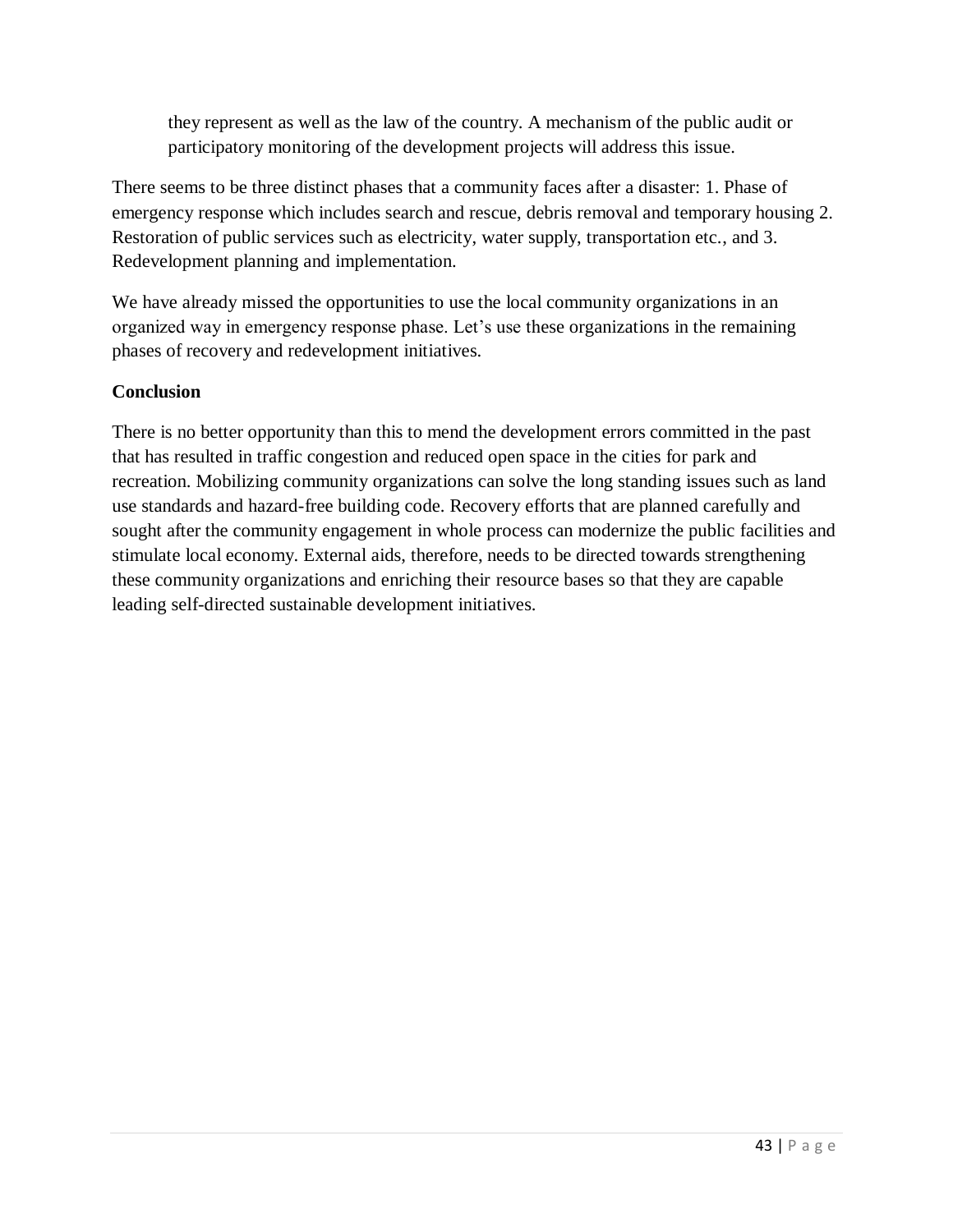# कमजोरीहरुको समिक्षा र पुन

## *Mr. Nilkantha Tiwari*

बैशाख १२ को महाभूकम्पले नेपालको समग्र क्षेत्र थिलोथिलो बनाएको छ । सरकारी वा गैरसरकारी क्षेत्रका ऑकलनहरूले कम्तीमा १० खर्बको नोक्सानी भनेपनि २० खर्ब भन्दाबढीको क्षति र दीर्घकालिन अवसरबाट मुलुक ग्रसित ह्न पुगेको नागरिक अभिमत छ । यस्तो बेला राज्यले आफ्नो भूमिका शसक्त बनाउन नसके नकरात्मकताहरूले हामीलाई अझ बढी चेप्ने निर्विवाद छ । तर, यो बेला सकरात्मकतासहित नवर्निमाणको मनोबल पैदा गर्नु हरक्षेत्रको जिम्मेवारी बनेको छ । गम्भीर भूकम्पीय जोखिममा रहेको मुलुकले आफ्नो राज्य व्यवस्था चुस्त र प्रणालीबद्ध बनाउन जरुरी छ । क्षति र विनाशको कठोर तथ्याङ्कका अगाडी हामीले निर्माण र समृद्धिको सपना देखैपर्छ । आफ्नो राष्ट्रिय अस्मिता र स्थायित्वको ख्याल गरिकन हामी छलफल चलाउन र मनन गर्न जरुरी छ ।

### सरकार र प्राकृति

नेपाल जस्तो भूपरिवेष्ठित देशको आफ्नै बाध्यता एकातिर छ भने अर्कातिर म्*ल्*कले लोकतान्त्रिक राज्य प्रणालीलाई अझ राम्रोसँग संस्थागत गर्नसकेको छैन । यहाँको भूगोल र राज्य प्रणालीका सीमा आफ्ना ठाउँमा रहँदारहँदै पनि त्यस अनुसारको व्यवस्थापनको लागि राज्य वा गैरराज्य पक्ष सबैको ध्यान अलिकति बढी नै केन्द्रीत गर्नुपर्ने थियो र त्यसमा कमजोरी रहेको स्वतः छ । लोकतन्त्रको सबैभन्दा सुन्दर सास्वत सु–शासन हो । सरकारको सु–शासनको अर्थ मौजुदा भौतिक परिस्थितिसँग मात्र नभएर सम्भावित चुनौती र समस्याहरूको हल पनि हो । नेपाल भूकम्पीय दृष्टिकोणले जोखिमयूक्त भन्दाभन्दै पनि नीतिनिर्माण तहमा स्वेच्छाचारिता, सतहीपना र टपरटुइँया चाला हावी भएको देखियो । सरकार भनेको समग्र हो अर्थात् सरकारको काम कर्मचारी नियुक्तिमार्फत कर उठाउने, सडक निर्माण गर्ने, विद्यालय बनाउने र सार्वजनिक प्रशासन व्यवस्थापन गर्ने मात्र नभएर मानव समुदायका सबै अफ्ठ्यारा र सम्भावित विपत्तिको व्यवस्थापन गर्ने निकाय पनि हो । यस मामिलामा नेपाल सरकारका उपप्रधानमन्त्री वामदेव गौतमबाट सार्वजनिक रुपमै कमजोरी भएको स्विकारोक्ति भएको छ । तर स्वीकारोक्ति मात्र राम्रो मान्न सकिँदैन । आगामी दिनमा प्राकृतिक विपत्तिको असामान्य परिस्थितिलाई सामना गर्ने गरी राज्य संयन्त्र चनाखो हुन जरुरी देखिएको छ ।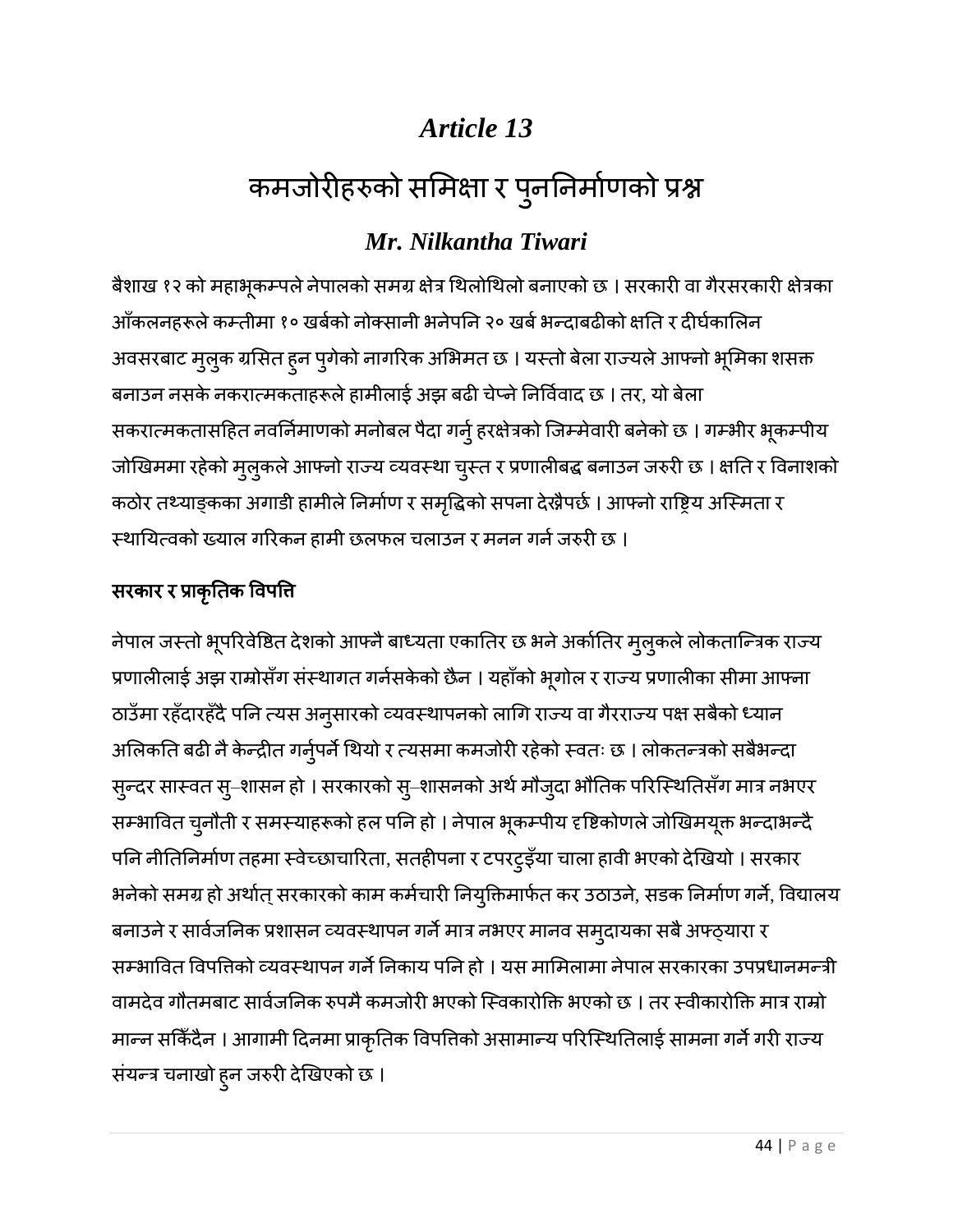### राज्य सरचनाको चुर

राज्यसंयन्त्र कतिसम्म अन्योल र द्विविधामा थियो भन्ने कुरा बैशाख १२ को विपतिपछि नेपाली नागरिकले अनुभूत गरेका छन् । देशको कार्यपालिका प्रमुख वा कार्यकारी प्रमुख प्रधानमन्त्री शुसील कोइरालाको विदेश भ्रमण भएका बेला मुलुकले महाविपत्ति सामना गर्नु परेपनि कार्यबाहक प्रधानमन्त्री सहितको मन्त्री परिषद्, नेपाली सेना, नेपाल प्रहरी, शसस्त्र प्रहरी र राष्ट्रिय अनुसन्धान विभाग जस्ता सुरक्षासँग गासिएका अङ्ग समेत अलमलमा परेको महशुस भयो । दिउँसो ११ः५६ मा गएको भूकम्प लगतै साढे १२ बजेदेखि कम्तीमा आधा घण्टामा हेलिकप्टरबाट भएपनि सहानुभूति प्राप्त ह्न्छ भन्ने सर्वसाधारणको अपेक्षा सम्बोधन हुन नसकेको मात्र होइन की मन्त्रीपरिषद्को बैठक समयमा बसेर आवश्यक निर्देशन दिन नसक्नु, आपतकालिन उद्धार तथा राहतका लागि विदेशी सहयोग सम्बन्धी ठोस नीति नहुनु र अर्कमण्यतामा पर्नु राजनैतिक दलको नेतृत्व वर्गदेखि उच्च पदस्थ कर्मचारीतन्त्र आ– आफ्नो जीउ जोगाउन मात्र तल्लीन भएको अनुभूति हुनु तथा उद्धारका लागि समयमै संयन्त्र र विधि बनाउन नसक्नु हाम्रा कमजोरी रहेकै हुन् । विपत्तिमा चुस्त प्रशासन र व्यवस्थित प्रणालीको खाँचो सबैलाई टड्कारो देखिएको छ ।

### जवाफदेहिता र संवेदनशीलता

अहिलेको पुस्ताले देखेको सबैभन्दा ठूलो भूकम्पको महाविपति चानेचुने थिएन । प्रलय जस्तै अनुभूति भएको पनि हो । यति हुँदाहुँदै पनि राज्य वा सरकारको स्वभाविक भूमिका पुरा हुनसकेको देखिँदैन । भूकम्पबाट जोखिमयुक्त भनेर थाहा पाउँदापाउँदै पनि राज्यका तर्फबाट पाल–टेन्ट, इमरजेन्सी खाद्यान्न व्यवस्थापनका विषयमा कमजोरी भएको प्रशस्त देखियो । पीडितहरूका गुनासा र अत्यावश्यक सेवा उपलब्ध गराउने विषयमा राज्य कम जिम्मेवार रहेको देखियो पनि । दक्ष र तालिम प्राप्त कुकुरदेखि बैज्ञानिक उपकरण सहितका हेलिकप्टर सधै स्टाण्डबाई राखेको हुनु पर्दथ्यो । ब्लक, सिमेन्ट र छडहरू काट्ने अत्याधुनिक औजारहरू हुनुपर्दथ्यो त्यो पनि व्यवस्था हुन सकेन । यी सबै तथ्यले के प्रष्ट पार्छन् भने हामीकहाँ जिम्मेवारी बोध र जवाफदेही संस्कृति दुबैको छ । भूकम्पीय जोखिमको पूर्वतयारी लाजमर्दो थियो भन्ने कुरा छरपष्ट पनि भयो । आपत पर्दा सेल्टर र सरक्षित स्थान खोज्ने काम आफू खूसी भयो । यी सबै सन्दर्भमा प्रशस्तै कमजोरी भएका छन् र सँगसँगै घटना, प्रभाव वा परिणामलाई सतही ढङगले बुझ्ने, व्यवहार गर्ने र टार्ने काम बढी भए । संवेदनशील भएर परिस्थितिलाई सामना गर्ने काममा निकै कमजोरी रहे । सार्वजनिक पद धारण गरेका वा ओहदा लिएका व्यक्तिहरूमा जवाफदेहीताको पक्ष झन उदेकलाग्दो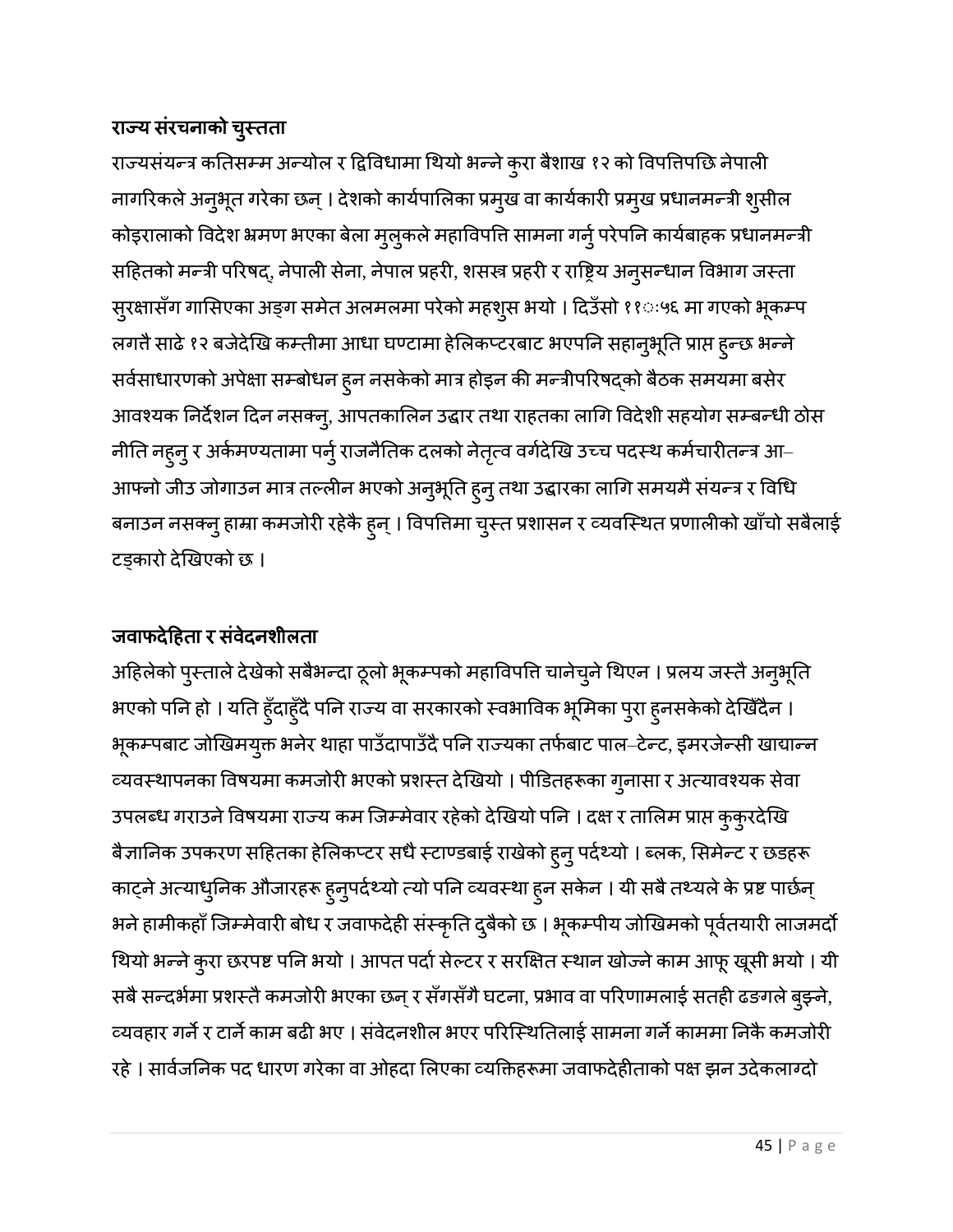देखियो । यस्ता समस्याहरू महशुस गरेर मात्र हामी पुनःनिर्माणको अभ्यासमा मनोवल बढाउँदै जान सक्छौं ।

### कुर

महाभूकम्पपछि कतिपय नेताहरूले बोले विदेशीहरूको चलखेल बढ्यो , नागरिक तहबाट टिप्पणी भयो केही देशका सुरक्षाकर्मीहरूको धन्दा नै फरक हुन थाल्यो ।'' कतिपयको टिप्पणी यस्तो पनि आयो की "धमीलो पानीमा माछा मार्नेहरू कम्मर कस्दैछन् र ट्याबलेट बाँडेजस्तो गरेर धर्म पढाउँदैछन् ।" विपतिमा यस्तो हुनु दुखद् कुरो त हो तर, धेरै नचाहिने काम यस्तै विपतिका बिचमा हुने गर्दो रहेछ र हामी पनि त्यसबाट अपवाद हुन सकेनाँै । यसको अर्थ यो होइन की यस्ता घटना र प्रतिक्रिया स्वभाविक हुन । दिउँसो ११:५६ मा भूईंचालो आइसकेपछि नेपालको मन्त्रीपरिषद्को बैठक समयमा बस्न नसक्नु, दक्षिणको प्रभावशाली छिमेकीले तत्काल बैठक बसाली उद्धार तथा राहतका लागि सक्रियता देखाउनु, चीन, अमेरिका र अरु देशहरूबाट सहयोगको पाइलाहरू बढाइनु तर आफ्नै राष्ट्रमा ठोस विधि तय गर्न नसक्नुलाई हामीले छोप्न सक्तैनोँ । "आफ्नै घरमा विपत्ति पर्दा छिमेकीको भूमिका बढी ह्न्छ" भन्ने कुरालाई जोडेर मात्र आत्मरति गर्न सुहाउँदैन । कसलाई कुन रुपमा बोलाउने, कहाँबाट कति बोलाउने कुरा रेडिमेड नभए पनि 'फलाना देशको मात्र जहाज बोलाएर एयरपोर्ट भर्न दिने, हामीलाई ल्याण्ड गराउन पनि नदिने' भन्ने स्थिति उद्धारकर्ताहरूको बीचमा आउने स्थिति पैदा गराउन हँुदैनथ्यो । राज्य यस मामिलामा पनि कमजोर देखियो । उद्धार र राहतको सम्प्रेषण सिंहदरबारस्थित परराष्ट्र मन्त्रालयबाट हुने की भद्रकालीको जंगी अड्डाबाट हुने समेतका प्रश्न आफैले उब्जाइयो । यस्तो स्थितिका जे जस्ता दृश्यहरू मानसपटलमा पर्न गए, त्यसबाट सिक्दै, कुटनैतिक कमजोरीलाई सच्याउँदै र सार्वभौमिकतालाई मुख्य प्राथमिकतामा राख्दै निर्माणको प्रक्रियामा जुट्नुपर्छ ।

### पुन

प्राकृतिक विपत्ति सामना गर्न जे तयारी हुनुपर्दथ्यो त्यो भएन वा त्यसपछि पनि कमजोरी भएको कुरा स्विकार्दै पुनःनिर्माणको महान अभियानमा नजुटी सुखै छैन । झण्डै ६ लाख घरहरू बस्न नह्ने गरी ध्वंश भएको देशमा विद्यालय, सरकारी कार्यालय, व्यवसायिक भवनहरूको क्षति कहाली लाग्दो छ । यस्तो स्थितिमा पुनःनिर्माणको प्रश्न गम्भीर र अहम् बनेको छ ।